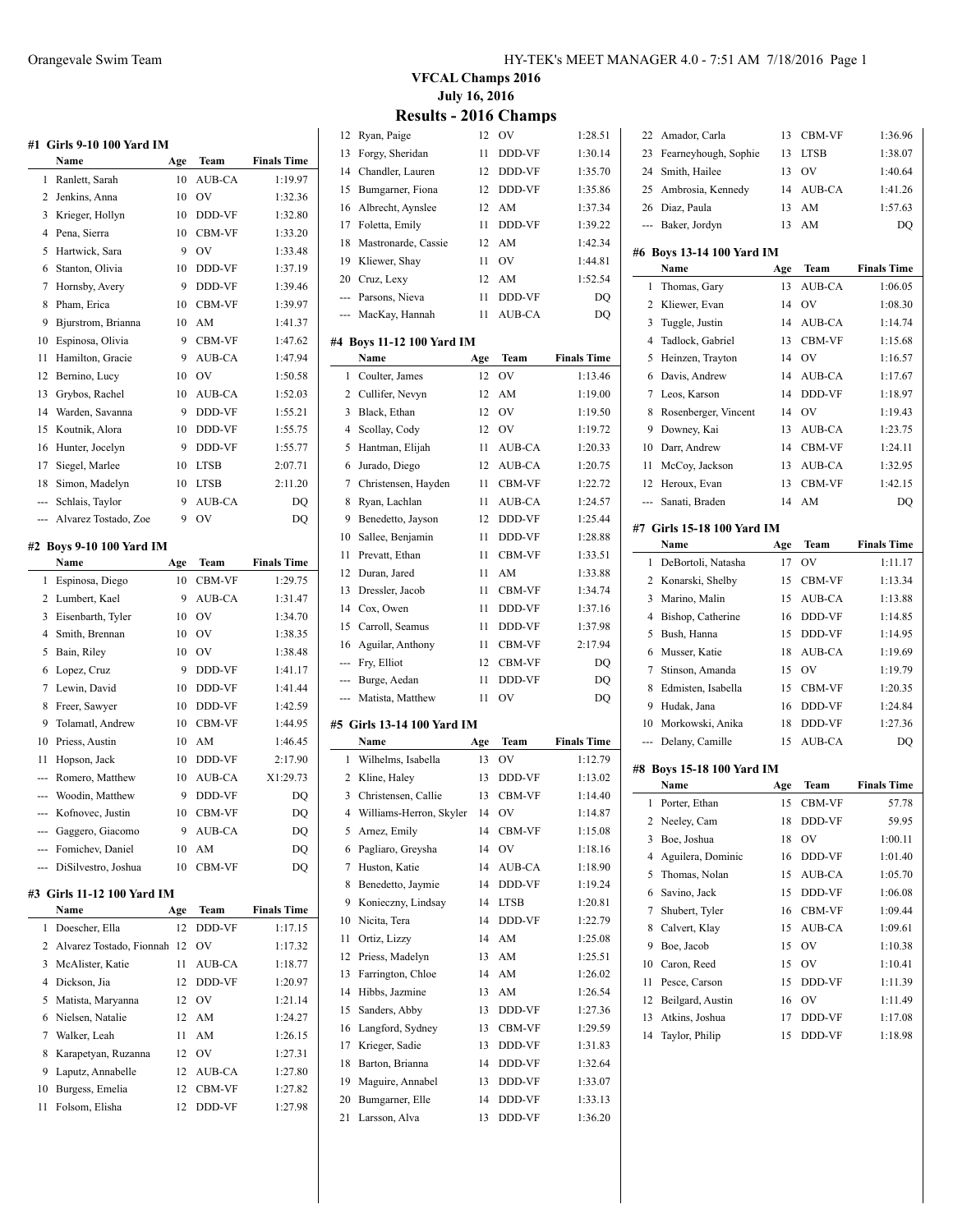|   | Team                    | Relay          | <b>Finals Time</b>     |
|---|-------------------------|----------------|------------------------|
| 1 | O <sub>V</sub>          | A              | 1:40.73                |
|   | Turner, Ellis 6         | Blair, Kate 6  |                        |
|   | Albert, Norah 6         |                | Whitnack, Saylor 6     |
| 2 | DDD-VF                  | A              | 1:50.68                |
|   | Little, Meredith 6      |                | Sowa, Penelope 6       |
|   | Metropulos, Charlotte 6 |                | Chandler, Mikayla 6    |
| 3 | O <sub>V</sub>          | B              | 1:51.64                |
|   | Puryear, Cali 5         |                | Heinzen, Gwyndolin 6   |
|   | Reece, Nova 6           | Lee, Emily 6   |                        |
|   | 4 AM                    | A              | 2:12.45                |
|   | Priess, Evangeline 6    | Tu, Karen 6    |                        |
|   | Fomichev, Isabella 6    |                | Van, Isabella 6        |
| 5 | <b>CBM-VF</b>           | A              | 2:21.44                |
|   | Amador, Fatima 6        |                | Seymour, Katelyn 5     |
|   | Hayden McGormley, Megh  |                | Starkweather, Brooke 6 |
| 6 | DDD-VF                  | B              | 2:27.85                |
|   | Daugherty, Darby 6      |                | Klein, Jillian 6       |
|   | Alkema, Leah 5          | Pratt, Carly 5 |                        |
|   | 7 OV                    | C              | 4:08.91                |
|   | Ramey, Mayson 5         |                | Harris, Addison 4      |
|   | Reece, Eden 4           | Hurd, Clara 4  |                        |
|   | AUB-CA                  | A              | DO                     |
|   | Parks, Fallon 6         |                | Schlais, Kolbie 5      |
|   | Bakken, Laighton 6      |                | Sorensen, Khloe 6      |
|   | AM                      | B              | DO                     |
|   | Morales, Sophia 5       |                | Natarov, Margarita 6   |
|   | Nelson, Maeve 6         |                | Pena, Isabella 6       |
|   | <b>LTSB</b>             | A              | XDO                    |
|   |                         |                | Benedyuk, Madeline 6   |
|   | Tichy, Kaitlyn 6        |                | Hays, Caroline 6       |

#### **#10 Boys 6&U 100 Yard Free Relay**

|   | Team                    | Relay                 | <b>Finals Time</b> |
|---|-------------------------|-----------------------|--------------------|
| 1 | <b>DDD-VF</b>           | A                     | 1:48.76            |
|   | Butera, Travis 6        | Charron, Jace 6       |                    |
|   | Pittenger, John Henry 6 | Garel, LJ 6           |                    |
|   | 2 AUB-CA                | A                     | 2:00.89            |
|   | Nickel, Benjanin 6      | Baio, Gordon 5        |                    |
|   | Purdue, Andrew 5        | Lee, Callahan 5       |                    |
|   | 3.0V                    | $\mathsf{A}$          | 2:01.80            |
|   | Brady, Cade 5           | Matista, Dawson 6     |                    |
|   | Penman, Noah 6          | Seccombe, Jacob 6     |                    |
| 4 | AM                      | A                     | 2:12.31            |
|   | Kiambati, Mbaria 6      | Robertson, Gregory 4  |                    |
|   | Okhman, Daniil 6        | Ax, Darryl 6          |                    |
| 5 | DDD-VF                  | R                     | 2:14.27            |
|   | Schneider, Ethan 6      | Van Thull, Paul 6     |                    |
|   | Parsons, Daniel 6       | Popejoy, Gaige 6      |                    |
| 6 | <b>CBM-VF</b>           | A                     | 2:32.15            |
|   | Starkweather, Jaxon 5   | Mergups, Aleksandrs 6 |                    |
|   | Poddar, Neil 5          | Mmagu, Chidubem 6     |                    |
|   | 7 OV                    | B                     | 2:38.67            |
|   | Eisenbarth, Ryder 6     | Karapetyan, Shaunt 6  |                    |
|   | Harris, Trevor 5        | Bell, Daniel 6        |                    |
|   |                         |                       |                    |

#### Orangevale Swim Team HY-TEK's MEET MANAGER 4.0 - 7:51 AM 7/18/2016 Page 2

# **VFCAL Champs 2016 July 16, 2016**

|                                     |                             | 5 LTSB                                       | 1:47.60<br>A                              |
|-------------------------------------|-----------------------------|----------------------------------------------|-------------------------------------------|
| #11 Girls 7-8 100 Yard Medley Relay | <b>Finals Time</b>          | Skeehan, Haefan 7                            | Figueroa, Ethan 7                         |
| Team                                | Relay                       | Ragland, Jordan 8                            | Panet-Klein, Stone 8                      |
| 1 DDD-VF                            | A<br>1:30.50                | 6 OV                                         | B<br>1:51.28                              |
| Warren, Sage 8                      | Yost, Maggie 8              | Bain, Jacoby 7                               | Turner, Harry 7                           |
| Frazer, Emma 8                      | Schneider, Heidi 8          | Golden, Brayden 7                            | Seccombe, Adam 8                          |
| 2 LTSB                              | A<br>1:36.53                | 7 OV                                         | C<br>1:52.29                              |
| Rincon, Mia 8                       | Rincon, Alexa 7             | Southerland, Kaden-Paul 8                    | Penman, Wyatt 7                           |
| Tomaszewski, Rylee 7                | Pahlberg, Isabella 8        | Jenkins, Jack 7                              | Turpen, Robert 8                          |
| 3 AUB-CA                            | 1:39.46<br>A                | 8 CBM-VF                                     | C<br>2:00.81                              |
| Gaggero, Fiona 7                    | Nickel, Ellie 8             | Abbott, Jacob 7                              | Cottingim, Eli 7                          |
| Sorensen, Madelyn 8                 | Thomas, Kelsey 7            |                                              |                                           |
| 4 CBM-VF                            | A<br>1:53.61                | Doan, Anthony 8                              | Cazier, Bhavik 8                          |
| DiSilvestro, Mary 8                 | Seymour, Madelyn 8          | --- AM                                       | B<br>DQ                                   |
| Christensen, Isabella 8             | Tolamatl, Magdalena 7       | Nelson, Desmond 8                            | Okhman, Samuil 8                          |
| 5 LTSB                              | B<br>1:55.79                | Posehn, Max 7                                | Toone, James 7                            |
| Ow, Ellie 8                         | Ragland, Emma 7             | --- CBM-VF                                   | A<br>DQ                                   |
| Fuchs, Ella 7                       | Ow, Marissa 8               | Mergups, Henrijs 7                           | Pham, Ethan 8                             |
| 6 DDD-VF                            | C<br>1:56.64                | Zilles, Nate 8                               | Schubin, Tyler 8                          |
| Cason, Alyssa 8                     | Johnson, Emma 7             | --- DDD-VF                                   | C<br>DQ                                   |
| Woodin, Rebecca 8                   | Ripley, Alice 8             | Koutnik, Evan 8                              | Cleveland, John 8                         |
| 7 OV                                | B<br>2:09.81                | Hirsbrunner-Reist, Adrian 7                  | Beasley, Benjamin 8                       |
|                                     |                             | --- OV                                       | A<br>DQ                                   |
| Tran, Sarah 7                       | Harris, Avery 8             | Puryear, Will 8                              | Ramey, Emerson 7                          |
| Sheridan, Jude 7                    | Six, Ashlyn 8               | AuClair, Wyatt 8                             | Tran, Nicolas 8                           |
| 8 AUB-CA                            | B<br>2:18.13                | --- CBM-VF                                   | B<br>DQ                                   |
| Moulton, Elizabeth 8                | Hantman, Jordan 7           | Sanchez, Gabriel 8                           | Garnett, Alex 7                           |
| Moore, Kaycee 7                     | Pierce, Jazmine 8           | Kincheloe, Cameron 8                         | Hall, Keilan 8                            |
| --- DDD-VF                          | B<br>DQ                     |                                              |                                           |
| Dorrough, Lauren 8                  | Murphy, Emily 7             | #13 Girls 9-10 100 Yard Medley Relay         |                                           |
| Morgan, Naomi 8                     | Cooney, Pearl 7             | Team                                         | <b>Finals Time</b><br>Relay               |
| --- AUB-CA                          | C<br>DQ                     | $1$ OV                                       | A<br>1:12.49                              |
| Musser, Savannah 8                  | Hollingsworth, Olivia 8     | Tran, Theresa 10                             | Hardenburgh, Ayla 9                       |
| Soares, Ariel 7                     | Churchwell, Emily 8         | Alvarez Tostado, Mia 9                       | Jenkins, Anna 10                          |
| --- CBM-VF                          | B<br>DQ                     | 2 DDD-VF                                     | A<br>1:14.34                              |
| Roa, Zoe 7                          | Heroux, Sonora 8            | Krieger, Linden 10                           | Hornsby, Avery 9                          |
| Fry, Emelia 7                       | Aguilar, Monica 8           | Benedetto, Caylee 10                         | Krieger, Hollyn 10                        |
| -- OV                               | A<br>DQ                     | 3 AUB-CA                                     | 1:18.85<br>A                              |
| Rigby, Amber 8                      | Kaufert, Kolby 8            | Schlais, Taylor 9                            | Soares, Anna 10                           |
| Coulter, Leigh Ann 8                | Whitnack, Charlee 8         | Ranlett, Sarah 10                            | Grybos, Rachel 10                         |
| -- LTSB                             | C<br>DQ                     | 4 CBM-VF                                     | 1:22.62                                   |
| Tandon, Arini 7                     | Hall, Sosina 7              | Doan, Kim 10                                 | Pham, Erica 10                            |
|                                     |                             |                                              |                                           |
| Schreiter, Jacqueline 7             | Bruntz, Ava 8               | Pena, Sierra 10                              | Dressler, Kaiya 9                         |
| #12 Boys 7-8 100 Yard Medley Relay  |                             | 5 DDD-VF                                     | B<br>1:22.93                              |
| Team                                | <b>Finals Time</b><br>Relay | Lewin, Audrey 9                              | Cooney, Ona 9                             |
|                                     |                             | Stanton, Olivia 10                           | Yost, Betsy 10                            |
|                                     | A                           |                                              |                                           |
| 1 DDD-VF                            | 1:29.97                     | 6 OV                                         | B                                         |
| Thayer, Brayden 8                   | Metropulos, Henry 8         | Rigby, Amanda 10                             | Bernino, Lucy 10                          |
| Stevens, Koa 8                      | Pratt, Cole 8               | Hartwick, Sara 9                             | 1:23.12<br>Alvarez Tostado, Zoe 9         |
| 2 AUB-CA                            | A<br>1:33.87                | 7 CBM-VF                                     | B                                         |
| Cook, Dylan 8                       | Purdue, Josiah 8            | Creeger, Mazzy 9                             | Espinosa, Olivia 9                        |
| MacKay, Benjamin 8                  | Calvert, Kelly 7            | Seymour, Ashlyn 9                            | Nava, Paige 9                             |
| 3 DDD-VF                            | B<br>1:36.71                |                                              | B                                         |
| Hornsby, Finn 7                     | Butera, Austin 8            | 8 AUB-CA                                     | 1:28.77<br>1:28.82                        |
| Schneider, Mason 8                  | Parsons, Joseph 7           | Schlais, Marlee 10                           | Baio, Samantha 10                         |
| 4 AM                                | 1:40.15<br>A                | Purdue, Daja 10                              | Bye, Elise 10                             |
| Galvan, Jayden 8                    | Toone, Jonathan 8           | 9 DDD-VF                                     | $\mathbf C$<br>1:32.70                    |
| Tu, Ryan 8                          | Van, Ryan 8                 | Infante, Lillian 10<br>Stevens, Brooklind 10 | Koutnik, Alora 10<br>Schneider, Audrey 10 |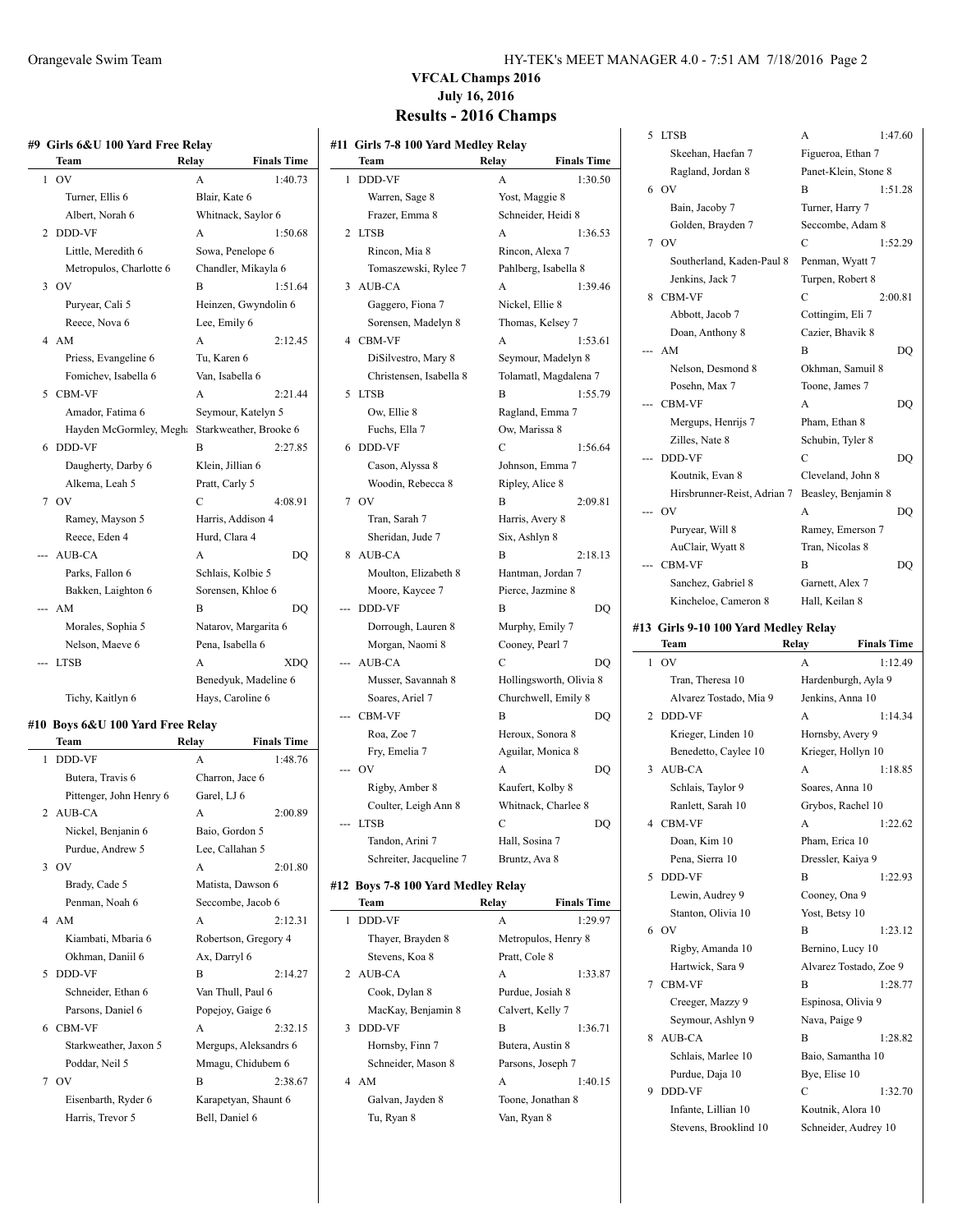## **(#13 Girls 9-10 100 Yard Medley Relay)**

| 10 AUB-CA             | C                   | 1:32.72 |
|-----------------------|---------------------|---------|
| Hamilton, Gracie 9    | Tuggle, Alyssa 10   |         |
| Packheiser, Breanna 9 | Moore, Kailee 10    |         |
| $11$ AM               | B                   | 1:34.40 |
| Nielsen, Claire 10    | Nielsen, Renee 10   |         |
| Nelson, Siobhan 10    | Ax, Katia 9         |         |
| 12 LTSB               | B                   | 1:59.99 |
| Simon, Madelyn 10     | Figueroa, Ava 9     |         |
| Wagner, Alexis 10     | Hall, Amara 9       |         |
| --- LTSB              | A                   | DQ      |
| Cushard, Cassidy 9    | Carson, Claire 9    |         |
| Susag, Addison 9      | Siegel, Marlee 10   |         |
| --- AM                | A                   | DQ      |
| Robertson, Bethany 9  | Diaz, Lily 9        |         |
| Bjurstrom, Brianna 10 | Morales, Jennifer 9 |         |
| --- OV                | C                   | DO      |
| Black, Cameron 10     | Sample, Hannah 10   |         |
| Shaban, Hannah 10     | Audrain, Elena 10   |         |

#### #14 Boys 9-10 100 Yard Me

|    | Team                    | Relay           | <b>Finals Time</b>    |
|----|-------------------------|-----------------|-----------------------|
| 1  | CBM-VF                  | A               | 1:14.86               |
|    | Kofnovec, Justin 10     |                 | Nava, Landon 10       |
|    | Espinosa, Diego 10      |                 | Gerrits, Aleksandr 10 |
| 2  | AUB-CA                  | A               | 1:18.68               |
|    | Lumbert, Kael 9         |                 | O'Conner, Jack 10     |
|    | McAlister, Jake 9       |                 | Gaggero, Giacomo 9    |
| 3  | OV                      | A               | 1:19.60               |
|    | Eisenbarth, Tyler 10    |                 | Smith, Brennan 10     |
|    | Bain, Riley 10          |                 | Golden, Nathaniel 9   |
| 4  | <b>DDD-VF</b>           | B               | 1:20.45               |
|    | Cleveland, Sam 9        | Lopez, Cruz 9   |                       |
|    | Thayer, Truit 10        |                 | Mount, Landis 9       |
| 5  | CBM-VF                  | B               | 1:22.19               |
|    | Shupe, Troy 10          |                 | Mergups, Edwards 9    |
|    | Roa, Antonio 10         | Avalos, Ethan 9 |                       |
| 6  | <b>DDD-VF</b>           | A               | 1:22.84               |
|    | Woodin, Matthew 9       |                 | Lewin, David 10       |
|    | Freer, Sawyer 10        |                 | Murphy, Carson 10     |
| 7  | <b>CBM-VF</b>           | C               | 1:26.75               |
|    | Palasigue, Christian 10 |                 | Tolamatl, Andrew 10   |
|    | Cazier, Zekaia 10       |                 | Myatt, Steven 10      |
| 8  | AM                      | A               | 1:27.41               |
|    | Fomichev, Daniel 10     |                 | Barredo, Kean 10      |
|    | Priess, Austin 10       |                 | Campbell, Josiah 9    |
| 9  | O <sub>V</sub>          | B               | 1:31.08               |
|    | Pitnikoff, Jackson 9    |                 | Ramey, Benson 10      |
|    | Brooks, Parker 9        |                 | Penman, Bode 10       |
| 10 | <b>DDD-VF</b>           | C               | 1:35.06               |
|    | Bumgarner, David 10     |                 | Garel, Lincoln 9      |
|    | Aldrich, Zach 9         | Dodge, Wyatt 9  |                       |
| 11 | AM                      | B               | 1:38.23               |
|    | Natarov, Aleksey 9      |                 | Hasleton, Grant 10    |
|    | Posehn, Nico 10         |                 | Stratton, Tawn 9      |
| 12 | OV                      | С               | 1:46.50               |
|    | Ryan, Jack 9            |                 | Mercer, Brandon 9     |
|    | Cook, Micah 9           | Deen, Coen 9    |                       |

#### Orangevale Swim Team HY-TEK's MEET MANAGER 4.0 - 7:51 AM 7/18/2016 Page 3

## **VFCAL Champs 2016 July 16, 2016**

| ley Relay)                        |                       | --- AM                                | $\mathsf{C}$    | <b>DQ</b>                  | 5 DDD-VF                                         | A                 | 2:32.72                   |
|-----------------------------------|-----------------------|---------------------------------------|-----------------|----------------------------|--------------------------------------------------|-------------------|---------------------------|
| $\mathcal{C}$                     | 1:32.72               | Hasleton, Nathan 9                    |                 | Okhman, Frants 10          | Benedetto, Jayson 12                             |                   | Parsons, Trevor 12        |
|                                   |                       |                                       |                 |                            |                                                  |                   |                           |
| Tuggle, Alyssa 10                 |                       | Ramirez, Anthony 9                    |                 | Rodriguez, Maxwell 10      | Sallee, Benjamin 11                              | Owen, Daniel 12   |                           |
| Moore, Kailee 10                  |                       | #15 Girls 11-12 200 Yard Medley Relay |                 |                            | 6 AUB-CA                                         | B                 | 2:36.29                   |
| B                                 | 1:34.40               | Team                                  | Relay           | <b>Finals Time</b>         | Delany, Elliot 12                                |                   | Hantman, Elijah 11        |
| Nielsen, Renee 10                 |                       | 1 DDD-VF                              | A               | 2:29.27                    | Troy, Christopher 12                             |                   | Musser, William 12        |
| Ax, Katia 9                       |                       |                                       |                 |                            | 7 DDD-VF                                         | B                 | 2:44.16                   |
| B                                 | 1:59.99               | Folsom, Elisha 12                     |                 | Forgy, Sheridan 11         | de Gaust, Alex 11                                |                   | Bishop, Christopher 11    |
| Figueroa, Ava 9                   |                       | Doescher, Ella 12                     | Dickson, Jia 12 |                            | Burge, Aedan 11                                  | Cox, Owen 11      |                           |
| Hall, Amara 9                     |                       | 2 OV                                  | A               | 2:30.51                    | 8 CBM-VF                                         | B                 | 2:55.59                   |
|                                   |                       | Ryan, Paige 12                        |                 | Alvarez Tostado, Fionnah 1 |                                                  |                   |                           |
| A                                 | DQ                    | Bernino, Hannah 12                    |                 | Matista, Maryanna 12       | Lopez, Raul 11                                   | Whitaker, Eli 12  |                           |
| Carson, Claire 9                  |                       | 3 AUB-CA                              | A               | 2:32.61                    | Dressler, Jacob 11                               |                   | Militante, Raynier 11     |
| Siegel, Marlee 10                 |                       | MacKay, Hannah 11                     |                 | Laputz, Annabelle 12       | 9 AM                                             | A                 | 3:02.89                   |
| A                                 | DQ                    | McAlister, Katie 11                   |                 | Thornton, Karissa 12       | Duran, Jared 11                                  | Sanati, Kian 12   |                           |
| Diaz, Lily 9                      |                       | 4 CBM-VF                              | A               |                            | Cullifer, Nevyn 12                               | Crady, Philip 12  |                           |
|                                   | Morales, Jennifer 9   |                                       |                 | 2:33.82                    | 10 DDD-VF                                        | С                 | 3:09.94                   |
| $\mathbf C$                       | DQ                    | Garner, Larisa 11                     | Goetze, Zoe 12  |                            | Maguire, Liam 11                                 | Nicita, Kai 11    |                           |
|                                   | Sample, Hannah 10     | Burgess, Emelia 12                    | Solis, Alina 11 |                            | Johnson, Blake 11                                |                   | Carroll, Seamus 11        |
|                                   |                       | $5$ AM                                | A               | 2:43.49                    | --- CBM-VF                                       | C                 | DQ                        |
| Audrain, Elena 10                 |                       | Albrecht, Aynslee 12                  |                 | Keller, Chassie 12         |                                                  |                   |                           |
| edley Relay                       |                       | Nielsen, Natalie 12                   | Walker, Leah 11 |                            | Prok, Jacob 11                                   |                   | Myatt, William 12         |
| Relay                             | <b>Finals Time</b>    | 6 DDD-VF                              | B               | 2:44.30                    | Fry, Elliot 12                                   |                   | Kartchner, Kaden 12       |
| A                                 | 1:14.86               | Cantwell, Melissa 11                  |                 | Chandler, Lauren 12        | --- AUB-CA                                       | C                 | DQ                        |
| Nava, Landon 10                   |                       | Griffith, Eriah 12                    |                 | Morgan, Mallory 11         | Downey, Teo 11                                   |                   | Thomas, Braden 11         |
|                                   | Gerrits, Aleksandr 10 | 7 DDD-VF                              | $\mathbf C$     | 2:48.18                    | Marriott, Levi 11                                |                   | Hendrix, James 11         |
|                                   |                       |                                       |                 |                            | $-0V$                                            | C                 | DQ                        |
| A                                 | 1:18.68               | Kline, Morgan 11                      | Young, Livia 12 |                            | Miller, Bob 11                                   | Begley, Zane 11   |                           |
| O'Conner, Jack 10                 |                       | Velasquez, Skyler 12                  |                 | Bumgarner, Fiona 12        | Penman, Logan 12                                 |                   | AuClair, Matthew 11       |
|                                   | Gaggero, Giacomo 9    | 8 OV                                  | B               | 2:49.95                    |                                                  |                   |                           |
| A                                 | 1:19.60               | Karapetyan, Ruzanna 12                | Caron, Ava 12   |                            | #17 Girls 13-14 200 Yard Medley Relay            |                   |                           |
|                                   | Smith, Brennan 10     | Solis, Luisa 12                       |                 | Kliewer, Shay 11           | Team                                             | Relay             | <b>Finals Time</b>        |
|                                   | Golden, Nathaniel 9   | 9 CBM-VF                              | B               | 2:50.01                    | $1$ OV                                           | A                 | 2:10.47                   |
|                                   |                       |                                       |                 |                            |                                                  |                   |                           |
| B                                 | 1:20.45               | Voss, Jenna 11                        |                 | DiSilvestro, Bethany 12    | Hardenburgh, Alaina 14                           |                   | Pagliaro, Greysha 14      |
| Lopez, Cruz 9                     |                       | Amador, Victoria 12                   |                 | Zilles, Isabella 11        | Williams-Herron, Skyler 14 Wilhelms, Isabella 13 |                   |                           |
| Mount, Landis 9                   |                       | 10 AUB-CA                             | B               | 3:01.71                    | 2 DDD-VF                                         | A                 | 2:15.59                   |
|                                   |                       |                                       |                 |                            |                                                  |                   |                           |
| B                                 | 1:22.19               | Ramos-Mudd, Nina 12                   |                 | Lumbert, Nya 11            | Kline, Haley 13                                  | Atkins, Nihna 14  |                           |
|                                   | Mergups, Edwards 9    | Calvert, Kyle 11                      |                 | Latourette, Michelle 12    | Benedetto, Jaymie 14                             | Freer, Jordan 13  |                           |
| Avalos, Ethan 9                   |                       | 11 AM                                 | B               | 3:17.62                    | 3 CBM-VF                                         | A                 | 2:17.25                   |
| A                                 | 1:22.84               | Saechao, Elicia 12                    |                 | Morales, Orianna 12        | Christensen, Callie 13                           |                   | Coleman-Salgado, Krishnay |
| Lewin, David 10                   |                       | Cruz, Lexy 12                         | Clay, Gracie 11 |                            | Arnez, Emily 14                                  |                   | Burgess, Hannah 14        |
|                                   | Murphy, Carson 10     | --- CBM-VF                            | $\mathbf C$     | $\mathbf{D}\mathbf{Q}$     | 4 DDD-VF                                         |                   | B $2:36.02$               |
| C                                 | 1:26.75               | Lopez, Lupita 11                      |                 | Magness, Ashley 11         | Lomatchinski, Kathy 14                           |                   | Maguire, Annabel 13       |
|                                   | Tolamatl, Andrew 10   | Burgess, Kylie 12                     |                 | Burgess, Samantha 12       | Nicita, Tera 14                                  | Cox, Lilli 13     |                           |
| Myatt, Steven 10                  |                       |                                       |                 |                            | 5 DDD-VF                                         | C                 | 2:36.73                   |
| A                                 | 1:27.41               | #16 Boys 11-12 200 Yard Medley Relay  |                 |                            | Bush, Tessa 13                                   | Carroll, Quinn 14 |                           |
|                                   |                       | Team                                  | Relay           | <b>Finals Time</b>         |                                                  |                   |                           |
| Barredo, Kean 10                  |                       | $1$ OV                                | A               | 2:19.47                    | Sanders, Abby 13                                 | Guth, Corinne 13  |                           |
|                                   | Campbell, Josiah 9    | Scollay, Cody 12                      |                 | Heinzen, Deklan 11         | 6 CBM-VF                                         | B                 | 2:40.84                   |
| B                                 | 1:31.08               | Black, Ethan 12                       |                 | Coulter, James 12          | Huhtala, Katrina 14                              |                   | Edmisten, Julianna 14     |
| Ramey, Benson 10                  |                       | 2 AUB-CA                              | A               | 2:25.58                    | Ballard, Makenna 14                              | Verble, Sophia 14 |                           |
| Penman, Bode 10                   |                       | Hamilton, Wyatt 12                    |                 | Calvert, Kaden 12          | 7 AM                                             | A                 | 2:42.04                   |
| С                                 | 1:35.06               | Ryan, Lachlan 11                      |                 | Jurado, Diego 12           | Farrington, Chloe 14                             | Diaz, Paula 13    |                           |
| Garel, Lincoln 9                  |                       |                                       |                 |                            | Priess, Madelyn 13                               | Ortiz, Lizzy 14   |                           |
| Dodge, Wyatt 9                    |                       | 3 CBM-VF                              | A               | 2:28.06                    | 8 AM                                             | B                 | 2:42.89                   |
| B                                 | 1:38.23               | Christensen, Hayden 11                |                 | Avalos, Andrew 12          | Baker, Jordyn 13                                 |                   | Mureness, Kaylah 13       |
|                                   | Hasleton, Grant 10    | Pena, Kove 12                         |                 | Prevatt, Ethan 11          | Hibbs, Jazmine 13                                |                   | Boersma, Addelay 13       |
| Stratton, Tawn 9                  |                       | 4 OV                                  | B               | 2:32.66                    | 9 CBM-VF                                         | C                 | 2:48.46                   |
| С                                 |                       | Gabrielli, Marcello 11                |                 | Cahill, Patrick 12         |                                                  |                   |                           |
|                                   | 1:46.50               | Matista, Matthew 11                   |                 | Williams, Cole 11          | Shupe, Marin 14                                  | Amador, Carla 13  |                           |
| Mercer, Brandon 9<br>Deen, Coen 9 |                       |                                       |                 |                            | Langford, Sydney 13                              | Prok, Julia 13    |                           |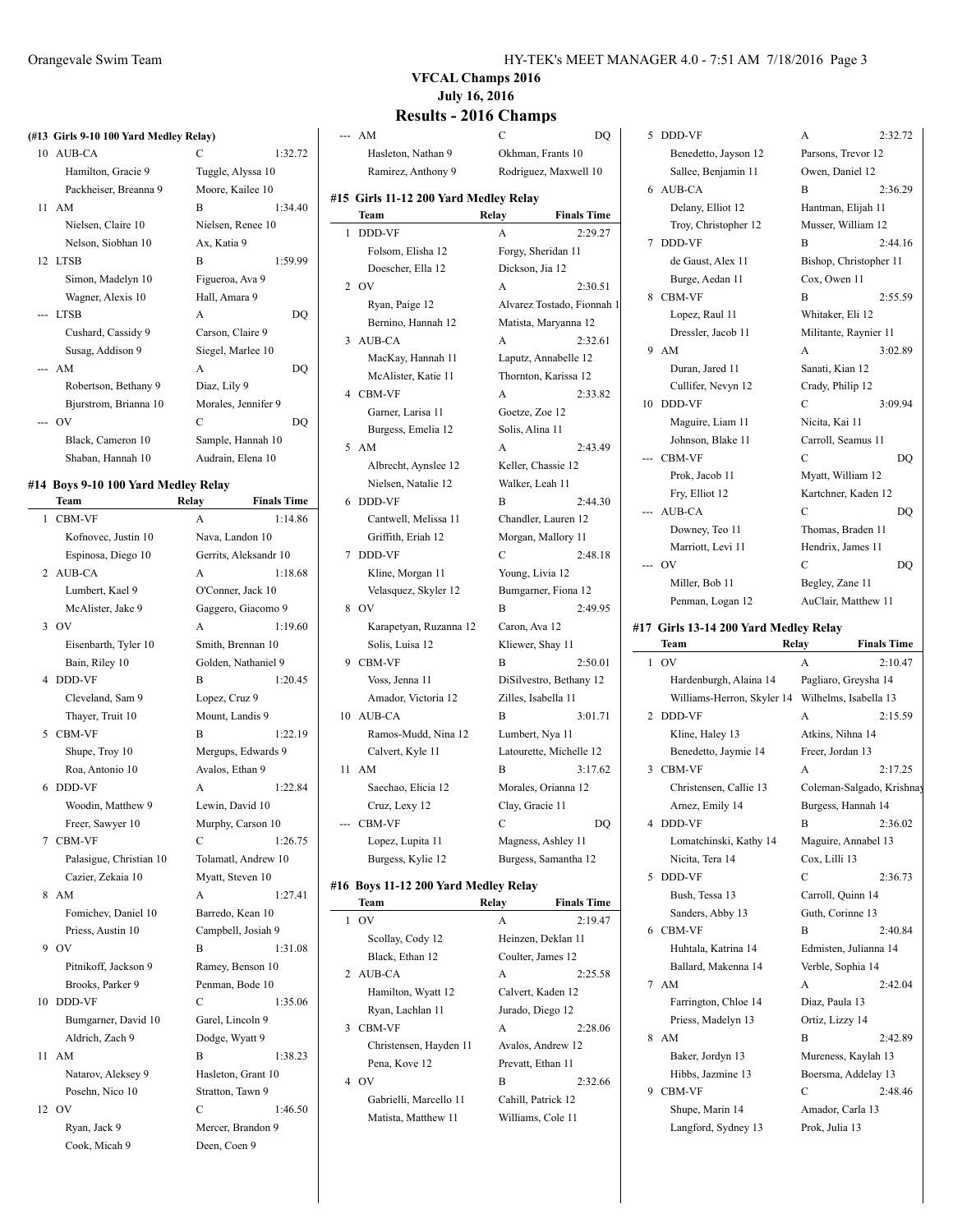|    | (#17 Girls 13-14 200 Yard Medley Relay) |                    |                           |
|----|-----------------------------------------|--------------------|---------------------------|
|    | 10 OV                                   | B                  | 2:49.44                   |
|    | Wilson, Katelyn 13                      | Smith, Hailee 13   |                           |
|    | Coulter, Catherine 14                   | Cook, Corrina 13   |                           |
| 11 | AUB-CA                                  | A                  | 2:58.21                   |
|    | Purdue, Serena 13                       | Huston, Katie 14   |                           |
|    | Baez Flores, Naiya 13                   |                    | Ambrosia, Kennedy 14      |
|    | #18 Boys 13-14 200 Yard Medley Relay    |                    |                           |
|    | Team                                    | Relay              | <b>Finals Time</b>        |
| 1  | <b>AUB-CA</b>                           | A                  | 2:00.22                   |
|    | Tracy, Caleb 14                         | Tuggle, Justin 14  |                           |
|    | Moore, Mitchell 14                      | Thomas, Gary 13    |                           |
|    | 2 CBM-VF                                | A                  | 2:11.33                   |
|    | West, Josiah 13                         | Voss, Mason 13     |                           |
|    | Whitaker, Wesley 14                     | Zilles, Jackson 14 |                           |
| 3  | OV                                      | A                  | 2:17.79                   |
|    | Rosenberger, Vincent 14                 | Kliewer, Evan 14   |                           |
|    | Walder, Pace 14                         |                    | Heinzen, Trayton 14       |
| 4  | AUB-CA                                  | B                  | 2:31.24                   |
|    | McCoy, Jackson 13                       |                    | Davis, Andrew 14          |
|    | Packheiser, Mason 13                    |                    | Churchwell, Lucien 13     |
| 5  | <b>CBM-VF</b>                           | B                  | 2:35.28                   |
|    | Heroux, Evan 13                         | Payne, Jared 13    |                           |
|    | Tadlock, Gabriel 13                     |                    | Ethington, Corey 14       |
| 6  | <b>CBM-VF</b>                           | C                  | 2:36.09                   |
|    | Everett, Jack 13                        | Magness, CJ 13     |                           |
|    | Darr, Andrew 14                         |                    | Soza-Lancaster, Trevor 14 |
|    | 7 OV                                    | B                  | 2:55.15                   |
|    | Fragnito, Michael 14                    | Fish, Jackson 14   |                           |
|    | McCarthy, Gabriel 13                    |                    | Summerhays, Hunter 13     |
| 8  | AM                                      | A                  | 3:18.55                   |
|    | Clay, Aidan 13                          | Gentry, Brett 13   |                           |
|    | Sanati, Braden 14                       | Coats, William 13  |                           |
|    | #19 Girls 15-18 200 Yard Medley Relay   |                    |                           |
|    | Team                                    | Relay              | <b>Finals Time</b>        |
| 1  | <b>DDD-VF</b>                           | A                  | 2:10.74                   |
|    | Bush, Hanna 15                          |                    | Bishop, Catherine 16      |
|    | Maguire, Violet 16                      | Moore, Emily 17    |                           |
|    | CDMMP                                   |                    | 2.14.70                   |

**#21 Girls 6&U 25 Yard Free**

| Maguire, Violet 16    | Moore, Emily 17      |         |
|-----------------------|----------------------|---------|
| 2 CBM-VF              | A                    | 2:14.70 |
| Palasigue, Carissa 17 | Konarski, Shelby 15  |         |
| Edmisten, Isabella 15 | Edmisten, Rebecca 17 |         |
| 3.0V                  | A                    | 2:16.86 |
| Boe, Taylor 16        | Fish, Grace 15       |         |
| DeBortoli, Natasha 17 | Stinson, Amanda 15   |         |
| 4 DDD-VF              | C                    | 2:40.85 |
| Morkowski, Anika 18   | Ganzert, Lindsey 17  |         |
| Arnold, Jacqueline 16 | Borth, Elise 15      |         |
| 5 DDD-VF              | B                    | 2:41.06 |
| Bunce, Kayleigh 16    | Arnold, Katlyn 16    |         |
| Morkowski, Trista 15  | Hudak, Jana 16       |         |

#### **#20 Boys 15-18 200 Yard Medley Relay**

| Team           | Relav                                          | <b>Finals Time</b> |
|----------------|------------------------------------------------|--------------------|
| 1 DDD-VF       | А                                              | 1:46.70            |
| Neeley, Cam 18 |                                                | Savino, Jack 15    |
|                | Holifield-Helm, Marcus 16 Aguilera, Dominic 16 |                    |

**VFCAL Champs 2016 July 16, 2016**

| $\overline{2}$ | CBM-VF                 |     | A                     | 1:48.42            |   |
|----------------|------------------------|-----|-----------------------|--------------------|---|
|                | Porter, Ethan 15       |     | Higdon, Tom 18        |                    |   |
|                | Crowl, Cody 17         |     | Verble, Seth 16       |                    |   |
| 3              | <b>OV</b>              |     | A                     | 1:51.52            |   |
|                | Boe, Joshua 18         |     | DeBortoli, Zachary 18 |                    |   |
|                |                        |     | Dill, David Arthur 16 |                    |   |
| 4              | DeBortoli, Bryan 17    |     | B                     |                    |   |
|                | DDD-VF                 |     |                       | 1:53.95            |   |
|                | Sota, Christopher 17   |     | Pesko, Keefe 16       |                    |   |
|                | Biegel, Mason 15       |     | Taylor, Philip 15     |                    | ŧ |
| 5              | AUB-CA                 |     | A                     | 1:58.17            |   |
|                | Overdevest, Steven 17  |     | Thomas, Nolan 15      |                    |   |
|                | Detmer, Trent 16       |     | Calvert, Klay 15      |                    |   |
| 6              | <b>OV</b>              |     | B                     | 2:03.24            |   |
|                | Boe, Jacob 15          |     | Zapata, Jesse 17      |                    |   |
|                | Caron, Reed 15         |     | Beilgard, Austin 16   |                    |   |
| 7              | DDD-VF                 |     | C                     | 2:10.64            |   |
|                | Pesce, Carson 15       |     | Atkins, Joshua 17     |                    |   |
|                | Matthews, Garrett 16   |     | Watkins, Nick 15      |                    |   |
|                |                        |     |                       |                    |   |
| 21.            | Girls 6&U 25 Yard Free |     |                       |                    |   |
|                | Name                   | Age | Team                  | <b>Finals Time</b> |   |
| 1              | Hays, Caroline         | 6   | <b>LTSB</b>           | 21.72              |   |
| 2              | Turner, Ellis          | 6   | OV                    | 24.17              |   |
| *3             | Priess, Evangeline     | 6   | AM                    | 25.01              |   |
| *3             | Whitnack, Saylor       | 6   | <b>OV</b>             | 25.01              |   |
| 5              | Starkweather, Brooke   | 6   | CBM-VF                | 25.05              |   |
| 6              | Blair, Kate            | 6   | OV                    | 25.37              |   |
| 7              | Little, Meredith       | 6   | DDD-VF                | 27.11              |   |
| 8              | Parks, Fallon          | 6   | AUB-CA                | 27.14              |   |
| 9              | Sorensen, Khloe        | 6   | AUB-CA                | 27.70              |   |
| 10             | Lee, Emily             | 6   | OV                    | 27.73              |   |
| 11             | Amador, Fatima         | 6   | CBM-VF                | 27.75              |   |
| 12             | Van, Isabella          | 6   | AM                    | 27.80              |   |
| 13             | Reece, Nova            | 6   | OV                    | 28.31              |   |
| 14             | Pratt, Carly           | 5   | DDD-VF                | 28.62              |   |
| 15             | Albert, Norah          | 6   | OV                    | 28.65              |   |
| 16             | Puryear, Cali          | 5   | OV                    | 29.25              |   |
| 17             | Chandler, Mikayla      | 6   | DDD-VF                | 29.41              |   |
| 18             |                        | 6   | LTSB                  | 29.58              |   |
|                | Benedyuk, Madeline     |     |                       |                    |   |
| 19             | Metropulos, Charlotte  | 6   | DDD-VF                | 30.04              |   |
| 20             | Sowa, Penelope         | 6   | DDD-VF                | 31.82              |   |
| 21             | Tichy, Kaitlyn         | 6   | <b>LTSB</b>           | 31.85              |   |
| 22             | Heinzen, Gwyndolin     | 6   | OV                    | 33.00              |   |
| 23             | Daugherty, Darby       | 6   | DDD-VF                | 36.90              |   |
| 24             | Fomichev, Isabella     | 6   | AM                    | 37.15              |   |
| 25             | Alkema, Leah           | 5   | DDD-VF                | 37.74              |   |
| 26             | Pena, Isabella         | 6   | AM                    | 39.11              |   |
| 27             | Seymour, Katelyn       | 5   | CBM-VF                | 39.28              |   |
| 28             | Morales, Sophia        | 5   | AM                    | 39.86              |   |
| 29             | Klein, Jillian         | 6   | DDD-VF                | 40.46              | ħ |
| 30             | Schlais, Kolbie        | 5   | AUB-CA                | 41.16              |   |
| 31             | Natarov, Margarita     | 6   | AM                    | 41.17              |   |
| 32             | Nelson, Maeve          | 6   | AM                    | 42.13              |   |
| 33             | Bakken, Laighton       | 6   | AUB-CA                | 42.93              |   |
| 34             | Tu, Karen              | 6   | AM                    | 45.87              |   |
| 35             | Bjurstrom, Isabella    | 5   | AM                    | 47.99              |   |
| 36             | Sare, Kaylee           | 6   | DDD-VF                | 48.17              |   |
|                |                        |     |                       |                    |   |

| 37  | Cottingim, Mia             | 5              | CBM-VF      | 48.48              |
|-----|----------------------------|----------------|-------------|--------------------|
| 38  | Hayden McGormley, Meg      | 6              | CBM-VF      | 49.47              |
| 39  | Hurd, Clara                | 4              | OV          | 54.33              |
| 40  | Ramey, Mayson              | 5              | OV          | 1:06.61            |
| 41  | Harris, Addison            | 4              | OV          | 1:09.30            |
| 42  | Hasleton, Elliot           | 5              | AM          | 1:09.56            |
| 43  | Reece, Eden                | 4              | OV          | 1:15.37            |
| --- | DiSilvestro, Susanna       | $\overline{4}$ | CBM-VF      | DQ                 |
|     |                            |                |             |                    |
| #22 | Boys 6&U 25 Yard Free      |                |             |                    |
|     | Name                       | Age            | Team        | <b>Finals Time</b> |
| 1   | Charles, Kota              | 6              | <b>LTSB</b> | 21.38              |
| 2   | Butera, Travis             | 6              | DDD-VF      | 25.31              |
| 3   | Pittenger, John Henry      | 6              | DDD-VF      | 25.35              |
| 4   | Ax, Darryl                 | 6              | AM          | 25.90              |
| 5   | Mmagu, Chidubem            | 6              | CBM-VF      | 27.10              |
| 6   | Kiambati, Mbaria           | 6              | AM          | 27.53              |
| 7   | Brady, Cade                | 5              | OV          | 27.80              |
| 8   | Baio, Gordon               | 5              | AUB-CA      | 28.29              |
| 9   | Penman, Noah               | 6              | OV          | 28.35              |
| 10  | Garel, LJ                  | 6              | DDD-VF      | 28.56              |
| 11  | Nickel, Benjanin           | 6              | AUB-CA      | 31.16              |
| 12  | Seccombe, Jacob            | 6              | OV          | 31.73              |
| 13  | Parsons, Daniel            | 6              | DDD-VF      | 32.12              |
| 14  | Charron, Jace              | 6              | DDD-VF      | 32.81              |
| 15  | Popejoy, Gaige             | 6              | DDD-VF      | 33.33              |
| 16  | Lee, Callahan              | 5              | AUB-CA      | 33.40              |
| 17  | Okhman, Daniil             | 6              | AM          | 33.95              |
| 18  | Dorrough, Lucas            | 6              | DDD-VF      | 35.13              |
| 19  | Starkweather, Jaxon        | 5              | CBM-VF      | 35.39              |
| 20  | Schneider, Ethan           | 6              | DDD-VF      | 36.19              |
| 21  | Eisenbarth, Ryder          | 6              | OV          | 36.49              |
| 22  | Toone, Benjamin            | 5              | AM          | 38.00              |
| 23  | Van Thull, Paul            | 6              | DDD-VF      | 38.42              |
| 24  | Freer, Clavev              | 6              | DDD-VF      | 39.57              |
| 25  | Warda, Evan                | 6              | AUB-CA      | 40.53              |
| 26  | Matista, Dawson            | 6              | OV          | 41.62              |
| 27  | Cazier, Xijvien            | 6              | CBM-VF      | 43.00              |
| 28  | Harris, Trevor             | 5              | OV          | 43.63              |
| 29  | Smith, Isaac               | 6              | CBM-VF      | 45.44              |
| 30  | Purdue, Andrew             | 5              | AUB-CA      | 45.47              |
| 31  | Poddar, Neil               | 5              | CBM-VF      | 46.78              |
| 32  | Mergups, Aleksandrs        | 6              | CBM-VF      | 49.54              |
| 33  | Karapetyan, Shaunt         | 6              | OV          | 49.91              |
| 34  | Robertson, Gregory         | 4              | AM          | 53.49              |
| 35  | Pocus, Thomas              | 6              | CBM-VF      | 57.23              |
| 36  | Questo, Colin              | 3              | OV          | 1:22.98            |
| --- | Pocus, Wyatt               | 4              | CBM-VF      | DQ                 |
|     | #23 Girls 7-8 25 Yard Free |                |             |                    |
|     | Name                       | Age            | Team        | <b>Finals Time</b> |
| 1   | Schneider, Heidi           | 8              | DDD-VF      | 17.98              |
| 2   | Whitnack, Charlee          | 8              | OV          | 18.80              |
| 3   | Kaufert, Kolby             | 8              | OV          | 19.33              |
| 4   | Yost, Maggie               | 8              | DDD-VF      | 19.49              |
| 5   | Nickel, Ellie              | 8              | AUB-CA      | 19.75              |
| 6   | Dorrough, Lauren           | 8              | DDD-VF      | 20.04              |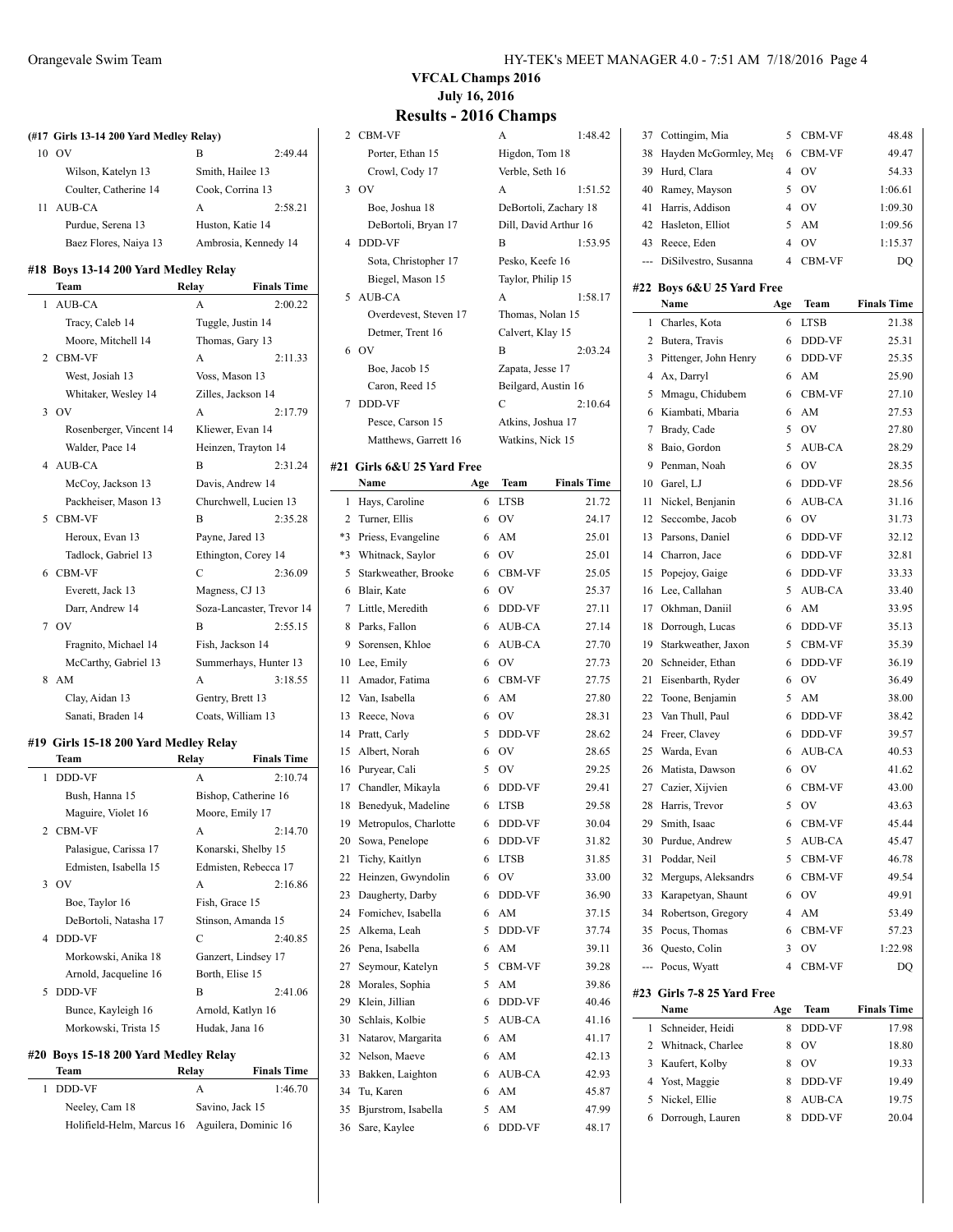| <b>VFCAL Champs 2016</b>     |  |
|------------------------------|--|
| <b>July 16, 2016</b>         |  |
| <b>Results - 2016 Champs</b> |  |

|    |                              |             |               |                    |     | 9016 - 2010               |   | ашрэ          |       |                             |     |               |                    |
|----|------------------------------|-------------|---------------|--------------------|-----|---------------------------|---|---------------|-------|-----------------------------|-----|---------------|--------------------|
|    | (#23 Girls 7-8 25 Yard Free) |             |               |                    |     | 3 Mergups, Henrijs        |   | 7 CBM-VF      | 18.42 | 60 Dyer, Maxwell            |     | 7 OV          | 41.68              |
|    | 7 Christensen, Isabella      |             | 8 CBM-VF      | 20.21              |     | 4 Cook, Dylan             |   | 8 AUB-CA      | 18.50 | #25 Girls 9-10 25 Yard Free |     |               |                    |
| 8  | Seymour, Madelyn             |             | 8 CBM-VF      | 20.22              |     | 5 Zilles, Nate            |   | 8 CBM-VF      | 19.50 | Name                        | Age | Team          | <b>Finals Time</b> |
|    | 9 Ripley, Alice              |             | 8 DDD-VF      | 21.13              |     | 6 Purdue, Josiah          |   | 8 AUB-CA      | 19.52 | 1 Tran, Theresa             | 10  | OV            | 14.27              |
|    | 10 Fuchs, Ella               |             | 7 LTSB        | 21.37              |     | 7 Calvert, Kelly          |   | 7 AUB-CA      | 19.60 | 2 Jenkins, Anna             | 10  | OV            | 15.53              |
|    | 11 Thomas, Kelsey            |             | 7 AUB-CA      | 21.39              |     | 8 Puryear, Will           |   | 8 OV          | 19.68 | 3 Alvarez Tostado, Mia      |     | 9 OV          | 15.90              |
|    | 12 Rigby, Amber              |             | 8 OV          | 21.48              |     | 9 Parsons, Joseph         |   | 7 DDD-VF      | 20.27 | 4 Yost, Betsy               | 10  | DDD-VF        | 16.08              |
|    | 13 Bunio, Logan              |             | 8 LTSB        | 21.74              |     | 10 Tran, Nicolas          |   | 8 OV          | 20.47 | 5 Pena, Sierra              | 10  | CBM-VF        | 16.24              |
| 14 | Jalquin, Ryan                |             | 7 DDD-VF      | 21.75              |     | 11 Golden, Brayden        |   | 7 OV          | 20.51 | 6 Krieger, Hollyn           | 10  | DDD-VF        | 16.28              |
| 15 | Tran, Sarah                  | 7           | <b>OV</b>     | 21.89              |     | 12 Schneider, Mason       |   | 8 DDD-VF      | 20.52 | 7 Benedetto, Caylee         | 10  | DDD-VF        | 16.65              |
|    | 16 Harris, Avery             | 8           | <b>OV</b>     | 22.29              |     | 13 Beasley, Benjamin      |   | 8 DDD-VF      | 20.65 | 8 Lewin, Audrey             | 9   | DDD-VF        | 17.09              |
|    | 17 Deol, Perleen             |             | 8 LTSB        | 23.23              |     | 14 Hornsby, Finn          |   | 7 DDD-VF      | 20.74 | *9 Espinosa, Olivia         | 9   | <b>CBM-VF</b> | 17.32              |
| 18 | Fry, Emelia                  |             | 7 CBM-VF      | 23.28              |     | 15 Turner, Harry          |   | 7 OV          | 21.00 | *9 Susag, Addison           | 9   | <b>LTSB</b>   | 17.32              |
| 19 | Murphy, Emily                | $7^{\circ}$ | DDD-VF        | 23.38              |     | 16 Metropulos, Henry      |   | 8 DDD-VF      | 21.19 |                             | 10  | AUB-CA        |                    |
| 20 | Larsson, Miley               | 8           | DDD-VF        | 23.93              | 17  | Koutnik, Evan             | 8 | DDD-VF        | 21.43 | *9 Purdue, Daja             |     |               | 17.32              |
| 21 | Edgar-Gunn, Kailey           |             | 7 LTSB        | 24.20              | 18  | Schubin, Tyler            | 8 | CBM-VF        | 22.11 | 12 Rigby, Amanda            | 10  | <b>OV</b>     | 17.45              |
|    | 22 Woodin, Rebecca           |             | 8 DDD-VF      | 24.34              |     | 19 Jenkins, Jack          |   | 7 OV          | 22.32 | 13 Dressler, Kaiya          | 9   | CBM-VF        | 17.54              |
|    | 23 Dickson, Asha             |             | 8 DDD-VF      | 24.47              |     | 20 Packheiser, Owen       |   | 8 AUB-CA      | 22.36 | 14 Nava, Paige              | 9   | CBM-VF        | 17.99              |
|    | 24 Hopson, Maggie            |             | 8 DDD-VF      | 24.63              |     | 21 Butera, Austin         |   | 8 DDD-VF      | 22.56 | 15 Soares, Anna             |     | 10 AUB-CA     | 18.03              |
|    | 25 Sare, Meagan              |             | 8 DDD-VF      | 24.82              | 22  | Skeehan, Haefan           |   | 7 LTSB        | 22.71 | 16 Grybos, Rachel           | 10  | AUB-CA        | 18.06              |
|    | 26 Pierce, Jazmine           | 8           | AUB-CA        | 25.07              | 23  | Penman, Wyatt             |   | 7 OV          | 23.40 | 17 Schneider, Audrey        | 10  | DDD-VF        | 18.23              |
|    | 27 Moulton, Elizabeth        | 8           | AUB-CA        | 25.22              | 24  | Toone, Jonathan           |   | 8 AM          | 23.48 | 18 Seymour, Ashlyn          | 9   | <b>CBM-VF</b> | 18.28              |
|    | 28 Cason, Alyssa             | 8           | DDD-VF        | 26.81              |     | 25 Dodge, Benny           |   | 7 DDD-VF      | 23.60 | 19 Larsson, Ebba            | 10  | DDD-VF        | 18.59              |
| 29 | Infante, Abigail             |             | 7 DDD-VF      | 26.85              | 26  | Hirsbrunner-Reist, Adrian | 7 | DDD-VF        | 23.89 | 20 Shaban, Hannah           | 10  | <b>OV</b>     | 18.91              |
| 30 | McKenna, Kaelin              |             | 7 DDD-VF      | 27.27              |     | 27 Ramey, Emerson         |   | 7 OV          | 23.98 | 21 Alvarez Tostado, Zoe     | 9   | OV            | 18.93              |
| 31 | Gaggero, Fiona               |             | 7 AUB-CA      | 28.48              | 28  | Turpen, Robert            |   | 8 OV          | 24.19 | 22 Smith, Faith             | 10  | <b>OV</b>     | 18.95              |
|    | 32 Musser, Savannah          |             | 8 AUB-CA      | 29.13              | 29  | Abbott, Jacob             | 7 | <b>CBM-VF</b> |       | 23 Creeger, Mazzy           | 9   | <b>CBM-VF</b> | 19.04              |
|    |                              |             |               |                    | *30 |                           |   |               | 24.38 | 24 Walker, Clara            | 9   | DDD-VF        | 19.50              |
|    | 33 Joiner, Ayla              |             | 7 LTSB        | 29.25              |     | Toone, James              |   | 7 AM          | 24.58 | 25 Nelson, Siobhan          | 10  | AM            | 19.51              |
|    | 34 DiSilvestro, Mary         |             | 8 CBM-VF      | 29.41              |     | *30 Kennedy, Brycen       |   | 8 LTSB        | 24.58 | 26 Robertson, Bethany       | 9   | AM            | 19.61              |
|    | 35 Churchwell, Emily         |             | 8 AUB-CA      | 29.82              |     | 32 Van, Ryan              |   | 8 AM          | 24.83 | 27 Audrain, Elena           | 10  | <b>OV</b>     | 19.69              |
|    | 36 Bruntz, Ava               |             | 8 LTSB        | 30.12              |     | 33 AuClair, Wyatt         |   | 8 OV          | 25.02 | 28 Beasley, Abigail         | 10  | DDD-VF        | 19.73              |
|    | 37 Heroux, Sonora            |             | 8 CBM-VF      | 30.65              |     | 34 Posehn, Max            |   | 7 AM          | 25.43 | 29 Harris, Kylie            | 10  | <b>OV</b>     | 19.78              |
|    | 38 Diaz, Betzy               |             | 8 AM          | 31.03              |     | 35 Warden, Dennis         |   | 7 DDD-VF      | 25.72 | 30 Figueroa, Ava            | 9   | LTSB          | 20.35              |
|    | 39 Sheridan, Jude            | $7^{\circ}$ | <b>OV</b>     | 31.51              | 36  | Wright, Desmond           | 8 | CBM-VF        | 26.16 | 31 Tuggle, Alyssa           | 10  | AUB-CA        | 20.42              |
| 40 | Hall, Sosina                 |             | 7 LTSB        | 31.76              |     | 37 Seckington, Ian        |   | 7 DDD-VF      | 26.35 | 32 Hooper, Presley          | 9   | OV            | 20.57              |
|    | 41 Mercer, Nikki             |             | 7 OV          | 32.53              | 38  | Cleveland, John           |   | 8 DDD-VF      | 26.77 | 33 Simon, Madelyn           | 10  | <b>LTSB</b>   | 20.58              |
|    | 42 Roa, Zoe                  | $7^{\circ}$ | <b>CBM-VF</b> | 32.92              | 39  | Southerland, Kaden-Paul   |   | 8 OV          | 26.79 | 34 Pardo, Madalyn           | 10  | <b>OV</b>     | 20.60              |
|    | 43 Fragnito, Alyysa          |             | 8 OV          | 33.69              |     | 40 Hendrix, Ryan          |   | 8 AUB-CA      | 26.98 | 35 Morales, Jennifer        |     | 9 AM          | 20.77              |
|    | 44 Aguilar, Monica           |             | 8 CBM-VF      | 33.99              |     | 41 Bain, Jacoby           |   | 7 OV          | 27.04 | 36 Sample, Hannah           |     | 10 OV         | 20.86              |
|    | 45 Voss, Julie               |             | 7 CBM-VF      | 34.10              |     | 42 Cazier, Bhavik         |   | 8 CBM-VF      | 27.24 | *37 Ax, Katia               |     | 9 AM          | 21.48              |
|    | 46 Reusch, Trystan           |             | 7 DDD-VF      | 34.37              |     | 43 Dyer, Samuel           |   | 7 OV          | 28.22 | *37 Alkema, Lily            |     | 9 DDD-VF      | 21.48              |
|    | 47 Wilson, Harlie            |             | 7 CBM-VF      | 35.10              |     | 44 Begley, Rhys           |   | 7 OV          | 28.33 | 39 Bye, Elise               |     | 10 AUB-CA     | 21.57              |
| 48 | Hollingsworth, Olivia        |             | 8 AUB-CA      | 36.28              |     | 45 Harter, Mason          |   | 7 OV          | 28.59 | 40 Baio, Samantha           |     | 10 AUB-CA     | 21.60              |
| 49 | Carrasco, Sarah              |             | 7 AM          | 36.97              |     | 46 Pham, Ethan            |   | 8 CBM-VF      | 28.60 | 41 Schlais, Marlee          | 10  | AUB-CA        | 22.37              |
| 50 | Bowers, Bailey               |             | 7 DDD-VF      | 38.81              |     | 47 Curl, Joshua           |   | 7 CBM-VF      | 28.61 | 42 Warden, Madison          | 9   | DDD-VF        | 22.76              |
| 51 | Suhag, Esha                  |             | 7 LTSB        | 40.83              |     | 48 Brady, Nolan           |   | 7 OV          | 29.11 |                             | 9   |               |                    |
|    | 52 Six, Ashlyn               |             | 8 OV          | 41.18              | 49  | Sanchez, Gabriel          |   | 8 CBM-VF      | 29.26 | 43 Owen, Spring             |     | <b>OV</b>     | 23.31              |
| 53 | Hasleton, Charlotte          |             | 7 AM          | 41.69              | 50  | Boersma, Spencer          |   | 7 AM          | 29.62 | 44 Albrecht, Saige          | 10  | AM            | 23.35              |
| 54 | Jacks, Lily                  |             | 7 DDD-VF      | 42.02              |     | 51 Nelson, Desmond        |   | 8 AM          | 30.15 | 45 Delany, Claire           |     | 9 AUB-CA      | 23.42              |
| 55 | Coulter, Noelle              |             | 7 OV          | 51.31              |     | 52 Darr, John             | 8 | CBM-VF        | 30.51 | 46 Gundersen-Lehman, Kam    | 9   | AUB-CA        | 23.47              |
|    | 56 Gentry, Cassidy           |             | 7 AM          | 1:12.43            |     | 53 Sharratt, Cody         | 8 | CBM-VF        | 30.52 | 47 Nielsen, Renee           |     | 10 AM         | 23.70              |
|    |                              |             |               |                    |     | 54 Smith, Elias           | 8 | CBM-VF        | 30.60 | 48 Hayden McGormley, Bro    |     | 9 CBM-VF      | 23.74              |
|    | #24 Boys 7-8 25 Yard Free    |             |               |                    |     | 55 Okhman, Samuil         |   | 8 AM          | 30.84 | 49 Laputz, Kailie           |     | 9 AUB-CA      | 24.12              |
|    | Name                         | Age         | Team          | <b>Finals Time</b> |     | 56 Senthil, Abhinav       |   | 7 OV          | 31.53 | 50 Bowers, Brooke           |     | 9 DDD-VF      | 24.78              |
|    | 1 Stevens, Koa               |             | 8 DDD-VF      | 17.86              |     | 57 Jageman, Austin        |   | 7 DDD-VF      | 32.20 | 51 Hall, Amara              |     | 9 LTSB        | 24.90              |
|    | 2 Thayer, Brayden            |             | 8 DDD-VF      | 18.17              |     | 58 Ahmad, Omar            |   | 7 CBM-VF      | 33.14 | 52 Howard, Hoku             |     | 9 AUB-CA      | 39.53              |
|    |                              |             |               |                    |     | 59 Prevatt, Jonas         |   | 8 CBM-VF      | 38.93 |                             |     |               |                    |
|    |                              |             |               |                    |     |                           |   |               |       |                             |     |               |                    |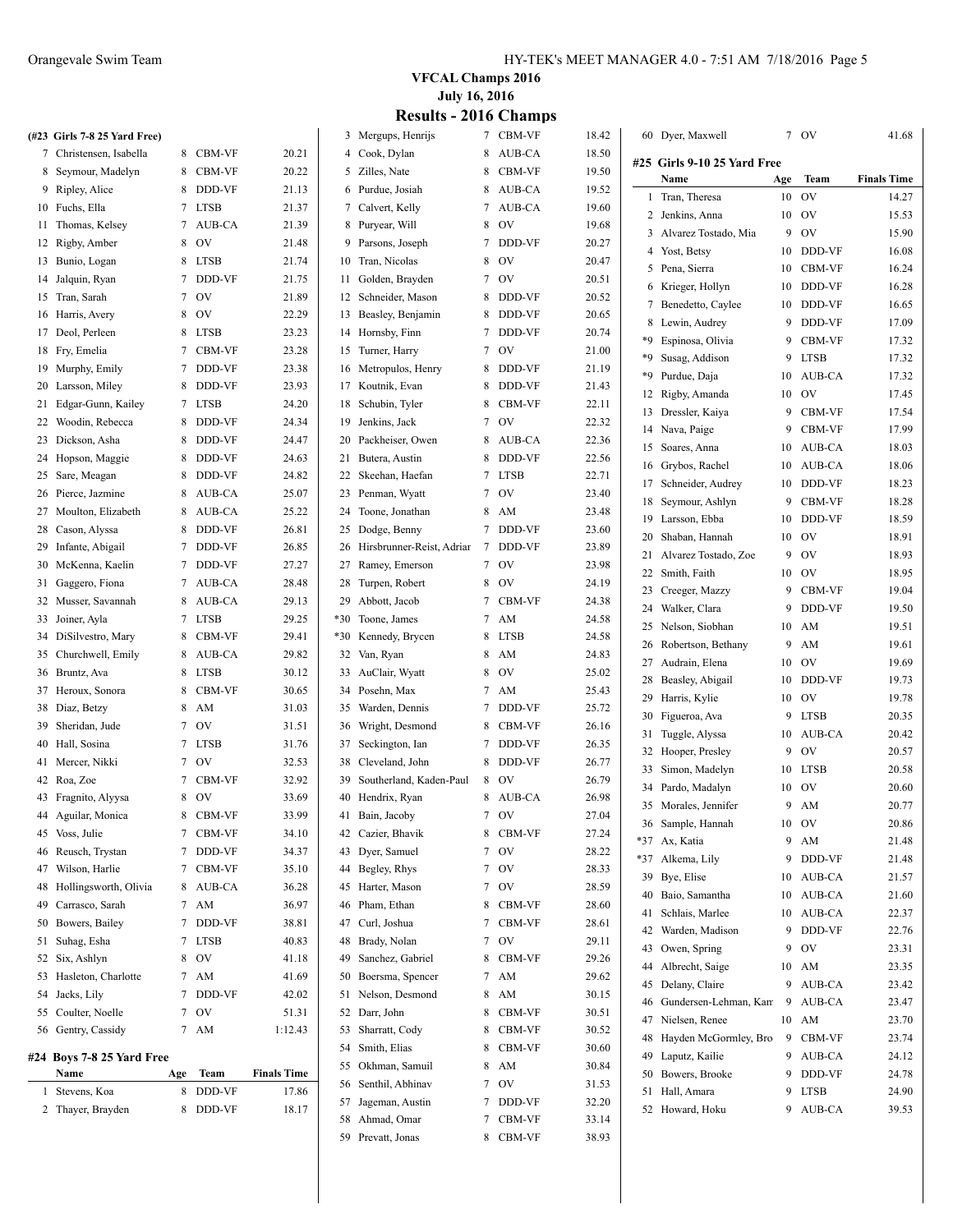|       | #26 Boys 9-10 25 Yard Free |     |                               |                    |
|-------|----------------------------|-----|-------------------------------|--------------------|
|       | Name                       | Age | Team                          | <b>Finals Time</b> |
| 1     | Nava, Landon               | 10  | CBM-VF                        | 13.97              |
| 2     | Espinosa, Diego            | 10  | <b>CBM-VF</b>                 | 15.16              |
| 3     | Golden, Nathaniel          | 9   | <b>OV</b>                     | 16.25              |
| 4     | Gerrits, Aleksandr         | 10  | CBM-VF                        | 16.69              |
| 5     | Woodin, Matthew            | 9   | DDD-VF                        | 16.96              |
| 6     | Penman, Bode               | 10  | OV                            | 16.98              |
| 7     | Freer, Sawyer              | 10  | DDD-VF                        | 17.12              |
| $*8$  | Bain, Riley                | 10  | <b>OV</b>                     | 17.24              |
| $*8$  | Mergups, Edwards           | 9   | CBM-VF                        | 17.24              |
| $*8$  | Kofnovec, Justin           | 10  | CBM-VF                        | 17.24              |
| 11    | Thayer, Truit              | 10  | DDD-VF                        | 17.59              |
| 12    | Shupe, Troy                | 10  | <b>CBM-VF</b>                 | 17.81              |
| 13    | Priess, Austin             | 10  | AM                            | 17.85              |
| 14    | O'Conner, Jack             | 10  | AUB-CA                        | 18.10              |
| 15    | Cazier, Zekaia             | 10  | CBM-VF                        | 18.23              |
| 16    | Tolamatl, Andrew           | 10  | CBM-VF                        | 18.34              |
| 17    | Murphy, Carson             | 10  | DDD-VF                        | 18.36              |
| 18    | Poddar, Sid                | 9   | CBM-VF                        | 18.69              |
| 19    | Petrenko, Graham           | 10  | AUB-CA                        | 18.81              |
| 20    | Prok, Jaden                | 9   | CBM-VF                        | 18.87              |
| 21    | Barredo, Kean              | 10  | AM                            | 18.91              |
| 22    | Aldrich, Zach              | 9   | DDD-VF                        | 19.02              |
| 23    | Avalos, Ethan              | 9   | <b>CBM-VF</b>                 | 19.10              |
| 24    | Deen, Coen                 | 9   | <b>OV</b>                     | 19.23              |
| 25    | Skeehan, Jeyden            | 9   | <b>LTSB</b>                   | 19.33              |
| 26    | Brooks, Parker             | 9   | OV                            | 19.36              |
| 27    | Turpen, Jacob              | 10  | <b>OV</b>                     | 20.09              |
| 28    | Hasleton, Grant            | 10  | AM                            | 20.34              |
| 29    | Rodriguez, Maxwell         | 10  | AM                            | 20.40              |
| 30    | Palasigue, Christian       | 10  | CBM-VF                        | 20.68              |
| 31    | Owen, Stephen              | 9   | DDD-VF                        | 20.76              |
| 32    | Camden, Sean               | 9   | OV                            | 20.82              |
| 33    | Dover, Andrew              | 9   | OV                            | 21.16              |
| $*34$ | Stratton, Tawn             | 9   | AM                            | 21.33              |
|       | *34 Posehn, Nico           | 10  | AM                            | 21.33              |
| *36   | Bumgarner, David           | 10  | DDD-VF                        | 21.41              |
| *36   | Pitnikoff, Jackson         | 9   | OV                            | 21.41              |
| 38    | Cook, Micah                | 9   | $\overline{\text{O}}\text{V}$ | 21.45              |
| 39    | Campbell, Josiah           | 9   | AM                            | 21.50              |
| 40    | Garel, Lincoln             | 9   | DDD-VF                        | 21.53              |
| 41    | Mastronarde, Zephen        | 10  | AM                            | 21.55              |
| 42    | Williams, Connor           | 9   | OV                            | 21.65              |
| 43    | Ramey, Benson              | 10  | OV                            | 21.72              |
| 44    | Ramirez, Anthony           | 9   | AM                            | 21.73              |
| 45    | Senthil, Adi               | 10  | OV                            | 22.07              |
| 46    | Warner, Luke               | 10  | DDD-VF                        | 22.57              |
| 47    | Dodge, Wyatt               | 9   | DDD-VF                        | 22.78              |
| 48    | Ahmad, Ibrahim             | 9   | CBM-VF                        | 23.17              |
| 49    | Hasleton, Nathan           | 9   | AM                            | 23.46              |
| 50    | Bennett, Aidan             | 9   | DDD-VF                        | 23.75              |
| $*51$ | Mercer, Brandon            | 9   | OV                            | 23.79              |
| *51   | Hopson, Jack               | 10  | DDD-VF                        | 23.79              |

 Reusch, Aaron 10 DDD-VF 23.87 Ryan, Jack 9 OV 23.98

**VFCAL Champs 2016 July 16, 2016 Results - 2016 Champs**

|                | reputed                              | $-0.0$ | $\mathbf{u}$  |                    |         |                 |
|----------------|--------------------------------------|--------|---------------|--------------------|---------|-----------------|
| 55             | Coats, Dorian                        | 10     | AM            | 24.25              | 44      | Tho             |
| 56             | Okhman, Frants                       | 10     | AM            | 24.42              | 45      | Clay            |
| 57             | Goetze, Zachary                      | 10     | <b>CBM-VF</b> | 25.71              | 46      | Boe             |
| 58             | Porter, Grant                        | 9      | DDD-VF        | 26.18              | 47      | Mo              |
| 59             | Griffith, Brady                      | 9      | DDD-VF        | 26.55              | 48      | Leg             |
| 60             | Galyean, Benjamin                    | 10     | <b>CBM-VF</b> | 26.88              | 49      | Caz             |
| 61             | Young, Vinny                         | 10     | DDD-VF        | 26.97              | 50      | Ricl            |
| 62             | Kartchner, Jackson                   | 9      | CBM-VF        | 33.90              | 51      | Rod             |
| 63             | Pardo, Joseph                        | 9      | OV            | 39.67              | 52      | San             |
| 64             | Van Thull, Mateo                     | 9      | DDD-VF        | 52.21              | 53      | Soz             |
| ---            | Romero, Matthew                      | 10     | <b>AUB-CA</b> | X15.24             | 54      | Mes             |
|                |                                      |        |               |                    | 55      | Mar             |
|                | #27 Girls 11-12 50 Yard Free<br>Name | Age    | Team          | <b>Finals Time</b> |         |                 |
| 1              | Goetze, Zoe                          | 12     | <b>CBM-VF</b> | 30.06              | #28 Boy | Nar             |
| 2              | Alvarez Tostado, Fionnah             | 12     | OV            | 30.21              | 1       | Cou             |
| 3              | Matista, Maryanna                    | 12     | OV            | 30.59              | 2       | Pen             |
| $\overline{4}$ | Doescher, Ella                       | 12     | DDD-VF        | 31.08              | 3       | Han             |
| 5              | Nielsen, Natalie                     | 12     | AM            | 31.29              | 4       | Ow              |
| 6              | Cantwell, Melissa                    | 11     | DDD-VF        | 32.91              | 5       | Pars            |
| 7              | Forgy, Sheridan                      | 11     | DDD-VF        | 33.06              | 6       | Tro <sup></sup> |
| 8              | Bernino, Hannah                      | 12     | OV            | 33.19              | 7       | Wil             |
| 9              | Amador, Victoria                     | 12     | CBM-VF        | 33.25              | 8       | Han             |
|                | 10 Griffith, Eriah                   | 12     | DDD-VF        | 33.65              | 9       | Mus             |
| 11             | Lumbert, Nya                         | 11     | AUB-CA        | 33.87              | 10      | Cox             |
| 12             | Solis, Alina                         | 11     | <b>CBM-VF</b> | 34.51              | 11      | Dur             |
| 13             | Solis, Luisa                         | 12     | OV            | 35.03              | 12      | Hei             |
| 14             | Thornton, Karissa                    | 12     | AUB-CA        | 35.55              | 13      | Mat             |
| 15             | Kline, Morgan                        | 11     | DDD-VF        | 35.81              | 14      | Dela            |
| 16             | Morgan, Mallory                      | 11     | DDD-VF        | 35.88              | 15      | Lop             |
| 17             | Burgess, Emelia                      | 12     | CBM-VF        | 35.95              | 16      | Prey            |
| 18             | Zilles, Isabella                     | 11     | CBM-VF        | 36.13              | 17      | Ava             |
| 19             | Chandler, Lauren                     | 12     | DDD-VF        | 36.68              | 18      | Dre:            |
| 20             | Bumgarner, Fiona                     | 12     | DDD-VF        | 36.86              | 19      | Pen             |
| 21             | Garner, Larisa                       | 11     | CBM-VF        | 36.87              | 20      | de C            |
| 22             | Burgess, Samantha                    | 12     | CBM-VF        | 36.93              | 21      | <b>Bisl</b>     |
| 23             | Keller, Chassie                      | 12     | AM            | 36.95              | 22      | Skrl            |
| 24             | Albrecht, Aynslee                    | 12     | AM            | 37.04              | 23      | Tho             |
| 25             | Velasquez, Skyler                    | 12     | DDD-VF        | 37.15              | 24      | Kar             |
| 26             | Burgess, Kylie                       | 12     | CBM-VF        | 37.18              | 25      | Mill            |
| 27             | Latourette, Michelle                 | 12     | AUB-CA        | 37.23              | 26      | Gab             |
| 28             | Mastronarde, Cassie                  | 12     | AM            | 37.25              | 27      | Mag             |
| 29             | Foletta, Emily                       | 11     | DDD-VF        | 37.70              | 28      | Lars            |
| 30             | DiSilvestro, Bethany                 | 12     | CBM-VF        | 38.93              | 29      | San             |
| 31             | Saechao, Elicia                      | 12     | AM            | 39.65              | 30      | Any             |
| 32             | Cleveland, Abigail                   | 11     | DDD-VF        | 39.76              | 31      | Batl            |
| 33             | Brackett, Christalina                | 11     | OV            | 40.06              | 32      | Fry,            |
| 34             | Young, Livia                         | 12     | DDD-VF        | 40.11              | 33      | Whi             |
| 35             | Ramos-Mudd, Nina                     | 12     | AUB-CA        | 40.82              | 34      | Dov             |
| 36             | Parsons, Nieva                       | 11     | DDD-VF        | 41.44              | 35      | Bye             |
| 37             | Daniyelyan, Rosa                     | 11     | CBM-VF        | 41.77              | 36      | Beg             |
| 38             | Fish, Josie                          | 12     | OV            | 42.46              | 37      | Nici            |
| 39             | Cruz, Lexy                           | 12     | AM            | 43.15              | 38      | Johi            |
| 40             | Sharratt, Alexis                     | 11     | CBM-VF        | 43.24              | 39      | Hen             |
| 41             | Morales, Orianna                     | 12     | AM            | 44.11              | 40      | Mar             |
| *42            | Kendler, Amanda                      | 12     | DDD-VF        | 44.67              | 41      | Ken             |
| $*42$          | Magness, Ashley                      | 11     | CBM-VF        | 44.67              | 42      | Rob             |

| 44 | Thomas, Avery               | 12  | AUB-CA      | 45.24              |
|----|-----------------------------|-----|-------------|--------------------|
| 45 | Clay, Gracie                | 11  | AM          | 46.49              |
| 46 | Boersma, Brooke             | 11  | AM          | 47.79              |
| 47 | Mount, Kaia                 | 11  | DDD-VF      | 48.23              |
| 48 | Legari, Maya                | 11  | OV          | 48.78              |
| 49 | Cazier, Jouette             | 12  | CBM-VF      | 49.46              |
| 50 | Rich, Alinda                | 11  | AUB-CA      | 53.76              |
| 51 | Rodriguez, Julianna         | 11  | CBM-VF      | 54.07              |
| 52 | Sanati, Rainah              | 11  | AM          | 54.95              |
| 53 | Soza, Malia                 | 12  | CBM-VF      | 56.08              |
| 54 | Mesrobyan, Lucinae          | 11  | CBM-VF      | 58.01              |
| 55 | Marsh-Wood, Grace           | 11  | CBM-VF      | 1:01.86            |
|    |                             |     |             |                    |
|    | #28 Boys 11-12 50 Yard Free |     |             |                    |
|    | Name                        | Age | Team        | <b>Finals Time</b> |
| 1  | Coulter, James              | 12  | OV          | 28.38              |
| 2  | Pena, Kove                  | 12  | CBM-VF      | 30.09              |
| 3  | Hantman, Elijah             | 11  | AUB-CA      | 31.03              |
| 4  | Owen, Daniel                | 12  | DDD-VF      | 31.15              |
| 5  | Parsons, Trevor             | 12  | DDD-VF      | 31.58              |
| 6  | Troy, Christopher           | 12  | AUB-CA      | 31.65              |
| 7  | Williams, Cole              | 11  | OV          | 32.37              |
| 8  | Hamilton, Wyatt             | 12  | AUB-CA      | 32.72              |
| 9  | Musser, William             | 12  | AUB-CA      | 32.86              |
| 10 | Cox, Owen                   | 11  | DDD-VF      | 32.93              |
| 11 | Duran, Jared                | 11  | AM          | 33.36              |
| 12 | Heinzen, Deklan             | 11  | OV          | 33.72              |
| 13 | Matista, Matthew            | 11  | OV          | 34.05              |
| 14 | Delany, Elliot              | 12  | AUB-CA      | 34.08              |
| 15 | Lopez, Raul                 | 11  | CBM-VF      | 34.61              |
| 16 | Prevatt, Ethan              | 11  | CBM-VF      | 34.64              |
| 17 | Avalos, Andrew              | 12  | CBM-VF      | 34.97              |
| 18 | Dressler, Jacob             | 11  | CBM-VF      | 35.06              |
| 19 | Penman, Logan               | 12  | OV          | 35.39              |
| 20 | de Gaust, Alex              | 11  | DDD-VF      | 35.42              |
| 21 | Bishop, Christopher         | 11  | DDD-VF      | 35.69              |
| 22 | Skrbec, Nikola              | 11  | <b>LTSB</b> | 36.20              |
| 23 | Thomas, Braden              | 11  | AUB-CA      | 37.01              |
| 24 | Kartchner, Kaden            | 12  | CBM-VF      | 37.02              |
| 25 | Miller, Bob                 | 11  | OV          | 38.15              |
| 26 | Gabrielli, Marcello         | 11  | OV          | 38.16              |
| 27 | Maguire, Liam               | 11  | DDD-VF      | 38.24              |
| 28 | Larsson, Charlie            | 12  | DDD-VF      | 38.60              |
|    | Sanati, Kian                |     | AM          |                    |
| 29 |                             | 12  |             | 38.87              |
| 30 | Anwari, Atal                | 11  | CBM-VF      | 39.20              |
| 31 | Bath, James                 | 12  | DDD-VF      | 39.26              |
| 32 | Frv. Elliot                 | 12  | CBM-VF      | 40.20              |
| 33 | Whitaker, Eli               | 12  | CBM-VF      | 40.39              |
| 34 | Downey, Teo                 | 11  | AUB-CA      | 40.69              |
| 35 | Byers, Will                 | 11  | DDD-VF      | 41.63              |
| 36 | Begley, Zane                | 11  | OV          | 42.50              |
| 37 | Nicita, Kai                 | 11  | DDD-VF      | 42.51              |
| 38 | Johnson, Blake              | 11  | DDD-VF      | 42.54              |
| 39 | Hendrix, James              | 11  | AUB-CA      | 43.31              |
| 40 | Marriott, Levi              | 11  | AUB-CA      | 45.04              |
| 41 | Kennedy, Gregory            | 11  | LTSB        | 46.28              |
| 42 | Roberts, Jacob              | 11  | DDD-VF      | 47.59              |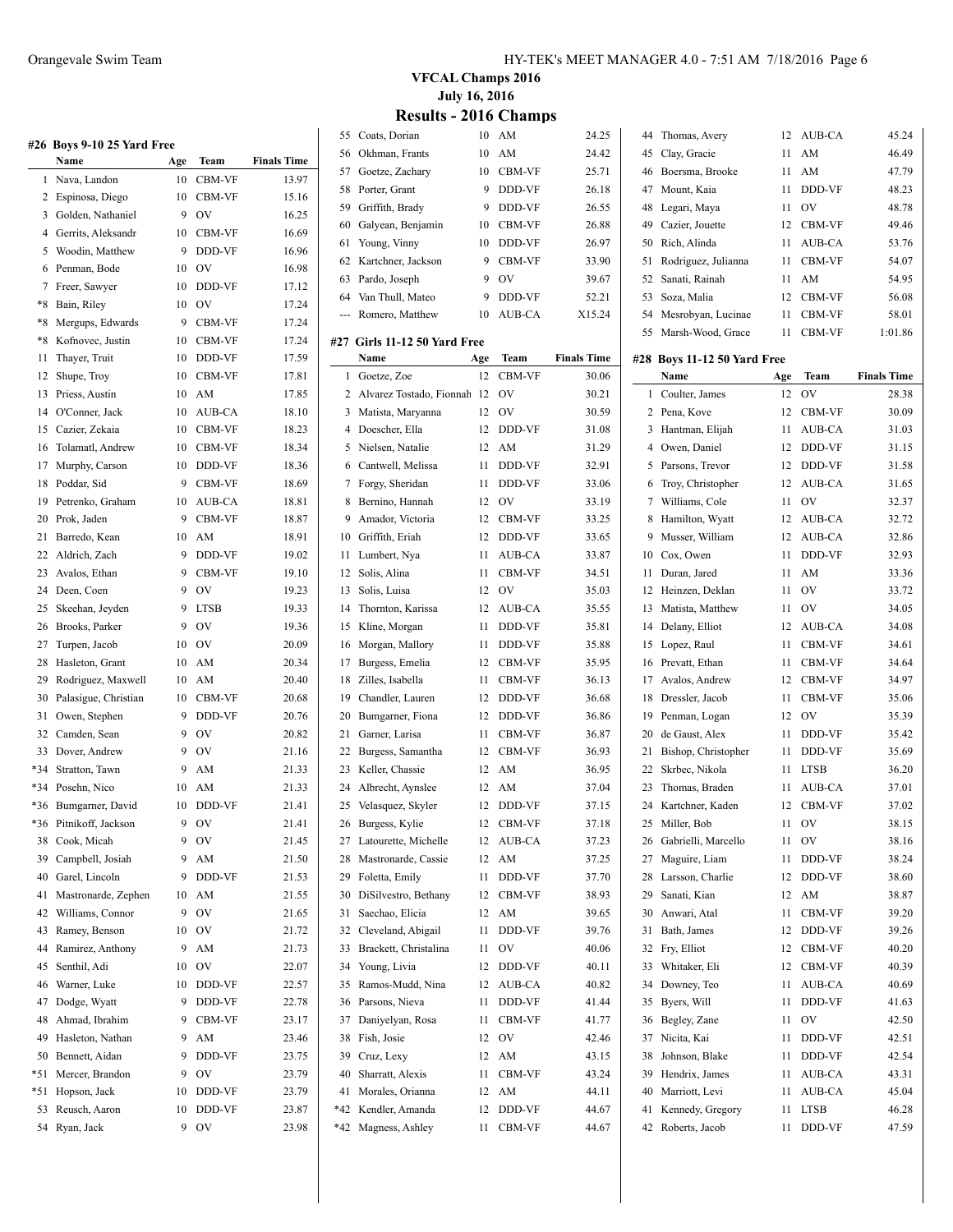| (#28 | <b>Boys 11-12 50 Yard Free)</b> |     |             |                    |
|------|---------------------------------|-----|-------------|--------------------|
| 43   | Howard, Toby                    | 11  | AUB-CA      | 50.22              |
| 44   | Aguilar, Anthony                | 11  | CBM-VF      | 51.34              |
| 45   | Prok, Jacob                     | 11  | CBM-VF      | 52.49              |
| 46   | Crady, Philip                   | 12  | AM          | 53.33              |
| 47   | Rodgers, Donovan                | 11  | DDD-VF      | 56.75              |
|      |                                 |     |             |                    |
| 48   | AuClair, Matthew                | 11  | OV          | 57.02              |
| 49   | Fragnito, Christopher           | 12  | <b>OV</b>   | 1:30.21            |
| 50   | Marsh-Wood, Silas               | 11  | CBM-VF      | 1:34.36            |
| #29  | Girls 13-14 50 Yard Free        |     |             |                    |
|      | Name                            | Age | Team        | <b>Finals Time</b> |
| 1    | Atkins, Nihna                   | 14  | DDD-VF      | 28.74              |
| 2    | Christensen, Callie             | 13  | CBM-VF      | 29.21              |
| 3    | Williams-Herron, Skyler         | 14  | OV          | 29.27              |
| 4    | Arnez, Emily                    | 14  | CBM-VF      | 29.75              |
| 5    | Burgess, Hannah                 | 14  | CBM-VF      | 29.84              |
| 6    | Coleman-Salgado, Krishr         | 14  | CBM-VF      | 29.97              |
| 7    | Hardenburgh, Alaina             | 14  | <b>OV</b>   | 30.04              |
| 8    | Freer, Jordan                   | 13  | DDD-VF      | 30.25              |
| 9    | Ballard, Makenna                | 14  | CBM-VF      | 30.91              |
| 10   | Lomatchinski, Kathy             | 14  | DDD-VF      | 31.21              |
| 11   | Benedetto, Jaymie               | 14  | DDD-VF      | 31.60              |
| 12   | Edmisten, Julianna              | 14  | CBM-VF      | 31.67              |
| 13   | Huhtala, Katrina                | 14  | CBM-VF      | 32.12              |
| 14   | Cox, Lilli                      | 13  | DDD-VF      | 32.15              |
| 15   | Wilson, Katelyn                 | 13  | <b>OV</b>   | 32.64              |
| 16   | Baker, Jordyn                   | 13  | AM          | 33.07              |
| 17   | Guth, Corinne                   | 13  | DDD-VF      | 33.17              |
| 18   | Priess, Madelyn                 | 13  | AM          | 33.50              |
| 19   | Borroum, Veata                  | 14  | <b>LTSB</b> | 33.53              |
| 20   | Sanders, Abby                   | 13  | DDD-VF      | 33.63              |
| 21   | Langford, Sydney                | 13  | CBM-VF      | 33.93              |
| 22   |                                 |     | AM          |                    |
|      | Hibbs, Jazmine                  | 13  |             | 34.04              |
| 23   | Carroll, Quinn                  | 14  | DDD-VF      | 34.28              |
| 24   | Coulter, Catherine              | 14  | OV          | 34.34              |
| 25   | Maguire, Annabel                | 13  | DDD-VF      | 34.90              |
| 26   | Paturel, Rachael                | 14  | DDD-VF      | 35.16              |
| 27   | Larsson, Alva                   | 13  | DDD-VF      | 35.25              |
| 28   | Shupe, Marin                    | 14  | CBM-VF      | 35.70              |
| 29   | Walker, Charlotte               | 13  | DDD-VF      | 35.79              |
| 30   | Mureness, Kaylah                | 13  | AM          | 35.84              |
| 31   | Barton, Brianna                 | 14  | DDD-VF      | 36.11              |
| 32   | Bumgarner, Elle                 | 14  | DDD-VF      | 36.43              |
| 33   | Krieger, Sadie                  | 13  | DDD-VF      | 36.68              |
| 34   | Smith, Hailee                   | 13  | OV          | 37.26              |
| 35   | Si, Anna                        | 13  | AM          | 38.42              |
| 36   | Cook, Corrina                   | 13  | OV          | 38.57              |
| 37   | Cysewski, Sophia                | 13  | CBM-VF      | 39.10              |
| 38   | Purdue, Serena                  | 13  | AUB-CA      | 39.11              |
| 39   | Boersma, Addelay                | 13  | AM          | 39.50              |
| 40   | Verble, Sophia                  | 14  | CBM-VF      | 41.23              |
| 41   | Parsons, Kathryn                | 14  | AUB-CA      | 45.65              |
| 42   | Diaz, Paula                     | 13  | AM          | 46.11              |

#### Orangevale Swim Team HY-TEK's MEET MANAGER 4.0 - 7:51 AM 7/18/2016 Page 7

 $\overline{1}$ 

 $23.63$ 

## **VFCAL Champs 2016 July 16, 2016 Results - 2016 Champs**

|    | #30 Boys 13-14 50 Yard Free  |     |               |                    | 3              | Pesko, Keefe               | 16  | DDD-VF        | 23.63              |
|----|------------------------------|-----|---------------|--------------------|----------------|----------------------------|-----|---------------|--------------------|
|    | Name                         | Age | Team          | <b>Finals Time</b> | 4              | Boe, Joshua                | 18  | OV            | 24.17              |
|    | 1 Tracy, Caleb               | 14  | AUB-CA        | 26.07              | 5              | Overdevest, Steven         | 17  | AUB-CA        | 24.63              |
|    |                              |     |               |                    | 6              | Biegel, Mason              | 15  | DDD-VF        | 24.75              |
|    | 2 Moore, Mitchell            | 14  | AUB-CA        | 26.57              | 7              | Sota, Christopher          | 17  | DDD-VF        | 25.07              |
| 3  | West, Josiah                 | 13  | CBM-VF        | 27.27              | 8              | Crowl, Cody                | 17  | <b>CBM-VF</b> | 25.24              |
| 4  | Zilles, Jackson              | 14  | CBM-VF        | 27.58              | 9              | Dill, David Arthur         | 16  | OV            | 25.86              |
| 5  | Churchwell, Lucien           | 13  | AUB-CA        | 28.27              | 10             | Calvert, Klay              | 15  | AUB-CA        | 25.97              |
| 6  | Whitaker, Wesley             | 14  | CBM-VF        | 28.50              | 11             | Taylor, Philip             | 15  | DDD-VF        | 26.65              |
| 7  | Tadlock, Gabriel             | 13  | <b>CBM-VF</b> | 28.55              | 12             | Verble, Seth               | 16  | CBM-VF        | 26.96              |
| 8  | Payne, Jared                 | 13  | <b>CBM-VF</b> | 29.06              | 13             | Watkins, Nick              | 15  | DDD-VF        | 27.09              |
| 9  | Tuggle, Justin               | 14  | AUB-CA        | 29.45              | 14             | Boe, Jacob                 | 15  | OV            | 27.23              |
| 10 | Walder, Pace                 | 14  | <b>OV</b>     | 29.48              | 15             | Zapata, Jesse              | 17  | OV            | 27.85              |
| 11 | Leos, Karson                 | 14  | DDD-VF        | 30.38              |                |                            | 18  | OV            | 27.94              |
|    | 12 Fish, Jackson             | 14  | <b>OV</b>     | 30.68              | 16             | DeBortoli, Zachary         |     |               |                    |
| 13 | Packheiser, Mason            | 13  | AUB-CA        | 31.02              | 17             | Dunn, Brennan              | 17  | DDD-VF        | 28.52              |
| 14 | Dorrough, Logan              | 13  | DDD-VF        | 31.22              | 18             | Matthews, Garrett          | 16  | DDD-VF        | 28.59              |
| 15 | Everett, Jack                | 13  | CBM-VF        | 32.37              | 19             | Nielsen, Andrew            | 16  | AM            | 28.89              |
| 16 | Jepson, David                | 14  | AUB-CA        | 32.48              | 20             | Bumgarner, Isaac           | 16  | DDD-VF        | 32.55              |
| 17 | Taylor, Joshua               | 14  | DDD-VF        | 32.68              | 21             | Colwell, Cody              | 18  | AUB-CA        | 32.65              |
| 18 | Detmer, Zachary              | 13  | AUB-CA        | 33.74              | 22             | Dill, David Laroy          | 15  | OV            | 33.05              |
| 19 | Soza-Lancaster, Trevor       | 14  | CBM-VF        | 35.13              | 23             | Wiloughby, Daniel          | 15  | <b>AUB-CA</b> | 33.46              |
| 20 | McCoy, Jackson               | 13  | AUB-CA        | 35.20              | 24             | Arnold, Brandon            | 16  | DDD-VF        | 34.99              |
| 21 | Magness, CJ                  | 13  | CBM-VF        | 35.39              |                | #33 Girls 6&U 25 Yard Back |     |               |                    |
| 22 | McCarthy, Gabriel            | 13  | <b>OV</b>     | 36.54              |                | Name                       | Age | Team          | <b>Finals Time</b> |
| 23 | Fragnito, Michael            | 14  | <b>OV</b>     | 37.31              |                | 1 Hays, Caroline           | 6   | <b>LTSB</b>   | 27.30              |
| 24 | Summerhays, Hunter           | 13  | <b>OV</b>     | 39.31              | $\overline{2}$ | Starkweather, Brooke       | 6   | <b>CBM-VF</b> | 27.69              |
| 25 | Coats, William               | 13  | AM            | 40.81              | 3              | Whitnack, Saylor           | 6   | OV            | 28.90              |
| 26 | Clay, Aidan                  | 13  | AM            | 46.71              | 4              | Little, Meredith           | 6   | DDD-VF        | 29.50              |
| 27 | Gentry, Brett                | 13  | AM            | 1:03.01            | 5              | Amador, Fatima             | 6   | CBM-VF        | 29.86              |
|    |                              |     |               |                    |                |                            | 5   | OV            | 29.94              |
|    | #31 Girls 15-18 50 Yard Free |     |               |                    | 6              | Puryear, Cali              |     |               |                    |
|    | Name                         | Age | Team          | <b>Finals Time</b> | 7              | Van, Isabella              | 6   | AM            | 30.50              |
|    | 1 Bishop, Catherine          | 16  | DDD-VF        | 27.77              | 8              | Metropulos, Charlotte      | 6   | DDD-VF        | 30.82              |
|    | 2 Marino, Malin              | 15  | AUB-CA        | 27.84              | 9              | Chandler, Mikayla          | 6   | DDD-VF        | 31.52              |
|    | 3 DeBortoli, Natasha         | 17  | <b>OV</b>     | 28.01              | 10             | Blair, Kate                | 6   | <b>OV</b>     | 31.60              |
|    | 4 Maguire, Violet            | 16  | DDD-VF        | 28.44              | 11             | Sowa, Penelope             | 6   | DDD-VF        | 32.59              |
|    | 5 Edmisten, Rebecca          | 17  | CBM-VF        | 28.64              | 12             | Sorensen, Khloe            | 6   | AUB-CA        | 32.82              |
| 6  | Moore, Emily                 | 17  | DDD-VF        | 29.31              | 13             | Lee, Emily                 | 6   | <b>OV</b>     | 33.05              |
|    | 7 Bush, Hanna                | 15  | <b>DDD-VF</b> | 29.43              | 14             | Turner, Ellis              | 6   | <b>OV</b>     | 33.22              |
|    | 8 Boe, Taylor                | 16  | OV            | 31.21              |                | 15 Parks, Fallon           | 6   | AUB-CA        | 33.39              |
|    | 9 Edmisten, Isabella         | 15  | CBM-VF        | 31.26              |                | 16 Fomichev, Isabella      | 6   | AM            | 33.48              |
| 10 | Delany, Camille              | 15  | AUB-CA        | 31.88              | 17             | Albert, Norah              | 6   | OV            | 34.65              |
| 11 | Arnold, Jacqueline           | 16  | DDD-VF        | 32.28              | 18             | Klein, Jillian             | 6   | DDD-VF        | 35.30              |
|    | 12 DiSilvestro, Grace        | 15  | CBM-VF        | 33.30              | 19             | Pena, Isabella             | 6   | AM            | 35.37              |
| 13 | Klas, Grace                  | 16  | DDD-VF        | 34.40              | 20             | Priess, Evangeline         | 6   | AM            | 36.73              |
| 14 | Arnold, Katlyn               | 16  | DDD-VF        | 34.48              | 21             | Heinzen, Gwyndolin         | 6   | OV            | 37.58              |
|    | 15 Evans, Jenn/Jennifer      | 16  | DDD-VF        | 34.72              | 22             | Alkema, Leah               | 5   | DDD-VF        | 37.84              |
|    | 16 Borth, Elise              | 15  | DDD-VF        | 35.58              | 23             | Seymour, Katelyn           | 5   | CBM-VF        | 37.91              |
| 17 |                              | 17  |               |                    | 24             | Morales, Sophia            | 5   | AM            | 39.14              |
|    | Ganzert, Lindsey             |     | DDD-VF        | 35.75              | 25             | Schlais, Kolbie            | 5   | AUB-CA        | 40.27              |
| 18 | Todd, Ashley                 | 17  | CBM-VF        | 36.37              | 26             | Pratt, Carly               | 5   | DDD-VF        | 40.54              |
|    | 19 Ali, Olivia               | 17  | CBM-VF        | 41.15              | 27             | Cottingim, Mia             | 5   | CBM-VF        | 44.28              |
|    | #32 Boys 15-18 50 Yard Free  |     |               |                    | 28             | Daugherty, Darby           | 6   | DDD-VF        | 44.94              |
|    | Name                         | Age | Team          | <b>Finals Time</b> | 29             | Tichy, Kaitlyn             | 6   | <b>LTSB</b>   | 46.35              |
|    | 1 DeBortoli, Bryan           | 17  | OV            | 23.09              | 30             | Hayden McGormley, Meg      | 6   | CBM-VF        | 49.36              |
|    | 2 Higdon, Tom                | 18  | CBM-VF        | 23.16              | 31             | Nelson, Maeve              | 6   | AM            | 50.03              |
|    |                              |     |               |                    |                | 32 Tu, Karen               |     | 6 AM          | 1:01.91            |
|    |                              |     |               |                    |                |                            |     |               |                    |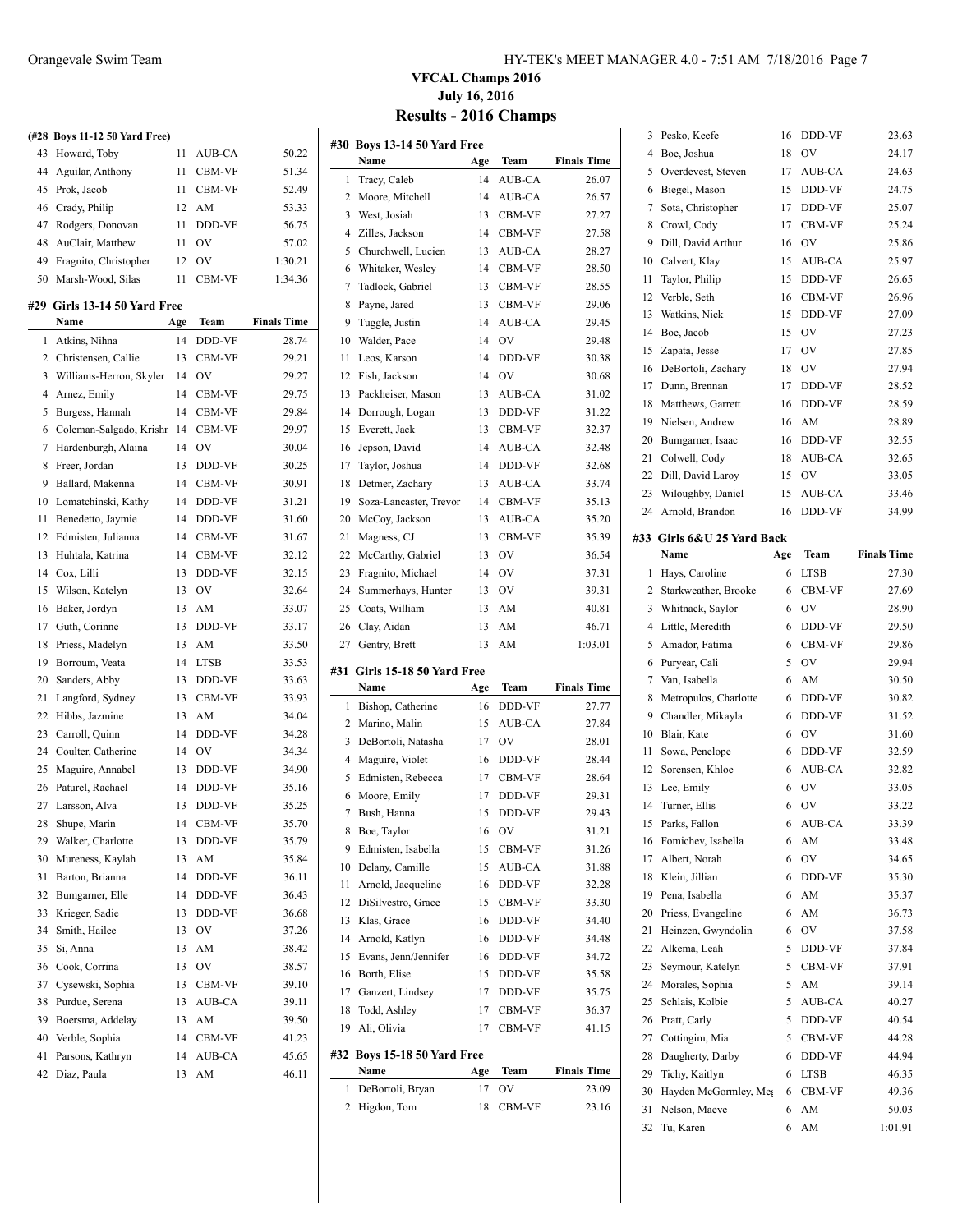|     | (#33 Girls 6&U 25 Yard Back) |                |               |                    |
|-----|------------------------------|----------------|---------------|--------------------|
| 33  | DiSilvestro, Susanna         | $\overline{4}$ | CBM-VF        | 1:17.88            |
|     | 34 Hurd, Clara               | 4              | OV            | 1:18.57            |
|     | --- Ramey, Mayson            | 5              | <b>OV</b>     | DQ                 |
|     | --- Reece, Nova              | 6              | <b>OV</b>     | DQ                 |
|     | --- Sare, Kaylee             | 6              | DDD-VF        | DQ                 |
|     | --- Bakken, Laighton         | 6              | AUB-CA        | DQ                 |
|     | #34 Boys 6&U 25 Yard Back    |                |               |                    |
|     | Name                         | Age            | Team          | <b>Finals Time</b> |
| 1   | Ax, Darryl                   | 6              | AM            | 28.98              |
| 2   | Pittenger, John Henry        | 6              | DDD-VF        | 29.99              |
| 3   | Kiambati, Mbaria             | 6              | AM            | 30.86              |
| 4   | Charles, Kota                | 6              | <b>LTSB</b>   | 31.00              |
| 5   | Seccombe, Jacob              | 6              | <b>OV</b>     | 31.42              |
| 6   | Baio, Gordon                 | 5              | AUB-CA        | 33.01              |
| 7   | Mmagu, Chidubem              | 6              | CBM-VF        | 33.43              |
| 8   | Eisenbarth, Ryder            | 6              | <b>OV</b>     | 34.67              |
| 9   | Lee, Callahan                | 5              | AUB-CA        | 36.31              |
| 10  | Okhman, Daniil               | 6              | AM            | 37.79              |
| 11  | Starkweather, Jaxon          | 5              | <b>CBM-VF</b> | 38.33              |
| 12  | Warda, Evan                  | 6              | AUB-CA        | 39.18              |
| 13  | Popejoy, Gaige               | 6              | DDD-VF        | 40.41              |
| 14  | Nickel, Benjanin             | 6              | AUB-CA        | 40.81              |
| 15  | Schneider, Ethan             | 6              | DDD-VF        | 42.50              |
| 16  | Garel, LJ                    | 6              | DDD-VF        | 42.61              |
| 17  | Mergups, Aleksandrs          | 6              | CBM-VF        | 42.69              |
| 18  | Brady, Cade                  | 5              | <b>OV</b>     | 43.20              |
| 19  | Purdue, Andrew               | 5              | AUB-CA        | 44.27              |
| 20  | Penman, Noah                 | 6              | <b>OV</b>     | 44.29              |
| 21  | Freer, Clavey                | 6              | DDD-VF        | 44.95              |
| 22  | Poddar, Neil                 | 5              | CBM-VF        | 45.59              |
| 23  | Charron, Jace                | 6              | DDD-VF        | 46.30              |
| 24  | Karapetyan, Shaunt           | 6              | <b>OV</b>     | 48.15              |
| 25  | Dorrough, Lucas              | 6              | DDD-VF        | 50.28              |
| 26  | Harris, Trevor               | 5              | OV            | 58.28              |
| 27  | Matista, Dawson              | 6              | <b>OV</b>     | 58.88              |
| 28  | Toone, Benjamin              | 5              | AM            | 1:05.79            |
| 29  | Cazier, Xijvien              | 6              | CBM-VF        | 1:19.55            |
|     | --- Butera, Travis           | 6              | DDD-VF        | DQ                 |
|     | --- Parsons, Daniel          | 6              | DDD-VF        | DQ                 |
|     | Robertson, Gregory           | 4              | AM            | DQ                 |
|     | Pocus, Thomas                | 6              | CBM-VF        | DQ                 |
|     | Van Thull, Paul              | 6              | DDD-VF        | DQ                 |
| --- | Smith, Isaac                 | 6              | CBM-VF        | DQ                 |
|     | #35 Girls 7-8 25 Yard Back   |                |               |                    |
|     | Name                         | Age            | Team          | <b>Finals Time</b> |
| 1   | Rincon, Mia                  | 8              | LTSB          | 23.14              |
|     |                              |                |               |                    |

| 1 | Rincon, Mia        | 8 | <b>LTSB</b>   | 23.14 |
|---|--------------------|---|---------------|-------|
|   | 2 Yost, Maggie     | 8 | <b>DDD-VF</b> | 23.38 |
| 3 | Ow, Ellie          | 8 | <b>LTSB</b>   | 23.59 |
|   | 4 Warren, Sage     | 8 | DDD-VF        | 24.50 |
|   | 5 Moore, Kaycee    |   | AUB-CA        | 24.70 |
| 6 | Fuchs, Ella        |   | <b>LTSB</b>   | 25.52 |
|   | 7 Schneider, Heidi | 8 | DDD-VF        | 25.60 |
|   | Rincon, Alexa      |   | <b>LTSB</b>   | 26.01 |
|   |                    |   |               |       |

**VFCAL Champs 2016 July 16, 2016**

#### **Results - 2016 Champs**

| 9     | Tran, Sarah                       | 7   | OV               | 26.15                       | 8                   | Butera, Austin                    | 8        | DDD-VF           | 26.50              |
|-------|-----------------------------------|-----|------------------|-----------------------------|---------------------|-----------------------------------|----------|------------------|--------------------|
| 10    | Thomas, Kelsey                    | 7   | AUB-CA           | 26.40                       | 9                   | Skeehan, Haefan                   | 7        | <b>LTSB</b>      | 27.36              |
| 11    | Edgar-Gunn, Kailey                | 7   | <b>LTSB</b>      | 26.65                       | 10                  | Figueroa, Ethan                   | 7        | <b>LTSB</b>      | 27.37              |
| 12    | Tomaszewski, Rylee                | 7   | <b>LTSB</b>      | 26.85                       | 11                  | Van, Ryan                         | 8        | AM               | 27.38              |
| 13    | Rigby, Amber                      | 8   | OV               | 26.87                       | 12                  | Jenkins, Jack                     | 7        | 0V               | 27.39              |
| 14    | Dorrough, Lauren                  | 8   | DDD-VF           | 27.33                       | *13                 | Purdue, Josiah                    | 8        | AUB-CA           | 27.52              |
| 15    | Seymour, Madelyn                  | 8   | CBM-VF           | 27.37                       | *13                 | Hall, Keilan                      | 8        | <b>CBM-VF</b>    | 27.52              |
| 16    | Morgan, Naomi                     | 8   | DDD-VF           | 27.41                       | *13                 | Camden, Scott                     | 7        | 0V               | 27.52              |
| 17    | Deol, Perleen                     | 8   | <b>LTSB</b>      | 27.45                       | 16                  | Koutnik, Evan                     | 8        | DDD-VF           | 27.64              |
| 18    | Bruntz, Ava                       | 8   | <b>LTSB</b>      | 27.64                       | 17                  | Southerland, Kaden-Paul           | 8        | OV               | 28.50              |
| 19    | Ripley, Alice                     | 8   | DDD-VF           | 28.53                       | 18                  | Penman, Wyatt                     | 7        | OV               | 28.57              |
| 20    | Jalquin, Ryan                     | 7   | DDD-VF           | 28.62                       | 19                  | Sanchez, Gabriel                  | 8        | <b>CBM-VF</b>    | 29.02              |
| 21    | Hollingsworth, Olivia             | 8   | AUB-CA           | 28.70                       | 20                  | Hirsbrunner-Reist, Adriar         | 7        | DDD-VF           | 29.38              |
| 22    | Soares, Ariel                     | 7   | AUB-CA           | 28.85                       | 21                  | Parsons, Joseph                   | 7        | DDD-VF           | 29.95              |
| *23   | Schreiter, Jacqueline             | 7   | <b>LTSB</b>      | 29.27                       | 22                  | Bain, Jacoby                      | 7        | OV               | 30.06              |
| $*23$ | Cason, Alyssa                     | 8   | DDD-VF           | 29.27                       | 23                  | Turpen, Robert                    | 8        | OV               | 30.18              |
| 25    | Infante, Abigail                  | 7   | DDD-VF           | 29.68                       | 24                  | Warden, Dennis                    | 7        | DDD-VF           | 30.67              |
| *26   | Bunio, Logan                      | 8   | <b>LTSB</b>      | 29.69                       | 25                  | Curl, Joshua                      | 7        | CBM-VF           | 30.79              |
| *26   | Larsson, Miley                    | 8   | DDD-VF           | 29.69                       | 26                  | Kincheloe, Cameron                | 8        | CBM-VF           | 30.97              |
| 28    | Hantman, Jordan                   | 7   | AUB-CA           | 29.82                       | 27                  | Panet-Klein, Stone                | 8        | <b>LTSB</b>      | 31.17              |
| 29    | Tandon, Arini                     | 7   | <b>LTSB</b>      | 30.27                       | 28                  | Okhman, Samuil                    | 8        | AM               | 31.28              |
| 30    | Woodin, Rebecca                   | 8   | DDD-VF           | 30.28                       | 29                  | Toone, James                      | 7        | AM               | 31.50              |
| 31    | Moulton, Elizabeth                | 8   | AUB-CA           | 30.71                       | 30                  | Boersma, Spencer                  | 7        | AM               | 33.16              |
| 32    | Wilson, Harlie                    | 7   | <b>CBM-VF</b>    | 31.51                       | 31                  | Begley, Rhys                      | 7        | OV               | 34.23              |
| 33    | Johnson, Emma                     | 7   | DDD-VF           | 32.27                       | 32                  | Posehn, Max                       | 7        | AM               | 34.31              |
| 34    | Dickson, Asha                     | 8   | DDD-VF           | 32.60                       | 33                  | Doan, Anthony                     | 8        | CBM-VF           | 34.39              |
| 35    | Mercer, Nikki                     | 7   | OV               | 34.07                       | 34                  | Dyer, Samuel                      | 7        | OV               | 34.47              |
| 36    | Sheridan, Jude                    | 7   | OV               | 34.17                       | 35                  | Dodge, Benny                      | 7        | DDD-VF           | 34.91              |
| 37    | Pierce, Jazmine                   | 8   | AUB-CA           | 34.31                       | 36                  | Abbott, Jacob                     | 7        | CBM-VF           | 35.09              |
| 38    | Joiner, Ayla                      | 7   | <b>LTSB</b>      | 35.22                       | 37                  | Nelson, Desmond                   | 8        | AM               | 35.16              |
| 39    | Diaz, Betzy                       | 8   | AM               | 36.13                       | 38                  | Smith, Elias                      | 8        | <b>CBM-VF</b>    | 35.68              |
| 40    | Churchwell, Emily                 | 8   | AUB-CA           | 36.15                       | 39                  | Darr, John                        | 8        | CBM-VF           | 36.21              |
| 41    | Carrasco, Sarah                   | 7   | AM               | 37.04                       | 40                  | Brady, Nolan                      | 7        | OV               | 36.23              |
| 42    | Roa, Zoe                          | 7   | CBM-VF           | 37.63                       | 41                  | Harter, Mason                     | 7        | OV               | 38.61              |
| 43    | Sare, Meagan                      | 8   | DDD-VF           | 37.73                       | 42                  | Senthil, Abhinav                  | 7        | OV               | 39.83              |
| 44    | McKenna, Kaelin                   | 7   | DDD-VF           | 41.64                       | 43                  | Beasley, Benjamin                 | 8        | DDD-VF           | 40.09              |
| 45    | Hall, Sosina                      | 7   | <b>LTSB</b>      | 41.70                       | 44                  | Dyer, Maxwell                     | 7        | OV               | 40.53              |
| 46    | Musser, Savannah                  | 8   | AUB-CA           | 41.87                       | 45                  | Seckington, Ian                   | 7        | DDD-VF           | 44.41              |
|       | 47 Aguilar, Monica                | 8   | CBM-VF           | 45.66                       | 46                  | Kennedy, Brycen                   | 8        | <b>LTSB</b>      | 44.71              |
|       | 48 Bowers, Bailey                 | 7   | DDD-VF           | 48.52                       | 47                  | Ahmad, Omar                       | 7        | CBM-VF           | 50.92              |
| 49    |                                   |     |                  |                             |                     |                                   |          |                  | X18.45             |
| 50    | Suhag, Esha                       | 7   | LTSB             | 49.19                       | $---$               | Romero, Michael                   | 8        | AUB-CA           |                    |
|       | Reusch, Trystan                   | 7   | DDD-VF           | 50.15                       | ---                 | Wright, Desmond                   | 8        | CBM-VF           | DQ                 |
| 51    | Six, Ashlyn                       | 8   | OV               | 1:14.21                     |                     | Cook, Dylan                       | 8        | AUB-CA           | DQ                 |
|       | Fragnito, Alyysa                  | 8   | OV               | DQ                          |                     | Sharratt, Cody                    | 8        | CBM-VF           | DQ                 |
|       | Jacks, Lily                       | 7   | DDD-VF           | DQ                          |                     | Prevatt, Jonas                    | 8        | CBM-VF           | DQ                 |
|       | Voss, Julie                       | 7   | CBM-VF           | DQ                          |                     |                                   |          |                  |                    |
|       | Coulter, Noelle                   | 7   | OV               | DQ                          |                     | #37 Girls 9-10 25 Yard Back       |          |                  |                    |
|       |                                   |     |                  |                             |                     | Name                              | Age      | Team             | <b>Finals Time</b> |
|       | #36 Boys 7-8 25 Yard Back<br>Name | Age |                  |                             |                     | 1 Krieger, Hollyn                 | 10       | DDD-VF           | 19.51              |
|       | 1 Pratt, Cole                     | 8   | Team<br>DDD-VF   | <b>Finals Time</b><br>21.72 | $\overline{c}$<br>3 | Tran, Theresa<br>Jenkins, Anna    | 10<br>10 | OV<br>OV         | 19.88<br>19.89     |
| 2     |                                   | 8   | DDD-VF           |                             |                     | 4 Doan, Kim                       | 10       |                  |                    |
| 3     | Thayer, Brayden<br>Seccombe, Adam | 8   | OV               | 22.30<br>23.83              | 5                   |                                   | 10       | CBM-VF<br>DDD-VF | 20.59              |
| 4     | MacKay, Benjamin                  | 8   | AUB-CA           | 24.48                       | 6                   | Krieger, Linden<br>Black, Cameron | 10       | OV               | 20.87<br>21.03     |
| 5     |                                   | 8   |                  |                             | 7                   |                                   | 10       |                  |                    |
| 6     | Schneider, Mason                  | 8   | DDD-VF           | 25.21                       | 8                   | Benedetto, Caylee                 | 10       | DDD-VF<br>OV     | 21.25              |
|       | Schubin, Tyler<br>7 Hornsby, Finn | 7   | CBM-VF<br>DDD-VF | 25.93<br>26.16              |                     | Rigby, Amanda<br>9 Lewin, Audrey  | 9        | DDD-VF           | 21.42<br>22.17     |
|       |                                   |     |                  |                             |                     |                                   |          |                  |                    |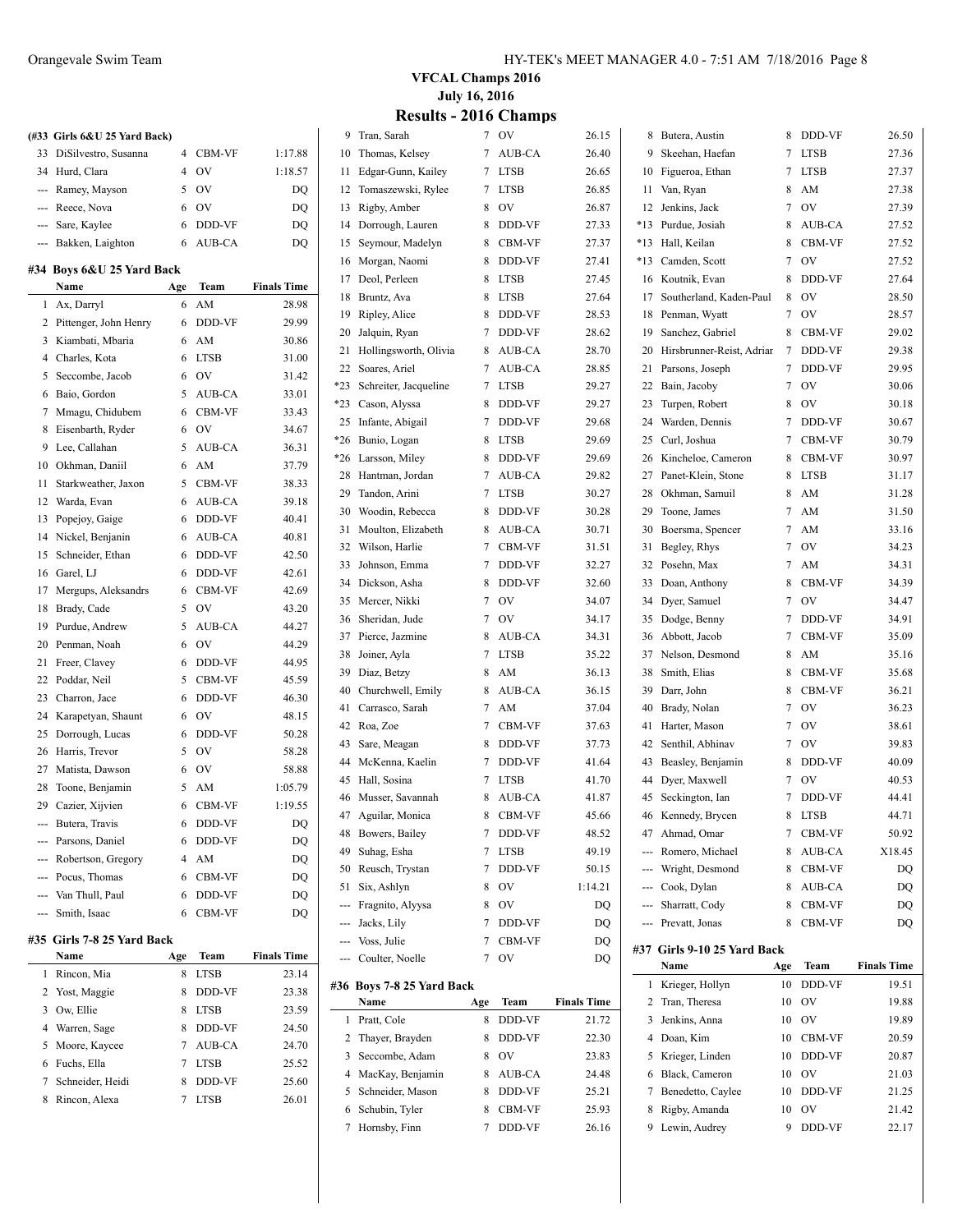|       | (#37 Girls 9-10 25 Yard Back) |    |               |       |
|-------|-------------------------------|----|---------------|-------|
| 10    | Schlais, Taylor               | 9  | AUB-CA        | 22.43 |
| 11    | Hamilton, Gracie              | 9  | AUB-CA        | 22.68 |
| 12    | Bernino, Lucy                 | 10 | OV            | 22.82 |
| 13    | Purdue, Daja                  | 10 | AUB-CA        | 23.04 |
| 14    | Pardo, Madalyn                | 10 | OV            | 23.29 |
| 15    | Creeger, Mazzy                | 9  | CBM-VF        | 23.38 |
| 16    | Morales, Jennifer             | 9  | AM            | 23.76 |
| $*17$ | Robertson, Bethany            | 9  | AM            | 23.87 |
| $*17$ | Smith, Faith                  | 10 | OV            | 23.87 |
| 19    | Yost, Betsy                   | 10 | DDD-VF        | 23.99 |
| 20    | Seymour, Ashlyn               | 9  | CBM-VF        | 24.10 |
| 21    | Nelson, Siobhan               | 10 | AM            | 24.13 |
| 22    | Dressler, Kaiya               | 9  | <b>CBM-VF</b> | 24.75 |
| 23    | Nielsen, Claire               | 10 | AM            | 24.92 |
| 24    | Beasley, Abigail              | 10 | DDD-VF        | 24.94 |
| 25    | Schlais, Marlee               | 10 | AUB-CA        | 25.11 |
| 26    | Audrain, Elena                | 10 | OV            | 25.24 |
| 27    | Larsson, Ebba                 | 10 | DDD-VF        | 25.29 |
| 28    | Harris, Kylie                 | 10 | OV            | 25.38 |
| 29    | Walker, Clara                 | 9  | DDD-VF        | 25.39 |
| 30    | Packheiser, Breanna           | 9  | AUB-CA        | 25.63 |
| 31    | Sample, Hannah                | 10 | OV            | 25.88 |
| 32    | Cushard, Cassidy              | 9  | <b>LTSB</b>   | 26.03 |
| 33    | Baio, Samantha                | 10 | AUB-CA        | 26.08 |
| 34    | Figueroa, Ava                 | 9  | <b>LTSB</b>   | 26.18 |
| 35    | Ax, Katia                     | 9  | AM            | 26.76 |
| 36    | Shaban, Hannah                | 10 | OV            | 26.81 |
| 37    | Carson, Claire                | 9  | <b>LTSB</b>   | 26.87 |
| 38    | Moore, Kailee                 | 10 | AUB-CA        | 27.19 |
| 39    | Infante, Lillian              | 10 | DDD-VF        | 27.33 |
| 40    | Wagner, Alexis                | 10 | <b>LTSB</b>   | 28.25 |
| 41    | Simon, Madelyn                | 10 | <b>LTSB</b>   | 28.46 |
| 42    | Hooper, Presley               | 9  | OV            | 28.90 |
| 43    | Delany, Claire                | 9  | AUB-CA        | 29.31 |
| 44    | Alkema, Lily                  | 9  | DDD-VF        | 29.95 |
| 45    | Owen, Spring                  | 9  | OV            | 30.92 |
| 46    | Warden, Madison               | 9  | DDD-VF        | 31.58 |
| 47    | Nielsen, Renee                | 10 | AM            | 32.04 |
| 48    | Doescher, Ale'                | 9  | DDD-VF        | 32.92 |
| 49    | Diaz, Lily                    | 9  | AM            | 33.37 |
| 50    | Howard, Hoku                  | 9  | AUB-CA        | 55.66 |
| ---   | Bowers, Brooke                | 9  | DDD-VF        | DQ    |
|       |                               |    |               |       |

#### **#38 Boys 9-10 25 Yard Back**

 $\overline{a}$ 

|   | Name                | Age | <b>Team</b>   | <b>Finals Time</b> |
|---|---------------------|-----|---------------|--------------------|
|   | 1 Eisenbarth, Tyler | 10  | OV            | 18.54              |
|   | 2 Lumbert, Kael     | 9   | AUB-CA        | 19.50              |
|   | 3 McCoy, Ethan      | 9   | AUB-CA        | 19.83              |
|   | 4 Cleveland, Sam    | 9   | <b>DDD-VF</b> | 19.87              |
|   | 5 Thayer, Truit     | 10  | <b>DDD-VF</b> | 21.81              |
|   | 6 Skeehan, Jeyden   | 9   | <b>LTSB</b>   | 21.92              |
|   | 7 Charles, Kai      | 9   | <b>LTSB</b>   | 21.94              |
| 8 | Woodin, Matthew     | 9   | <b>DDD-VF</b> | 22.16              |
| 9 | Petrenko, Graham    | 10  | AUB-CA        | 22.26              |
|   | 10 Penman, Bode     | 10  | OV            | 22.31              |

# **VFCAL Champs 2016 July 16, 2016**

| <b>Results - 2016 Champs</b>                   |                    |                                  |                             |     |               |                    |
|------------------------------------------------|--------------------|----------------------------------|-----------------------------|-----|---------------|--------------------|
| Shupe, Troy<br>10 CBM-VF<br>11                 | 22.38              | Solis, Luisa<br>13               |                             | 12  | OV            | 44.64              |
| 12<br>Poddar, Sid<br>9<br>CBM-VF               | 22.74              | 14                               | Morgan, Mallory             | 11  | DDD-VF        | 45.62              |
| 13<br>Prok, Jaden<br>9<br>CBM-VF               | 22.95              | 15                               | Albrecht, Aynslee           | 12  | AM            | 46.60              |
| 14<br>Cazier, Zekaia<br>CBM-VF<br>10           | 23.16              | Solis, Alina<br>16               |                             | 11  | <b>CBM-VF</b> | 47.19              |
| 15<br>Golden, Nathaniel<br>9<br>OV             | 23.27              | 17                               | Burgess, Samantha           | 12  | <b>CBM-VF</b> | 47.20              |
| 16<br>Myatt, Steven<br>CBM-VF<br>10            | 23.38              | 18<br>Burgess, Kylie             |                             | 12  | <b>CBM-VF</b> | 47.33              |
| 17<br>McAlister, Jake<br>9<br>AUB-CA           | 23.65              | 19<br>Lopez, Lupita              |                             | 11  | CBM-VF        | 47.56              |
| 18<br>Roa, Antonio<br>CBM-VF<br>10             | 23.92              | 20                               | Cleveland, Abigail          | 11  | DDD-VF        | 48.30              |
| 19<br>Natarov, Aleksey<br>9<br>AM              | 24.61              | Zilles, Isabella<br>21           |                             | 11  | CBM-VF        | 48.69              |
| 20<br>Mount, Landis<br>9<br>DDD-VF             | 24.82              | Sharratt, Alexis<br>22           |                             | 11  | <b>CBM-VF</b> | 50.74              |
| 21<br>Palasigue, Christian<br>CBM-VF<br>10     | 24.87              | 23<br>Saechao, Elicia            |                             | 12  | AM            | 50.75              |
| 22<br>Posehn, Nico<br>10<br>AM                 | 24.91              | 24<br>Calvert, Kyle              |                             | 11  | AUB-CA        | 53.85              |
| 9<br><b>OV</b><br>23<br>Williams, Connor       | 25.47              | 25                               | Ramos-Mudd, Nina            | 12  | AUB-CA        | 54.01              |
| 24<br>Turpen, Jacob<br>10<br><b>OV</b>         | 25.59              | Legari, Maya<br>26               |                             | 11  | <b>OV</b>     | 55.10              |
| 25<br>Cook, Micah<br>9<br><b>OV</b>            | 25.64              | 27<br>Fish, Josie                |                             | 12  | <b>OV</b>     | 55.35              |
| Mastronarde, Zephen<br>26<br>10<br>AM          | 26.16              | 28                               | Boersma, Brooke             | 11  | AM            | 56.65              |
| <b>OV</b><br>27<br>Pitnikoff, Jackson<br>9     | 26.18              | 29<br>Young, Livia               |                             | 12  | DDD-VF        | 57.91              |
| 28<br>Barredo, Kean<br>AM<br>10                | 26.38              | 30<br>Clay, Gracie               |                             | 11  | AM            | 1:00.65            |
| 29<br>Okhman, Frants<br>AM<br>10               | 26.86              | 31                               | Daniyelyan, Rosa            | 11  | CBM-VF        | 1:01.10            |
| Stratton, Tawn<br>30<br>9<br>AM                | 28.03              | 32<br>Mount, Kaia                |                             | 11  | DDD-VF        | 1:02.32            |
| Mercer, Brandon<br>31<br>9<br><b>OV</b>        | 28.24              | Rich, Alinda<br>33               |                             | 11  | AUB-CA        | 1:06.73            |
| 32<br>Hasleton, Nathan<br>AM<br>9              | 28.61              | Thomas, Avery<br>34              |                             | 12  | AUB-CA        | 1:07.19            |
| 33<br>Hopson, Jack<br>DDD-VF<br>10             | 28.97              | Soza, Malia<br>35                |                             | 12  | CBM-VF        | 1:07.69            |
| <b>OV</b><br>34<br>Camden, Sean<br>9           | 28.99              | Cazier, Jouette<br>36            |                             | 12  | CBM-VF        | 1:13.64            |
| <b>OV</b><br>35<br>Deen, Coen<br>9             | 29.01              | 37                               | Rodriguez, Julianna         | 11  | CBM-VF        | 1:16.83            |
| 36<br>Bumgarner, David<br>DDD-VF<br>10         | 29.02              | 38                               | Marsh-Wood, Grace           | 11  | CBM-VF        | 1:17.33            |
| DDD-VF<br>37<br>Owen, Stephen<br>9             | 29.27              | 39                               | Mesrobyan, Lucinae          | 11  | CBM-VF        | 1:18.83            |
| 38<br><b>OV</b><br>Senthil, Adi<br>10          | 29.30              | ---                              | Latourette, Michelle        | 12  | AUB-CA        | DQ                 |
| 39<br>Ramirez, Anthony<br>AM<br>9              | 29.36              |                                  |                             |     |               |                    |
|                                                |                    |                                  | #40 Boys 11-12 50 Yard Back |     |               |                    |
|                                                |                    |                                  |                             |     |               |                    |
| 40<br>Dover, Andrew<br>9<br>OV                 | 30.00              | Name                             |                             | Age | Team          | <b>Finals Time</b> |
| <b>OV</b><br>41<br>Ryan, Jack<br>9             | 30.12              | 1 Scollay, Cody                  |                             | 12  | <b>OV</b>     | 36.50              |
| 42<br>Coats, Dorian<br>AM<br>10                | 30.31              | Williams, Cole<br>$\overline{2}$ |                             | 11  | <b>OV</b>     | 37.18              |
| Reusch, Aaron<br>43<br><b>DDD-VF</b><br>10     | 30.40              | Pena, Kove<br>3                  |                             | 12  | CBM-VF        | 37.74              |
| 44<br>Warner, Luke<br>DDD-VF<br>10             | 30.55              | 4                                | Benedetto, Jayson           | 12  | DDD-VF        | 38.31              |
| 45<br>Griffith, Brady<br>9<br>DDD-VF           | 31.64              | Calvert, Kaden<br>5              |                             | 12  | AUB-CA        | 39.18              |
| 46<br>Rodriguez, Maxwell<br>10<br>AM           | 31.90              | 6                                | Hamilton, Wyatt             | 12  | AUB-CA        | 39.93              |
| 47<br>Bennett, Aidan<br>9<br>DDD-VF            | 36.03              | Cahill, Patrick<br>7             |                             | 12  | <b>OV</b>     | 40.07              |
| 9<br>48<br>Porter, Grant<br>DDD-VF             | 36.75              |                                  | 8 Christensen, Hayden       |     | 11 CBM-VF     | 42.28              |
| Kartchner, Jackson<br>CBM-VF<br>49<br>9        | 38.94              | 9 Troy, Christopher              |                             | 12  | AUB-CA        | 42.52              |
| DDD-VF<br>50<br>Young, Vinny<br>10             | 38.97              | Lopez, Raul<br>10                |                             | 11  | CBM-VF        | 43.17              |
| Pardo, Joseph<br>OV<br>51<br>9                 | 47.40              | 11                               | Carroll, Seamus             | 11  | DDD-VF        | 43.55              |
| Galyean, Benjamin<br>CBM-VF<br>10<br>---       | DQ                 | Owen, Daniel<br>12               |                             | 12  | DDD-VF        | 44.49              |
| Girls 11-12 50 Yard Back                       |                    | Maguire, Liam<br>13              |                             | 11  | DDD-VF        | 44.51              |
| Team<br>Name<br>Age                            | <b>Finals Time</b> | Delany, Elliot<br>14             |                             | 12  | AUB-CA        | 44.81              |
| 1 Folsom, Elisha<br>DDD-VF<br>12               | 37.21              | Diaz, Charlie<br>15              |                             | 12  | <b>LTSB</b>   | 45.28              |
| Ryan, Paige<br>OV<br>12<br>$\overline{2}$      | 39.13              | 16                               | Penman, Logan               | 12  | OV            | 45.75              |
| Karapetyan, Ruzanna<br><b>OV</b><br>3<br>12    | 40.75              | Miller, Bob<br>17                |                             | 11  | OV            | 46.36              |
| Bernino, Hannah<br><b>OV</b><br>4<br>12        | 40.77              | Sanati, Kian<br>18               |                             | 12  | AM            | 47.96              |
| Griffith, Eriah<br>DDD-VF<br>5<br>12           | 41.18              | 19                               | Larsson, Charlie            | 12  | DDD-VF        | 48.30              |
| CBM-VF<br>Voss, Jenna<br>6<br>11               | 41.41              | Fry, Elliot<br>20                |                             | 12  | CBM-VF        | 48.61              |
| Garner, Larisa<br>CBM-VF<br>7<br>11            | 41.92              | 21                               | Thomas, Braden              | 11  | AUB-CA        | 49.24              |
| Cantwell, Melissa<br>DDD-VF<br>8<br>11         | 41.98              | Begley, Zane<br>22               |                             | 11  | OV            | 49.78              |
| 9<br>Kline, Morgan<br>DDD-VF<br>11             | 42.82              | 23                               | Myatt, William              | 12  | CBM-VF        | 50.14              |
| #39<br>Laputz, Annabelle<br>AUB-CA<br>10<br>12 | 43.29              | Anwari, Atal<br>24               |                             | 11  | CBM-VF        | 50.80              |
| MacKay, Hannah<br>AUB-CA<br>11<br>11           | 44.16              | 25                               | Militante, Raynier          | 11  | CBM-VF        | 52.65              |
|                                                |                    |                                  |                             |     |               |                    |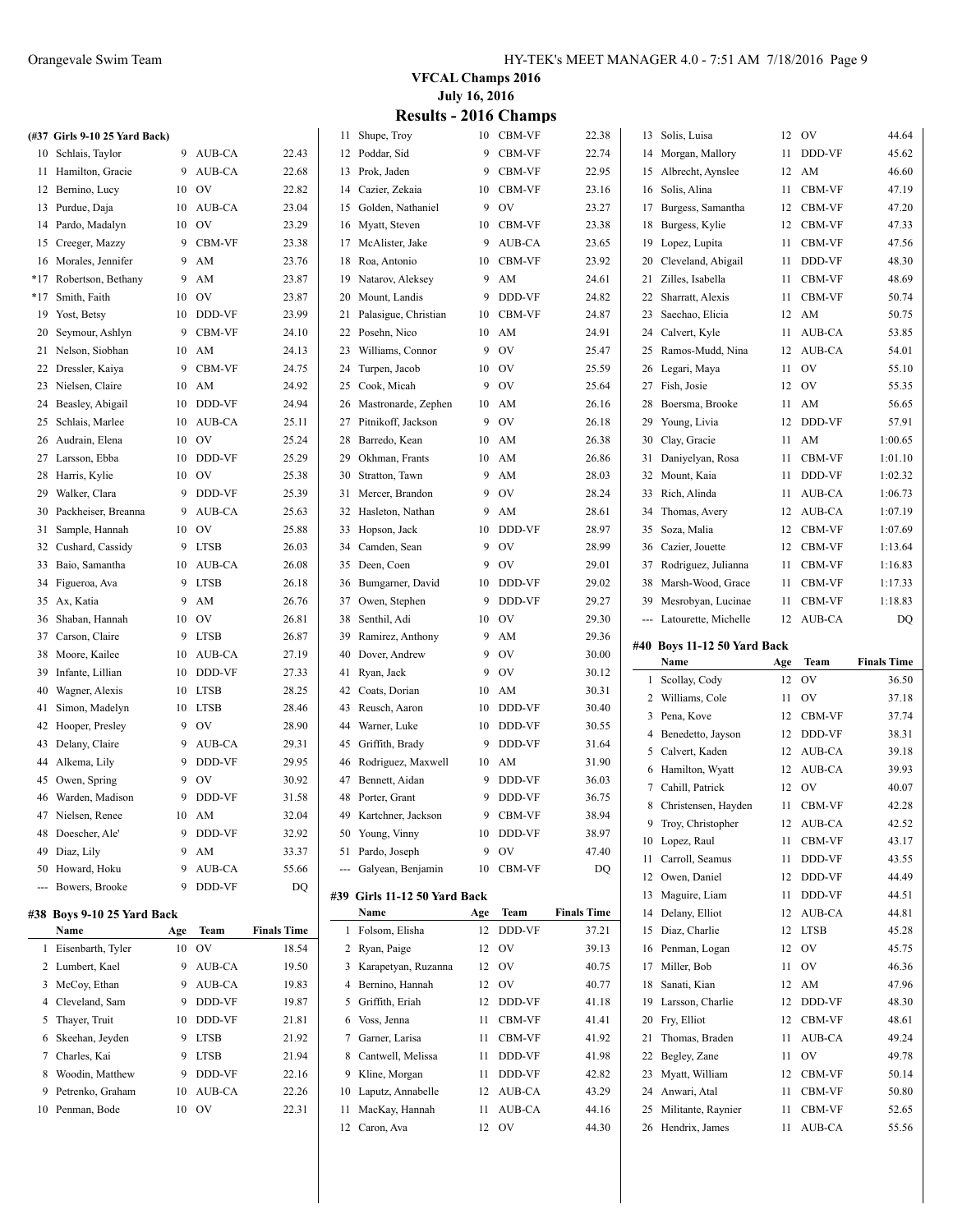|     | (#40 Boys 11-12 50 Yard Back) |     |               |                    |
|-----|-------------------------------|-----|---------------|--------------------|
|     | 27 Whitaker, Eli              | 12  | <b>CBM-VF</b> | 55.88              |
| 28  | Nicita, Kai                   | 11  | DDD-VF        | 56.54              |
| 29  | Roberts, Jacob                | 11  | DDD-VF        | 56.74              |
| 30  | Downey, Teo                   | 11  | AUB-CA        | 57.92              |
| 31  | Kennedy, Gregory              | 11  | <b>LTSB</b>   | 58.17              |
| 32  | Marriott, Levi                | 11  | AUB-CA        | 1:02.23            |
| 33  | Rodgers, Donovan              | 11  | DDD-VF        | 1:07.24            |
| 34  | AuClair, Matthew              | 11  | OV            | 1:07.59            |
| 35  | Crady, Philip                 | 12  | AM            | 1:13.01            |
| 36  | Howard, Toby                  | 11  | AUB-CA        | 1:19.71            |
|     | --- Byers, Will               | 11  | DDD-VF        | DQ                 |
| #41 | Girls 13-14 50 Yard Back      |     |               |                    |
|     | Name                          | Age | Team          | <b>Finals Time</b> |
| 1   | Kline, Haley                  | 13  | DDD-VF        | 33.13              |
| 2   | Hardenburgh, Alaina           | 14  | <b>OV</b>     | 34.25              |
| 3   | Coleman-Salgado, Krishr       | 14  | CBM-VF        | 35.30              |
| 4   | Huhtala, Katrina              | 14  | CBM-VF        | 37.27              |
| 5   | Edmisten, Julianna            | 14  | CBM-VF        | 37.37              |
| 6   | Ballard, Makenna              | 14  | CBM-VF        | 38.50              |
| 7   | Farrington, Chloe             | 14  | AM            | 38.77              |
| 8   | Lomatchinski, Kathy           | 14  | DDD-VF        | 39.14              |
| 9   | Wilson, Katelyn               | 13  | <b>OV</b>     | 40.37              |
| 10  | Bush, Tessa                   | 13  | DDD-VF        | 42.32              |
| 11  | Krieger, Sadie                | 13  | DDD-VF        | 42.50              |
| 12  | Larsson, Alva                 | 13  | DDD-VF        | 42.93              |
| 13  | Ambrosia, Kennedy             | 14  | AUB-CA        | 45.19              |
| 14  | Paturel, Rachael              | 14  | DDD-VF        | 45.75              |
| 15  | Borroum, Veata                | 14  | <b>LTSB</b>   | 46.21              |
| 16  | Shupe, Marin                  | 14  | CBM-VF        | 46.37              |
| 17  | Smith, Hailee                 | 13  | <b>OV</b>     | 46.92              |
| 18  | Walker, Charlotte             | 13  | DDD-VF        | 47.24              |
| 19  | Guth, Corinne                 | 13  | DDD-VF        | 47.75              |
| 20  | Boersma, Addelay              | 13  | AM            | 48.32              |
| 21  | Parsons, Kathryn              | 14  | AUB-CA        | 48.84              |
| 22  | Cook, Corrina                 | 13  | OV            | 52.82              |
|     | --- Prok, Julia               | 13  | CBM-VF        | DQ                 |
| --- | Si, Anna                      | 13  | AM            | DQ                 |
|     |                               |     |               |                    |

#### **#42 Boys 13-14 50 Yard Back**

 $\overline{a}$ 

|              | Name                 | Age | Team          | <b>Finals Time</b> |
|--------------|----------------------|-----|---------------|--------------------|
| $\mathbf{1}$ | Tracy, Caleb         | 14  | <b>AUB-CA</b> | 29.79              |
|              | 2 West, Josiah       | 13  | <b>CBM-VF</b> | 35.31              |
|              | 3 Whitaker, Wesley   | 14  | <b>CBM-VF</b> | 37.89              |
| 4            | Rosenberger, Vincent | 14  | <b>OV</b>     | 39.04              |
| 5.           | Heinzen, Trayton     | 14  | OV            | 39.76              |
|              | 6 Churchwell, Lucien | 13  | AUB-CA        | 40.61              |
| 7            | McCoy, Jackson       | 13  | <b>AUB-CA</b> | 41.33              |
| 8            | Ethington, Corey     | 14  | <b>CBM-VF</b> | 41.74              |
| 9            | Detmer, Zachary      | 13  | AUB-CA        | 42.78              |
| 10           | Everett, Jack        | 13  | CBM-VF        | 42.90              |
| 11           | Magness, CJ          | 13  | <b>CBM-VF</b> | 43.37              |
|              | 12 Taylor, Joshua    | 14  | DDD-VF        | 43.55              |
| 13           | Payne, Jared         | 13  | <b>CBM-VF</b> | 43.77              |
| 14           | Fragnito, Michael    | 14  | OV            | 46.47              |

#### **VFCAL Champs 2016 July 16, 2016 Results - 2016 Champs**

 $\overline{\phantom{a}}$ 

 $\overline{\phantom{a}}$ 

 $\overline{\phantom{a}}$ 

|                | ◡◡                            | 4v. | ◡.            |                    |
|----------------|-------------------------------|-----|---------------|--------------------|
| 15             | Coats, William                | 13  | AM            | 49.93              |
| 16             | McCarthy, Gabriel             | 13  | OV            | 50.20              |
| 17             | Heroux. Evan                  | 13  | CBM-VF        | 50.64              |
| 18             | Soza-Lancaster, Trevor        | 14  | CBM-VF        | 51.62              |
| 19             | Summerhays, Hunter            | 13  | OV            | 52.37              |
| 20             | Clay, Aidan                   | 13  | AM            | 56.41              |
| 21             | Gentry, Brett                 | 13  | AM            | 1:18.02            |
|                |                               |     |               |                    |
|                | #43  Girls 15-18 50 Yard Back |     |               |                    |
|                | Name                          | Age | Team          | <b>Finals Time</b> |
| 1              | Bush, Hanna                   | 15  | DDD-VF        | 33.10              |
| 2              | Boe, Taylor                   | 16  | OV            | 33.75              |
| 3              | Musser, Katie                 | 18  | AUB-CA        | 35.98              |
| $\overline{4}$ | Konarski, Shelby              | 15  | CBM-VF        | 36.21              |
| 5              | Edmisten, Rebecca             | 17  | CBM-VF        | 36.98              |
| 6              | Fish, Grace                   | 15  | OV            | 38.20              |
| 7              | Bunce, Kayleigh               | 16  | DDD-VF        | 39.29              |
| 8              | Morkowski, Anika              | 18  | DDD-VF        | 39.34              |
| 9              | Ganzert, Lindsey              | 17  | DDD-VF        | 40.46              |
| 10             | Arnold, Katlyn                | 16  | <b>DDD-VF</b> | 40.54              |
| 11             | Klas, Grace                   | 16  | DDD-VF        | 40.75              |
| 12             | Morkowski, Trista             | 15  | DDD-VF        | 41.99              |
| 13             | Borth, Elise                  | 15  | DDD-VF        | 45.49              |
|                |                               |     |               |                    |
| #44            | Boys 15-18 50 Yard Back       |     |               |                    |
|                | Name                          | Age | Team          | <b>Finals Time</b> |
| 1              | Porter, Ethan                 | 15  | CBM-VF        | 26.57              |
| 2              | Neeley, Cam                   | 18  | DDD-VF        | 26.73              |
| 3              | Boe, Joshua                   | 18  | OV            | 27.38              |
| $\overline{4}$ | Holifield-Helm, Marcus        | 16  | DDD-VF        | 29.63              |
| 5              | Crowl, Cody                   | 17  | CBM-VF        | 30.55              |
| 6              | Sota, Christopher             | 17  | DDD-VF        | 30.58              |
| 7              | Boe, Jacob                    | 15  | OV            | 30.90              |
| 8              | Detmer, Trent                 | 16  | AUB-CA        | 31.15              |
| 9              | Shubert, Tyler                | 16  | <b>CBM-VF</b> | 32.58              |
| 10             | Zapata, Jesse                 | 17  | OV            | 32.75              |
| 11             | Dill, David Arthur            | 16  | OV            | 33.78              |
| 12             | Pesce, Carson                 | 15  | DDD-VF        | 34.42              |
| 13             | Taylor, Philip                | 15  | DDD-VF        | 36.26              |
| 14             | Bumgarner, Isaac              | 16  | DDD-VF        | 39.51              |
| 15             | Wiloughby, Daniel             | 15  | AUB-CA        | 42.80              |
| 16             | Dill, David Laroy             | 15  | OV            | 45.48              |
| 17             | Arnold, Brandon               | 16  | DDD-VF        | 53.21              |
|                |                               |     |               |                    |
|                | #45 Girls 7-8 25 Yard Breast  |     |               |                    |
|                | Name                          | Age | Team          | <b>Finals Time</b> |
| 1              | Frazer, Emma                  | 8   | DDD-VF        | 25.87              |
| 2              | Tran, Sarah                   | 7   | OV            | 25.90              |
| 3              | Nickel, Ellie                 | 8   | AUB-CA        | 26.08              |
| 4              | Sorensen, Madelyn             | 8   | AUB-CA        | 26.68              |
| 5              | Kaufert, Kolby                | 8   | OV            | 27.42              |
| 6              | Coulter, Leigh Ann            | 8   | OV            | 28.47              |
| 7              | Yost, Maggie                  | 8   | DDD-VF        | 29.38              |
| 8              | Rigby, Amber                  | 8   | OV            | 29.58              |
| 9              | Christensen, Isabella         | 8   | CBM-VF        | 29.63              |
| 10             | Gaggero, Fiona                | 7   | AUB-CA        | 29.90              |
| 11             | Rincon, Alexa                 | 7   | LTSB          | 30.23              |
|                |                               |     |               |                    |

| 12  | Pahlberg, Isabella              | 8      | LTSB        | 30.40              |
|-----|---------------------------------|--------|-------------|--------------------|
| 13  | Cooney, Pearl                   | 7      | DDD-VF      | 30.67              |
| 14  | Seymour, Madelyn                | 8      | CBM-VF      | 30.94              |
| 15  | DiSilvestro, Mary               | 8      | CBM-VF      | 31.13              |
| 16  | Ragland, Emma                   | 7      | <b>LTSB</b> | 31.48              |
| 17  | Murphy, Emily                   | 7      | DDD-VF      | 31.91              |
| 18  | Warren, Sage                    | 8      | DDD-VF      | 33.37              |
| 19  | Morgan, Naomi                   | 8      | DDD-VF      | 36.86              |
| 20  | Heroux, Sonora                  | 8      | CBM-VF      | 37.06              |
| 21  | Johnson, Emma                   | 7      | DDD-VF      | 38.23              |
| 22  | Dickson, Asha                   | 8      | DDD-VF      | 38.85              |
| 23  | Aguilar, Monica                 | 8      | CBM-VF      | 39.23              |
| 24  | Sare, Meagan                    | 8      | DDD-VF      | 39.38              |
| 25  | Fragnito, Alyysa                | 8      | <b>OV</b>   | 43.34              |
| 26  | Hall, Sosina                    | 7      | <b>LTSB</b> | 46.53              |
| --- | Larsson, Miley                  | 8      | DDD-VF      | DQ                 |
| --- | Moore, Kaycee                   | 7      | AUB-CA      | DQ                 |
| --- | Bunio, Logan                    | 8      | <b>LTSB</b> | DQ                 |
| --- | Voss, Julie                     | 7      | CBM-VF      | DQ                 |
| --- | Tolamatl, Magdalena             | 7      | CBM-VF      | DQ                 |
| --- | Ow, Marissa                     | 8      | LTSB        | DQ                 |
| --- | Harris, Avery                   | 8      | OV          | DQ                 |
| --- | Suhag, Esha                     | 7      | <b>LTSB</b> | DQ                 |
|     | #46 Boys 7-8 25 Yard Breast     |        |             |                    |
|     | Name                            | Age    | Team        | <b>Finals Time</b> |
| 1   | Butera, Austin                  | 8      | DDD-VF      | 23.87              |
| 2   | Ragland, Jordan                 | 8      | LTSB        | 23.98              |
| 3   | MacKay, Benjamin                | 8      |             |                    |
|     |                                 |        | AUB-CA      | 24.75              |
| 4   | Metropulos, Henry               | 8      | DDD-VF      | 25.12              |
| 5   | Tran, Nicolas                   | 8      | OV          | 25.62              |
| 6   | Tu, Ryan                        | 8      | AM          | 25.85              |
| 7   | Ramey, Emerson                  | 7      | OV          | 26.31              |
| 8   | Pham, Ethan                     | 8      | CBM-VF      | 27.23              |
| 9   | Puryear, Will                   | 8      | OV          | 27.37              |
| 10  | Turner, Harry                   | 7      | <b>OV</b>   | 28.97              |
| *11 | Packheiser, Owen                | 8      | AUB-CA      | 31.55              |
| *11 | Mergups, Henrijs                | 7      | CBM-VF      | 31.55              |
| 13  | Cazier, Bhavik                  | 8      | CBM-VF      | 33.94              |
|     | 14 Van, Ryan                    |        | 8 AM        | 34.58              |
| 15  | Figueroa, Ethan                 | 7      | LTSB        | 35.81              |
| 16  | Nelson, Desmond                 | 8      | AM          | 37.00              |
| 17  | Hall, Keilan                    | 8      | CBM-VF      | 37.17              |
| 18  | Cottingim, Eli                  | 7      | CBM-VF      | 38.66              |
| 19  | Schubin, Tyler                  | 8      | CBM-VF      | 39.79              |
| 20  | Hendrix, Ryan                   | 8      | AUB-CA      | 45.91              |
|     | Romero, Michael                 | 8      | AUB-CA      | X21.67             |
|     | Toone, James                    | 7      | AM          | DQ                 |
| --- | Cleveland, John                 | 8      | DDD-VF      | DQ                 |
| --- | Boersma, Spencer                | 7      | AM          | DQ                 |
| --- | Galvan, Jayden                  | 8      | AM          | DQ                 |
| --- | Parsons, Joseph                 | 7      | DDD-VF      | DQ                 |
| --- | Sharratt, Cody                  | 8      | CBM-VF      | DQ                 |
| --- | Garnett, Alex                   | 7      | CBM-VF      | DQ                 |
| --- | --- Kennedy, Brycen             | 8      | LTSB        | DQ                 |
| --- | Okhman, Samuil<br>Camden, Scott | 8<br>7 | AM<br>ov    | DQ<br>DQ           |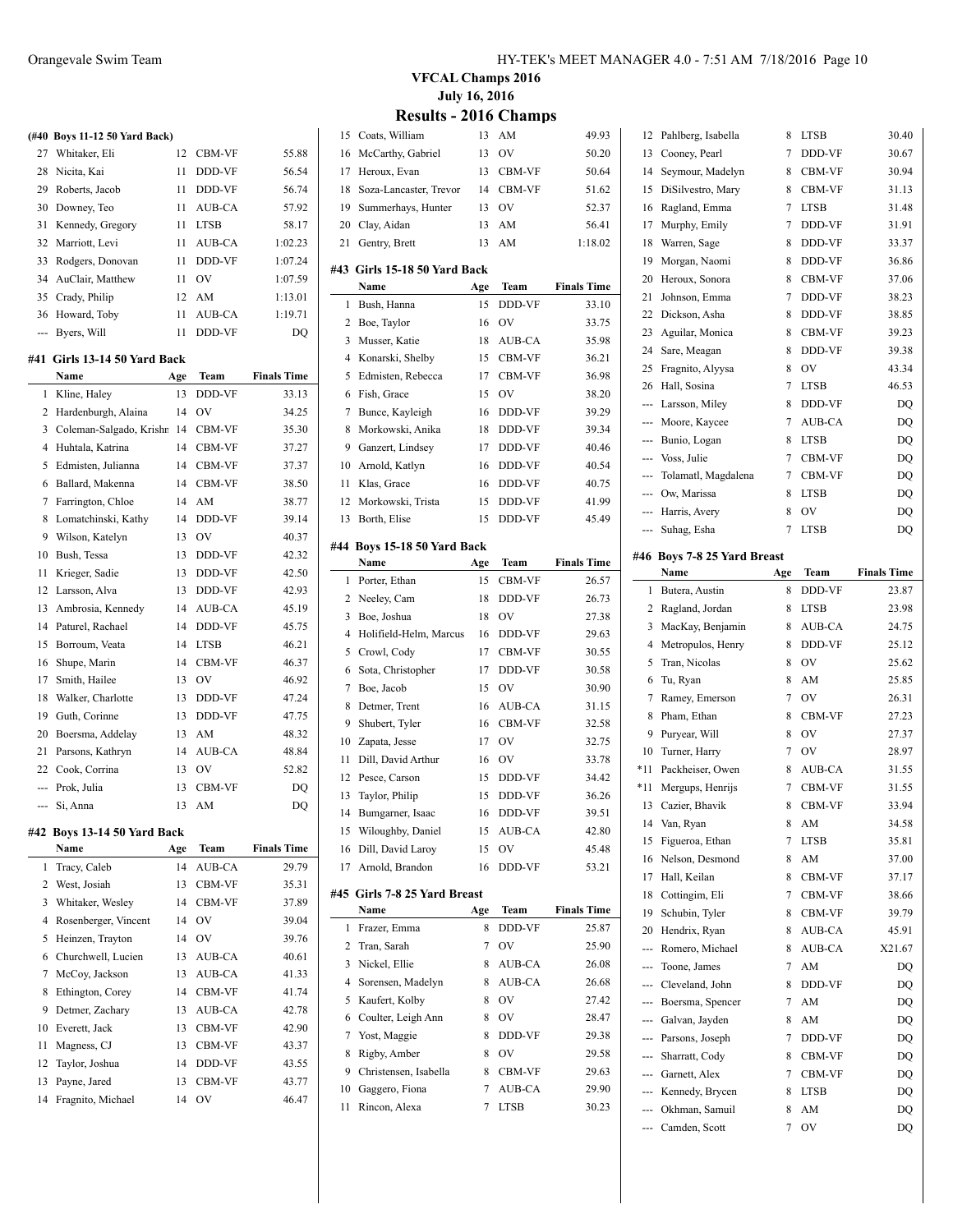|                | #47 Girls 9-10 25 Yard Breast |     |             |                    |
|----------------|-------------------------------|-----|-------------|--------------------|
|                | Name                          | Age | Team        | <b>Finals Time</b> |
| 1              | Hornsby, Avery                | 9   | DDD-VF      | 19.85              |
| $\overline{c}$ | Tran, Theresa                 | 10  | OV          | 20.88              |
| 3              | Hardenburgh, Ayla             | 9   | OV          | 20.97              |
| 4              | Pham, Erica                   | 10  | CBM-VF      | 21.65              |
| 5              | Soares, Anna                  | 10  | AUB-CA      | 22.63              |
| 6              | Bernino, Lucy                 | 10  | OV          | 23.09              |
|                | 7 Black, Cameron              | 10  | OV          | 23.84              |
| 8              | Yost, Betsy                   | 10  | DDD-VF      | 23.95              |
| 9              | Cooney, Ona                   | 9   | DDD-VF      | 24.19              |
| 10             | Stevens, Brooklind            | 10  | DDD-VF      | 24.44              |
| 11             | Baio, Samantha                | 10  | AUB-CA      | 24.61              |
| 12             | Tuggle, Alyssa                | 10  | AUB-CA      | 25.49              |
| 13             | Schlais, Marlee               | 10  | AUB-CA      | 25.51              |
| 14             | Schneider, Audrey             | 10  | DDD-VF      | 25.72              |
| 15             | Nelson, Siobhan               | 10  | AM          | 25.79              |
| 16             | Koutnik, Alora                | 10  | DDD-VF      | 26.04              |
| 17             | Nielsen, Renee                | 10  | AM          | 26.32              |
| 18             | Carson, Claire                | 9   | <b>LTSB</b> | 26.40              |
| 19             | Laputz, Kailie                | 9   | AUB-CA      | 26.48              |
| 20             | Warden, Savanna               | 9   | DDD-VF      | 26.81              |
| 21             | Seymour, Ashlyn               | 9   | CBM-VF      | 26.90              |
| 22             | Packheiser, Breanna           | 9   | AUB-CA      | 27.13              |
| 23             | Hunter, Jocelyn               | 9   | DDD-VF      | 27.14              |
| 24             | Schlais, Taylor               | 9   | AUB-CA      | 27.19              |
| 25             | Ax, Katia                     | 9   | AM          | 27.28              |
| 26             | Infante, Lillian              | 10  | DDD-VF      | 27.51              |
| 27             | Moore, Kailee                 | 10  | AUB-CA      | 28.59              |
| 28             | Nava, Paige                   | 9   | CBM-VF      | 28.92              |
| 29             | Bowman, Kylie                 | 10  | AUB-CA      | 30.05              |
| 30             | Chandler, Olivia              | 9   | DDD-VF      | 30.65              |
| 31             | Alkema, Lily                  | 9   | DDD-VF      | 30.84              |
| 32             | Hall, Amara                   | 9   | <b>LTSB</b> | 32.94              |
| 33             | Gundersen-Lehman, Kam         | 9   | AUB-CA      | 34.11              |
| 34             | Figueroa, Ava                 | 9   | <b>LTSB</b> | 40.39              |
| 35             | Morales, Jennifer             | 9   | AM          | 40.58              |
|                | --- Hayden McGormley, Bro     | 9   | CBM-VF      | DQ                 |
| ---            | Albrecht, Saige               | 10  | AM          | DQ                 |
|                | --- Doan, Kim                 | 10  | CBM-VF      | DQ                 |
|                | #48 Boys 9-10 25 Yard Breast  |     |             |                    |
|                | Name                          | Age | Team        | <b>Finals Time</b> |
| 1              | Lewin, David                  | 10  | DDD-VF      | 19.80              |
|                | 2. Nava Landon                |     | $10$ CRM VE | 10.90              |

|   | 1 LEWIII, DAVIU    |    | 19 DDD-YF      | 17.OU |
|---|--------------------|----|----------------|-------|
|   | 2 Nava, Landon     | 10 | <b>CBM-VF</b>  | 19.89 |
|   | 3 Lopez, Cruz      | 9  | <b>DDD-VF</b>  | 21.05 |
| 4 | Gaggero, Giacomo   | 9  | AUB-CA         | 22.70 |
|   | 5 O'Conner, Jack   | 10 | AUB-CA         | 22.73 |
|   | 6 Tolamatl, Andrew | 10 | <b>CBM-VF</b>  | 22.79 |
|   | 7 Mergups, Edwards | 9  | <b>CBM-VF</b>  | 23.51 |
| 8 | Smith, Brennan     | 10 | OV             | 23.84 |
| 9 | Avalos, Ethan      | 9  | <b>CBM-VF</b>  | 24.18 |
|   | 10 Brooks, Parker  | 9  | O <sub>V</sub> | 24.24 |
|   | 11 Ramey, Benson   | 10 | O <sub>V</sub> | 25.29 |
|   | 12 Hasleton, Grant | 10 | AM             | 25.87 |
|   | 13 Myatt, Steven   | 10 | <b>CBM-VF</b>  | 26.01 |

#### Orangevale Swim Team HY-TEK's MEET MANAGER 4.0 - 7:51 AM 7/18/2016 Page 11

#### **VFCAL Champs 2016 July 16, 2016 Res** 2016 CH

| <b>Results - 2016 Champs</b> |
|------------------------------|
|                              |

|                          | 14 Barredo, Kean               | 10  | AM                  | 26.10              |                | --- Saechao, Elicia        |
|--------------------------|--------------------------------|-----|---------------------|--------------------|----------------|----------------------------|
| 15                       | McCoy, Ethan                   | 9   | AUB-CA              | 26.21              |                |                            |
| 16                       | Garel, Lincoln                 | 9   | DDD-VF              | 26.84              |                | #50 Boys 11-12 50<br>Name  |
| 17                       | Charles, Kai                   | 9   | <b>LTSB</b>         | 26.87              | $\mathbf{1}$   | Avalos, Andrew             |
|                          | 18 Petrenko, Graham            | 10  | AUB-CA              | 27.42              |                | 2 Heinzen, Deklar          |
| 19                       | Mercer, Brandon                | 9   | $\overline{\rm OV}$ | 27.65              | 3              |                            |
|                          | 20 Palasigue, Christian        | 10  | CBM-VF              | 27.87              |                | Parsons, Trevor            |
| 21                       | Aldrich, Zach                  |     | 9 DDD-VF            | 29.52              | $\overline{4}$ | Hantman, Elijah            |
|                          | 22 DiSilvestro, Joshua         | 10  | <b>CBM-VF</b>       | 30.14              | 5.             | Calvert, Kaden             |
| 23                       | Rodriguez, Maxwell             | 10  | AM                  | 30.20              | 6              | Prevatt, Ethan             |
| 24                       | Ahmad, Ibrahim                 | 9   | CBM-VF              | 30.34              | 7              | Diaz, Charlie              |
| 25                       | Stratton, Tawn                 | 9   | AM                  | 30.55              | 8              | Cullifer, Nevyn            |
| 26                       | Goetze, Zachary                | 10  | CBM-VF              | 31.89              | 9.             | Scollay, Cody              |
| 27                       | Porter, Grant                  | 9   | DDD-VF              | 37.79              | 10             | Cahill, Patrick            |
| ---                      | Fomichev, Daniel               | 10  | AM                  | DQ                 | 11             | Ryan, Lachlan              |
| ---                      | Galyean, Benjamin              | 10  | CBM-VF              | DQ                 | 12             | Bishop, Christop           |
| ---                      | Bennett, Aidan                 | 9   | DDD-VF              | DQ                 | 13             | de Gaust, Alex             |
| ---                      | Kofnovec, Justin               | 10  | CBM-VF              | DQ                 | 14             | Whitaker, Eli              |
| $\overline{\phantom{a}}$ | Gerrits, Aleksandr             | 10  | CBM-VF              | DQ                 | 15             | Sanati, Kian               |
|                          |                                | 10  | DDD-VF              |                    | 16             | Sallee, Benjamii           |
|                          | --- Young, Vinny               | 9   |                     | DQ                 | 17             | Byers, Will                |
| $\overline{\phantom{a}}$ | Kartchner, Jackson             |     | CBM-VF              | DQ                 | 18             | Delany, Elliot             |
|                          | #49 Girls 11-12 50 Yard Breast |     |                     |                    | 19             | Militante, Rayni           |
|                          | Name                           | Age | Team                | <b>Finals Time</b> | 20             | Anwari, Atal               |
|                          | 1 Goetze, Zoe                  | 12  | <b>CBM-VF</b>       | 41.98              | 21             | Johnson, Blake             |
|                          | 2 Forgy, Sheridan              | 11  | DDD-VF              | 42.15              | 22             | Nicita, Kai                |
|                          | 3 Amador, Victoria             | 12  | CBM-VF              | 42.95              | 23             | Prok, Jacob                |
|                          | 4 Dickson, Jia                 | 12  | DDD-VF              | 43.07              | 24             | Bath, James                |
|                          | 5 Karapetyan, Ruzanna          | 12  | OV                  | 43.75              | 25             | Rodgers, Donov             |
|                          | 6 Laputz, Annabelle            | 12  | AUB-CA              | 43.82              | ---            | Roberts, Jacob             |
|                          | 7 Lumbert, Nya                 | 11  | AUB-CA              | 44.52              | ---            | Skrbec, Nikola             |
|                          | 8 Caron, Ava                   | 12  | OV                  | 46.53              |                | Myatt, William             |
| 9                        | Solis, Alina                   | 11  | CBM-VF              | 46.79              | $---$          | Kartchner, Kade            |
| 10                       | Thornton, Karissa              | 12  | AUB-CA              | 47.13              | ---            | Kennedy, Grego             |
| 11                       | Chandler, Lauren               | 12  | DDD-VF              | 47.26              |                |                            |
|                          | 12 Keller, Chassie             | 12  | AM                  | 47.96              |                | #51 Girls 13-14 50<br>Name |
| 13                       | Fish, Josie                    | 12  | OV                  | 48.17              | 1              | Pagliaro, Greysh           |
| 14                       | Mastronarde, Cassie            | 12  | AM                  | 48.54              |                |                            |
|                          | 15 Young, Livia                | 12  | DDD-VF              | 48.98              | 2              | Atkins, Nihna              |
| 16                       | Bumgarner, Fiona               | 12  | DDD-VF              | 49.08              | 3              | Hardenburgh, A             |
| 17                       | Kliewer, Shay                  | 11  | OV                  | 50.64              |                | 4 Kline, Haley             |
| 18                       | DiSilvestro, Bethany           | 12  | CBM-VF              | 50.96              | 5              | Lomatchinski, K            |
| 19                       | Velasquez, Skyler              | 12  | DDD-VF              | 51.55              | 6              | Carroll, Quinn             |
| 20                       | Parsons, Nieva                 | 11  | DDD-VF              | 52.44              | 7              | Ortiz, Lizzy               |
| 21                       | Brackett, Christalina          | 11  | OV                  | 52.87              | 8              | Huston, Katie              |
| 22                       | Magness, Ashley                | 11  | CBM-VF              | 54.01              | 9              | Edmisten, Julian           |
| 23                       | Cleveland, Abigail             | 11  | DDD-VF              | 54.52              | 10             | Barton, Brianna            |
| 24                       | Calvert, Kyle                  | 11  | AUB-CA              | 55.09              | 11             | Amador, Carla              |
| 25                       | Morales, Orianna               | 12  | AM                  | 56.55              | 12             | Shupe, Marin               |
| 26                       | Voss, Jenna                    | 11  | CBM-VF              | 57.02              | 13             | Maguire, Annab             |
| 27                       | Sharratt, Alexis               | 11  | CBM-VF              | 1:08.43            | 14             | Coulter, Catheri           |
| 28                       | Mount, Kaia                    | 11  | DDD-VF              | 1:14.31            | 15             | Mureness, Kayla            |
| 29                       | Legari, Maya                   | 11  | OV                  | 1:14.41            | 16             | Borroum, Veata             |
| 30                       | Boersma, Brooke                | 11  | AM                  | 1:14.64            | 17             | Bumgarner, Elle            |
|                          | Clay, Gracie                   | 11  | AM                  | DQ                 | 18             | Guth, Corinne              |
|                          | Lopez, Lupita                  | 11  | CBM-VF              |                    | 19             | Boersma, Addela            |
|                          | Sanati, Rainah                 | 11  | AM                  | DQ<br>DQ           | 20             | Ambrosia, Kenn             |
|                          |                                |     |                     |                    |                |                            |

|        | Saechao, Elicia                       | 12        | AM                     | DQ                 |  |  |  |
|--------|---------------------------------------|-----------|------------------------|--------------------|--|--|--|
|        | #50 Boys 11-12 50 Yard Breast         |           |                        |                    |  |  |  |
|        | Name                                  | Age       | Team                   | <b>Finals Time</b> |  |  |  |
| 1      | Avalos, Andrew                        | 12        | CBM-VF                 | 41.00              |  |  |  |
| 2      | Heinzen, Deklan                       | 11        | OV                     | 42.16              |  |  |  |
| 3      | Parsons, Trevor                       | 12        | DDD-VF                 | 42.36              |  |  |  |
| 4      | Hantman, Elijah                       | 11        | AUB-CA                 | 42.58              |  |  |  |
| 5      | Calvert, Kaden                        | 12        | AUB-CA                 | 42.76              |  |  |  |
| 6      | Prevatt, Ethan                        | 11        | CBM-VF                 | 43.14              |  |  |  |
| 7      | Diaz, Charlie                         | 12        | <b>LTSB</b>            | 43.39              |  |  |  |
| 8      | Cullifer, Nevyn                       | 12        | AM                     | 43.64              |  |  |  |
| 9      | Scollay, Cody                         | 12        | OV                     | 44.30              |  |  |  |
| 10     | Cahill, Patrick                       | 12        | OV                     | 44.43              |  |  |  |
| 11     | Ryan, Lachlan                         | 11        | AUB-CA                 | 45.19              |  |  |  |
| 12     | Bishop, Christopher                   | 11        | DDD-VF                 | 46.00              |  |  |  |
| 13     | de Gaust, Alex                        | 11        | DDD-VF                 | 46.91              |  |  |  |
| 14     | Whitaker, Eli                         | 12        | CBM-VF                 | 46.98              |  |  |  |
| 15     | Sanati, Kian                          | 12        | AM                     | 48.30              |  |  |  |
| 16     | Sallee, Benjamin                      | 11        | DDD-VF                 | 48.94              |  |  |  |
| 17     | Byers, Will                           | 11        | DDD-VF                 | 49.80              |  |  |  |
| 18     | Delany, Elliot                        | 12        | AUB-CA                 | 50.61              |  |  |  |
| 19     | Militante, Raynier                    | 11        | CBM-VF                 | 52.66              |  |  |  |
| 20     | Anwari, Atal                          | 11        | CBM-VF                 | 54.06              |  |  |  |
| 21     | Johnson, Blake                        | 11        | DDD-VF                 | 54.67              |  |  |  |
| 22     | Nicita, Kai                           | 11        | DDD-VF                 | 55.67              |  |  |  |
| 23     | Prok, Jacob                           | 11        | CBM-VF                 | 57.74              |  |  |  |
| 24     | Bath, James                           | 12        | DDD-VF                 | 58.59              |  |  |  |
| 25     | Rodgers, Donovan                      | 11        | DDD-VF                 | 59.52              |  |  |  |
| ---    | Roberts, Jacob                        | 11        | DDD-VF                 | DQ                 |  |  |  |
| ---    | Skrbec, Nikola                        | 11        | LTSB                   | DQ                 |  |  |  |
| ---    | Myatt, William                        | 12        | CBM-VF                 | DQ                 |  |  |  |
| ---    | Kartchner, Kaden                      | 12        | CBM-VF                 | DQ                 |  |  |  |
| ---    | Kennedy, Gregory                      | 11        | LTSB                   | DQ                 |  |  |  |
|        |                                       |           |                        |                    |  |  |  |
| #51    | Girls 13-14 50 Yard Breast            |           |                        |                    |  |  |  |
|        | Name                                  | Age<br>14 | Team<br>OV             | <b>Finals Time</b> |  |  |  |
| 1      | Pagliaro, Greysha<br>Atkins, Nihna    |           |                        | 36.27              |  |  |  |
| 2      |                                       | 14        | DDD-VF                 | 38.02              |  |  |  |
| 3      | Hardenburgh, Alaina<br>Kline, Haley   | 14        | ov<br>DDD-VF           | 38.44              |  |  |  |
| 4      |                                       | 13        |                        | 39.29              |  |  |  |
| 5      | Lomatchinski, Kathy<br>Carroll, Quinn | 14        | DDD-VF<br>DDD-VF       | 40.38              |  |  |  |
| 6<br>7 |                                       | 14        | AM                     | 41.39              |  |  |  |
|        | Ortiz, Lizzy<br>Huston, Katie         | 14        |                        | 41.67              |  |  |  |
| 8      |                                       | 14        | AUB-CA                 | 41.90              |  |  |  |
| 9      | Edmisten, Julianna                    | 14        | CBM-VF                 | 42.74              |  |  |  |
| 10     | Barton, Brianna                       | 14        | DDD-VF<br>CBM-VF       | 43.88              |  |  |  |
| 11     | Amador, Carla                         | 13        |                        | 44.64              |  |  |  |
| 12     | Shupe, Marin                          | 14        | CBM-VF                 | 44.71              |  |  |  |
| 13     | Maguire, Annabel                      | 13        | DDD-VF                 | 44.80              |  |  |  |
| 14     | Coulter, Catherine                    | 14        | OV                     | 46.04              |  |  |  |
| 15     | Mureness, Kaylah                      | 13        | $\mathbf{A}\mathbf{M}$ | 46.54              |  |  |  |
| 16     | Borroum, Veata                        | 14        | LTSB                   | 47.29              |  |  |  |
| 17     | Bumgarner, Elle                       | 14        | DDD-VF                 | 48.94              |  |  |  |
| 18     | Guth, Corinne                         | 13        | DDD-VF                 | 49.42              |  |  |  |
| 19     | Boersma, Addelay                      | 13        | AM                     | 49.98              |  |  |  |
| 20     | Ambrosia, Kennedy                     | 14        | AUB-CA                 | 50.19              |  |  |  |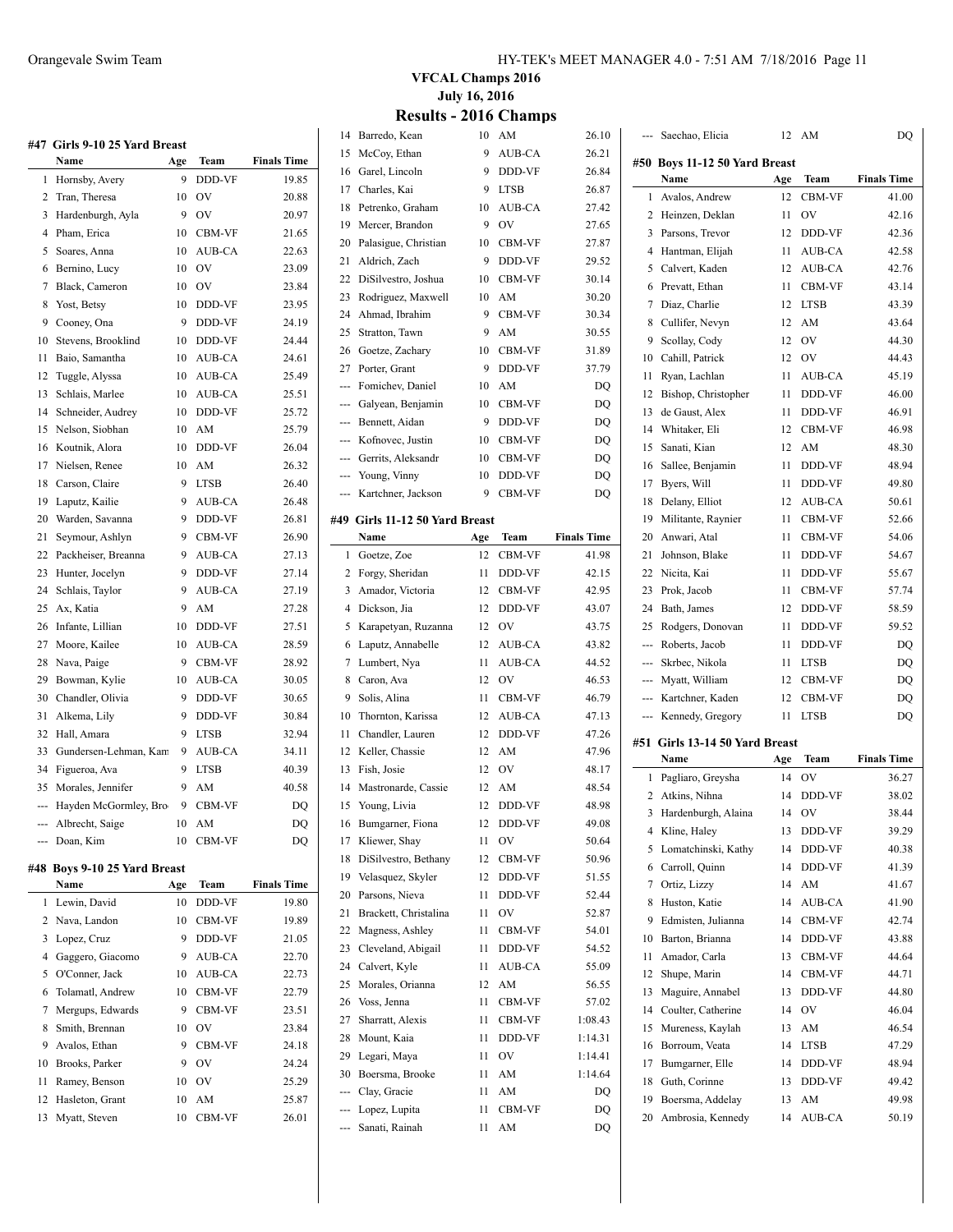|        | (#51 Girls 13-14 50 Yard Breast)        |           |               |                    |
|--------|-----------------------------------------|-----------|---------------|--------------------|
| 21     | Paturel, Rachael                        | 14        | DDD-VF        | 50.56              |
| 22     | Cysewski, Sophia                        | 13        | CBM-VF        | 54.03              |
| 23     | Diaz, Paula                             | 13        | AM            | 54.37              |
|        | 24 Verble, Sophia                       | 14        | CBM-VF        | 54.85              |
| 25     | Prok, Julia                             | 13        | CBM-VF        | 1:00.44            |
|        | #52 Boys 13-14 50 Yard Breast           |           |               |                    |
|        | Name                                    | Age       | Team          | <b>Finals Time</b> |
| 1      | Thomas, Gary                            | 13        | <b>AUB-CA</b> | 33.60              |
| 2      | Kliewer, Evan                           | 14        | OV            | 34.70              |
| 3      | Tuggle, Justin                          | 14        | AUB-CA        | 35.02              |
| 4      | Voss, Mason                             | 13        | CBM-VF        | 37.81              |
| 5      | Leos, Karson                            | 14        | DDD-VF        | 38.09              |
| 6      | Dorrough, Logan                         | 13        | DDD-VF        | 38.50              |
| 7      | Davis, Andrew                           | 14        | AUB-CA        | 40.07              |
| 8      | Darr, Andrew                            | 14        | <b>CBM-VF</b> | 41.64              |
| 9      | Fish, Jackson                           | 14        | <b>OV</b>     | 42.06              |
| 10     | Downey, Kai                             | 13        |               | 42.27              |
|        |                                         |           | AUB-CA        |                    |
| 11     | Magness, CJ                             | 13        | CBM-VF        | 43.86              |
| 12     | Ethington, Corey                        | 14        | CBM-VF        | 44.36              |
| 13     | Fragnito, Michael                       | 14        | <b>OV</b>     | 44.37              |
| 14     | Jepson, David                           | 14        | AUB-CA        | 49.07              |
| 15     | Gentry, Brett                           | 13        | AM            | 1:13.84            |
|        | --- Coats, William                      | 13        | AM            | DQ                 |
|        | --- Clay, Aidan                         | 13        | AM            | DQ                 |
| ---    | Heroux, Evan                            | 13        | CBM-VF        | DQ                 |
|        | --- Everett, Jack                       | 13        | CBM-VF        | DQ                 |
|        | #53 Girls 15-18 50 Yard Breast          |           |               |                    |
|        | Name                                    | Age       | Team          | <b>Finals Time</b> |
| 1      | Konarski, Shelby                        | 15        | CBM-VF        | 36.84              |
| 2      | Palasigue, Carissa                      | 17        | CBM-VF        | 37.72              |
| 3      | Moore, Emily                            | 17        | DDD-VF        | 40.05              |
| 4      | Fish, Grace                             | 15        | <b>OV</b>     | 40.51              |
| 5      | Musser, Katie                           | 18        | AUB-CA        | 41.36              |
| 6      | Todd, Ashley                            | 17        | <b>CBM-VF</b> | 41.51              |
| 7      | Boe, Taylor                             | 16        | OV            | 41.78              |
| 8      | DiSilvestro, Grace                      | 15        | <b>CBM-VF</b> | 44.48              |
| 9      | Ganzert, Lindsey                        | 17        | DDD-VF        | 45.66              |
| 10     | Arnold, Katlyn                          | 16        | DDD-VF        | 49.43              |
| 11     | Bunce, Kayleigh                         | 16        | DDD-VF        | 50.39              |
|        |                                         |           |               |                    |
| #54    | Boys 15-18 50 Yard Breast<br>Name       |           | Team          | <b>Finals Time</b> |
| 1      | Higdon, Tom                             | Age<br>18 | <b>CBM-VF</b> | 28.33              |
|        |                                         |           |               |                    |
| 2      | DeBortoli, Bryan                        | 17        | OV            | 29.39              |
| 3      | Pesko, Keefe                            | 16        | DDD-VF        | 31.65<br>32.29     |
| 4      | Thomas, Nolan                           | 15        | AUB-CA        |                    |
| 5      | Savino, Jack                            | 15        | DDD-VF        | 32.99              |
| 6<br>7 | Aguilera, Dominic<br>DeBortoli, Zachary | 16        | DDD-VF        | 33.59<br>33.71     |
|        |                                         | 18        | OV            |                    |

 Calvert, Klay 15 AUB-CA 34.56 Caron, Reed 15 OV 34.62 Atkins, Joshua 17 DDD-VF 35.59 Verble, Seth 16 CBM-VF 37.86

#### Orangevale Swim Team HY-TEK's MEET MANAGER 4.0 - 7:51 AM 7/18/2016 Page 12

**VFCAL Champs 2016 July 16, 2016**

## **Results - 2016 Champs**

 $\overline{\phantom{a}}$ 

| 12    | Colwell, Cody                | 18  | AUB-CA        | 43.18              |    | 14 Purdue, Josiah                   | 8       | AUB-CA        | 47.60              |
|-------|------------------------------|-----|---------------|--------------------|----|-------------------------------------|---------|---------------|--------------------|
| 13    | Arnold, Brandon              | 16  | DDD-VF        | 46.49              | 15 | Zilles, Nate                        | 8       | <b>CBM-VF</b> | 48.20              |
|       |                              |     |               |                    | 16 | Mergups, Henrijs                    | 7       | <b>CBM-VF</b> | 49.30              |
|       | #55   Girls 7-8 50 Yard Free |     |               |                    | 17 | Garnett, Alex                       | 7       | CBM-VF        | 49.35              |
|       | Name                         | Age | Team          | <b>Finals Time</b> | 18 | Panet-Klein, Stone                  | 8       | <b>LTSB</b>   | 51.29              |
|       | *1 Murphy, Emily             | 7   | DDD-VF        | 40.67              | 19 | Turpen, Robert                      | 8       | OV            | 51.81              |
| *1    | Frazer, Emma                 | 8   | DDD-VF        | 40.67              | 20 | Toone, Jonathan                     | 8       | AM            | 52.03              |
| *3    | Jalquin, Ryan                | 7   | DDD-VF        | 40.80              | 21 | Seccombe, Adam                      | 8       | OV            | 52.17              |
| *3    | Schneider, Heidi             | 8   | DDD-VF        | 40.80              | 22 | Kincheloe, Cameron                  | 8       | <b>CBM-VF</b> | 53.13              |
| *5    | Tolamatl, Magdalena          | 7   | CBM-VF        | 41.63              | 23 | Doan, Anthony                       | 8       | CBM-VF        | 53.30              |
| *5    | Sorensen, Madelyn            | 8   | AUB-CA        | 41.63              |    |                                     | 7       | OV            |                    |
| *7    | Fry, Emelia                  | 7   | CBM-VF        | 41.68              | 24 | Penman, Wyatt                       |         |               | 53.37              |
| *7    | Whitnack, Charlee            | 8   | OV            | 41.68              | 25 | Abbott, Jacob                       | 7       | <b>CBM-VF</b> | 54.90              |
| *9    | Rincon, Mia                  | 8   | <b>LTSB</b>   | 42.78              | 26 | Ramey, Emerson                      | 7       | OV            | 54.91              |
| *9    | Hantman, Jordan              | 7   | AUB-CA        | 42.78              | 27 | Hirsbrunner-Reist, Adriar           | 7       | DDD-VF        | 55.87              |
| *11   | Christensen, Isabella        | 8   | <b>CBM-VF</b> | 43.63              | 28 | Camden, Scott                       | 7       | OV            | 56.12              |
| *11   | Ow, Marissa                  | 8   | <b>LTSB</b>   | 43.63              | 29 | AuClair, Wyatt                      | 8       | OV            | 56.29              |
| *11   | Tandon, Arini                | 7   | <b>LTSB</b>   | 43.63              | 30 | Cazier, Bhavik                      | 8       | <b>CBM-VF</b> | 57.58              |
| 14    | Pahlberg, Isabella           | 8   | <b>LTSB</b>   | 45.92              | 31 | Figueroa, Ethan                     | 7       | <b>LTSB</b>   | 57.95              |
| $*15$ | Pierce, Jazmine              | 8   | AUB-CA        | 46.40              | 32 | Cottingim, Eli                      | 7       | <b>CBM-VF</b> | 58.70              |
| *15   | Coulter, Leigh Ann           | 8   | OV            | 46.40              | 33 | Bain, Jacoby                        | 7       | OV            | 59.28              |
| 17    | Ow, Ellie                    | 8   | <b>LTSB</b>   | 46.45              | 34 | Wright, Desmond                     | 8       | <b>CBM-VF</b> | 59.66              |
| 18    | Rincon, Alexa                | 7   | <b>LTSB</b>   | 48.52              | 35 | Cleveland, John                     | 8       | DDD-VF        | 59.67              |
| 19    | Thomas, Kelsey               | 7   | <b>AUB-CA</b> | 49.02              | 36 | Warden, Dennis                      | 7       | DDD-VF        | 59.71              |
| 20    | Dorrough, Lauren             | 8   | DDD-VF        | 49.13              | 37 | Southerland, Kaden-Paul             | 8       | OV            | 1:00.32            |
| 21    | Ragland, Emma                | 7   | <b>LTSB</b>   | 49.20              | 38 | Hendrix, Ryan                       | 8       | AUB-CA        | 1:00.55            |
| 22    | Tomaszewski, Rylee           | 7   | <b>LTSB</b>   | 49.42              | 39 | Seckington, Ian                     | 7       | DDD-VF        | 1:00.57            |
| 23    | Musser, Savannah             | 8   | AUB-CA        | 49.44              | 40 | Begley, Rhys                        | 7       | OV            | 1:02.92            |
| 24    | Cooney, Pearl                | 7   | DDD-VF        | 49.51              | 41 | Dyer, Samuel                        | 7       | OV            | 1:03.35            |
| 25    | Churchwell, Emily            | 8   | AUB-CA        | 53.25              | 42 | Harter, Mason                       | 7       | OV            | 1:08.16            |
| 26    | Wilson, Harlie               | 7   | <b>CBM-VF</b> | 53.46              | 43 | Smith, Elias                        | 8       | CBM-VF        | 1:08.61            |
| 27    | Six, Ashlyn                  | 8   | ov            | 53.53              | 44 | Curl, Joshua                        | 7       | CBM-VF        | 1:09.03            |
| 28    | Mercer, Nikki                | 7   | ov            | 53.59              | 45 | Darr, John                          | 8       | <b>CBM-VF</b> | 1:09.92            |
| 29    | McKenna, Kaelin              | 7   | DDD-VF        | 54.28              | 46 | Dyer, Maxwell                       | 7       | OV            | 1:11.67            |
| 30    | Soares, Ariel                | 7   | <b>AUB-CA</b> | 55.82              | 47 | Senthil, Abhinav                    | 7       | OV            | 1:11.73            |
| 31    | Schreiter, Jacqueline        | 7   | <b>LTSB</b>   | 56.26              | 48 | Brady, Nolan                        | 7       | OV            | 1:13.07            |
| 32    | Carrasco, Sarah              | 7   | AM            | 57.62              | 49 | Jageman, Austin                     | 7       | DDD-VF        | 1:14.14            |
| 33    | Hopson, Maggie               | 8   | DDD-VF        | 59.01              | 50 | Ahmad, Omar                         | 7       | CBM-VF        | 1:17.87            |
| 34    | Moulton, Elizabeth           | 8   | AUB-CA        | 59.73              |    | 51 Prevatt, Jonas                   | 8       | <b>CBM-VF</b> | 1:25.92            |
| 35    | DiSilvestro, Mary            | 8   | CBM-VF        | 1:01.21            |    |                                     |         |               |                    |
|       | 36 Heroux, Sonora            | 8   | CBM-VF        | 1:09.43            |    | #57 Girls 9-10 50 Yard Free<br>Name | Age     | Team          | <b>Finals Time</b> |
|       |                              |     |               |                    |    | 1 Ranlett, Sarah                    | 10      | AUB-CA        | 32.06              |
|       | #56 Boys 7-8 50 Yard Free    |     |               |                    |    | 2 Krieger, Linden                   | 10      | DDD-VF        | 34.43              |
|       | Name                         | Age | Team          | <b>Finals Time</b> | 3  | Hartwick, Sara                      | 9       | <b>OV</b>     | 34.55              |
|       | 1 Pratt, Cole                | 8   | DDD-VF        | 38.33              | 4  | Alvarez Tostado, Mia                | 9       | OV            | 36.00              |
| 2     | Ragland, Jordan              | 8   | <b>LTSB</b>   | 40.05              | 5  | Stanton, Olivia                     | 10      | DDD-VF        | 37.52              |
| 3     | Cook, Dylan                  | 8   | AUB-CA        | 40.61              |    | Bjurstrom, Brianna                  |         |               |                    |
| 4     | Stevens, Koa                 | 8   | DDD-VF        | 41.54              | 6  | 7 Hardenburgh, Ayla                 | 10<br>9 | AM<br>OV      | 37.64              |
| 5     | Tran, Nicolas                | 8   | OV            | 41.86              |    |                                     |         |               | 38.50              |
| 6     | Thayer, Brayden              | 8   | DDD-VF        | 42.65              | 8  | Hamilton, Gracie                    | 9       | AUB-CA        | 40.40              |
| 7     | Tu, Ryan                     | 8   | AM            | 43.26              | 9  | Doan, Kim                           | 10      | CBM-VF        | 41.08              |
| 8     | Galvan, Jayden               | 8   | AM            | 43.65              | 10 | Cooney, Ona                         | 9       | DDD-VF        | 41.12              |
| 9     | Calvert, Kelly               | 7   | AUB-CA        | 45.63              | 11 | Soares, Anna                        | 10      | AUB-CA        | 41.54              |
| 10    | Golden, Brayden              | 7   | OV            | 46.50              | 12 | Susag, Addison                      | 9       | <b>LTSB</b>   | 41.57              |
| 11    | Hornsby, Finn                | 7   | DDD-VF        | 46.80              |    | 13 Carson, Claire                   | 9       | <b>LTSB</b>   | 42.19              |
| 12    | Hall, Keilan                 | 8   | CBM-VF        | 47.33              | 14 | Stevens, Brooklind                  | 10      | DDD-VF        | 42.47              |
| 13    | Turner, Harry                | 7   | OV            | 47.55              | 15 | Nielsen, Claire                     | 10      | AM            | 42.85              |
|       |                              |     |               |                    |    | 16 Koutnik, Alora                   | 10      | DDD-VF        | 42.94              |
|       |                              |     |               |                    |    |                                     |         |               |                    |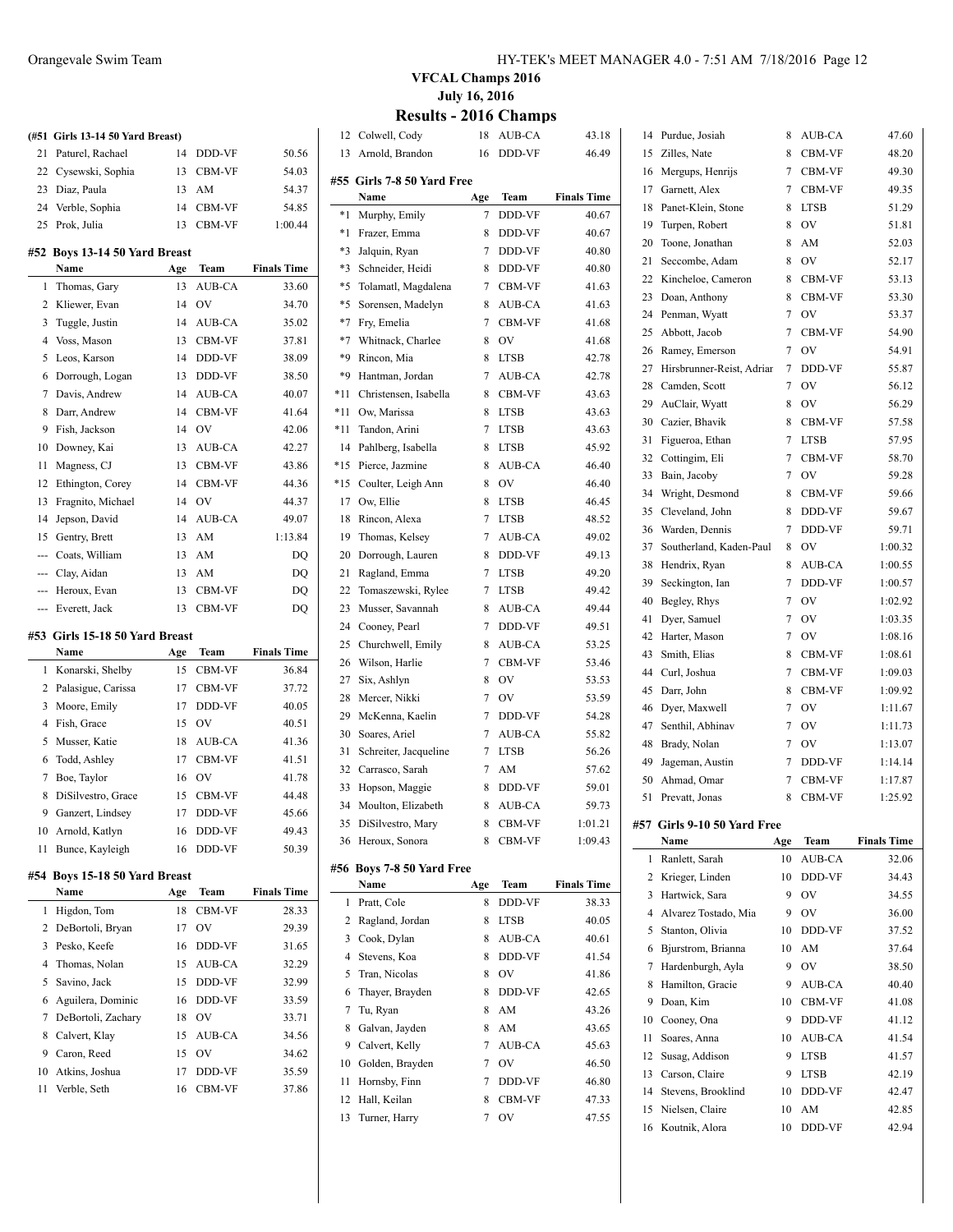|          | (#57 Girls 9-10 50 Yard Free)  |        |                  |                    |
|----------|--------------------------------|--------|------------------|--------------------|
| 17       | Grybos, Rachel                 | 10     | AUB-CA           | 43.01              |
| 18       | Creeger, Mazzy                 | 9      | CBM-VF           | 43.26              |
| 19       | Alvarez Tostado, Zoe           | 9      | OV               | 43.36              |
| 20       | Schneider, Audrey              | 10     | DDD-VF           | 43.48              |
| *21      | Audrain. Elena                 | 10     | OV               | 43.51              |
| *21      | Black, Cameron                 | 10     | OV               | 43.51              |
| 23       | Tuggle, Alyssa                 | 10     | AUB-CA           | 43.91              |
| 24       | Chandler, Olivia               | 9      | DDD-VF           | 44.49              |
| 25       | Bowman, Kylie                  | 10     | AUB-CA           | 44.60              |
| 26       | Robertson, Bethany             | 9      | AM               | 44.75              |
| 27       | Nava, Paige                    | 9      | CBM-VF           | 44.78              |
| 28       | Pardo, Madalyn                 | 10     | <b>OV</b>        | 45.93              |
| 29       | Walker, Clara                  | 9      | DDD-VF           | 45.94              |
| 30       | Delany, Claire                 | 9      | AUB-CA           | 46.08              |
| 31       | Sample, Hannah                 | 10     | <b>OV</b>        | 46.90              |
| 32       | Shaban, Hannah                 | 10     | OV               | 47.30              |
| 33       | Harris, Kylie                  | 10     | OV               | 48.13              |
| 34       | Siegel, Marlee                 | 10     | <b>LTSB</b>      | 48.65              |
| 35       | Hooper, Presley                | 9      | OV               | 48.69              |
| 36       | Warden, Savanna                | 9      | DDD-VF           | 50.26              |
| 37       | Bye, Elise                     | 10     | AUB-CA           | 51.15              |
| 38       | Cushard, Cassidy               | 9      | <b>LTSB</b>      | 52.65              |
| 39       | Infante, Lillian               | 10     | DDD-VF           | 52.80              |
| 40       | Wagner, Alexis                 | 10     | <b>LTSB</b>      | 53.20              |
| 41       | Albrecht, Saige                | 10     | AM               | 53.58              |
| 42       | Owen, Spring                   | 9      | OV               | 54.03              |
| 43       | Gundersen-Lehman, Kam          | 9      | AUB-CA           | 55.27              |
| 44       | Hayden McGormley, Bro          | 9      | CBM-VF           | 55.42              |
| 45       | Diaz, Lily                     | 9      | AM               | 55.98              |
| 46       | Bowers, Brooke                 | 9      | DDD-VF           | 57.74              |
| 47       | Howard, Hoku                   | 9      | AUB-CA           | 1:26.67            |
|          |                                |        |                  |                    |
| #58      | Boys 9-10 50 Yard Free<br>Name |        | <b>Team</b>      |                    |
|          |                                | Age    |                  | <b>Finals Time</b> |
| 1        | Nava, Landon                   | 10     | CBM-VF           | 31.87              |
|          | 2 Golden, Nathaniel            | 9      | OV               | 36.75              |
| 3        | Eisenbarth, Tyler              | 10     | OV               | 37.01              |
|          | 4 Gaggero, Giacomo             | 9      | AUB-CA           | 37.53              |
|          | 5 McAlister, Jake              |        | 9 AUB-CA         | 37.83              |
| 6        | Gerrits, Aleksandr             | 10     | CBM-VF           | 38.54              |
| 7        | Cleveland, Sam                 | 9      | DDD-VF           | 38.56              |
| 8        | Lopez, Cruz                    | 9      | DDD-VF           | 38.73              |
| 9        | Penman, Bode                   | 10     | OV               | 38.79              |
| 10       | McCoy, Ethan                   | 9      | AUB-CA           | 39.41              |
| 11       | Mergups, Edwards               | 9      | CBM-VF           | 39.42              |
| 12       | Lewin, David                   | 10     | DDD-VF           | 39.43              |
| 13       | Roa, Antonio                   | 10     | CBM-VF           | 39.59              |
| 14       | Murphy, Carson                 | 10     | DDD-VF           | 39.94              |
| 15       | Dodge, Wyatt                   | 9      | DDD-VF           | 40.29              |
| 16       | Turpen, Jacob                  | 10     | OV               | 41.03              |
| 17       |                                |        |                  |                    |
|          | Campbell, Josiah               | 9      | AM               | 42.16              |
| 18<br>19 | Prok, Jaden<br>Poddar, Sid     | 9<br>9 | CBM-VF<br>CBM-VF | 43.98<br>44.06     |

20 Mount, Landis 9 DDD-VF 44.68 Pitnikoff, Jackson 9 OV 45.70

**VFCAL Champs 2016 July 16, 2016 Results - 2016 Champs**

| 22             | Deen, Coen                            | 9        | OV               | 46.05              |
|----------------|---------------------------------------|----------|------------------|--------------------|
| 23             | Cook, Micah                           | 9        | OV               | 46.65              |
| 24             | Camden, Sean                          | 9        | OV               | 46.80              |
| 25             | Charles, Kai                          | 9        | <b>LTSB</b>      | 47.06              |
| 26             | Ryan, Jack                            | 9        | OV               | 47.22              |
| 27             | Hasleton, Grant                       | 10       | AM               | 48.29              |
| 28             | Mastronarde, Zephen                   | 10       | AM               | 48.72              |
| 29             | Ramirez, Anthony                      | 9        | AM               | 49.27              |
| 30             | Dover, Andrew                         | 9        | OV               | 49.28              |
| 31             | Senthil, Adi                          | 10       | OV               | 50.99              |
| 32             | Ramey, Benson                         | 10       | OV               | 51.11              |
| 33             | Goetze, Zachary                       | 10       | CBM-VF           | 52.58              |
| 34             | Coats, Dorian                         | 10       | AM               | 53.45              |
| 35             | Williams, Connor                      | 9        | OV               | 53.86              |
| 36             | Hasleton, Nathan                      | 9        | AM               | 54.60              |
| 37             | DiSilvestro, Joshua                   | 10       | CBM-VF           | 54.78              |
| 38             | Griffith, Brady                       | 9        | DDD-VF           | 58.22              |
| 39             | Natarov, Aleksey                      | 9        | AM               | 58.90              |
| 40             | Ahmad, Ibrahim                        | 9        | CBM-VF           | 1:00.94            |
| 41             | Pardo, Joseph                         | 9        | OV               | 1:30.90            |
| 42             | Van Thull, Mateo                      | 9        | DDD-VF           | 2:04.06            |
|                |                                       |          |                  |                    |
|                | #59 Girls 11-12 100 Yard Free         |          |                  |                    |
|                | Name                                  | Age      | Team             | <b>Finals Time</b> |
| 1              | McAlister, Katie                      | 11       | AUB-CA           | 1:07.77            |
| 2              | Doescher, Ella                        | 12       | DDD-VF           | 1:09.68            |
| 3              | Matista, Maryanna                     | 12       | OV               | 1:10.17            |
| $\overline{4}$ | Dickson, Jia                          | 12       | DDD-VF           | 1:13.66            |
| 5<br>6         | Amador, Victoria<br>Cantwell, Melissa | 12<br>11 | CBM-VF<br>DDD-VF | 1:16.40<br>1:16.55 |
| 7              | Walker, Leah                          | 11       | AM               | 1:16.95            |
| 8              | Bernino, Hannah                       | 12       | OV               | 1:17.20            |
| 9              | Ryan, Paige                           | 12       | OV               | 1:18.47            |
| 10             | Kline, Morgan                         | 11       | DDD-VF           | 1:20.43            |
| 11             | MacKay, Hannah                        | 11       | AUB-CA           | 1:22.13            |
| 12             | Latourette, Michelle                  | 12       | AUB-CA           | 1:23.59            |
| 13             | Keller, Chassie                       | 12       | AM               | 1:24.33            |
| 14             | Zilles, Isabella                      | 11       | CBM-VF           | 1:24.42            |
| 15             | Burgess, Kylie                        | 12       | CBM-VF           | 1:25.01            |
|                | 16 Morgan, Mallory                    |          | 11 DDD-VF        | 1:25.46            |
| 17             | Lopez, Lupita                         | 11       | CBM-VF           | 1:29.48            |
| 18             | Kendler, Amanda                       | 12       | DDD-VF           | 1:31.52            |
| 19             | DiSilvestro, Bethany                  | 12       | CBM-VF           | 1:34.43            |
| 20             | Ramos-Mudd, Nina                      | 12       | AUB-CA           | 1:34.82            |
| 21             | Brackett, Christalina                 | 11       | OV               | 1:35.67            |
| 22             | Cazier, Jouette                       | 12       | CBM-VF           | 1:46.03            |
| 23             | Daniyelyan, Rosa                      | 11       | CBM-VF           | 1:47.57            |
| 24             | Thomas, Avery                         | 12       | AUB-CA           | 1:54.40            |
| 25             | Rodriguez, Julianna                   | 11       | CBM-VF           | 2:01.00            |
| 26             | Rich, Alinda                          | 11       | AUB-CA           | 2:01.74            |
| 27             | Soza, Malia                           | 12       | CBM-VF           | 2:04.86            |
| 28             | Marsh-Wood, Grace                     | 11       | CBM-VF           | 2:15.16            |
| 29             | Mesrobyan, Lucinae                    | 11       | CBM-VF           | 2:40.87            |
|                |                                       |          |                  |                    |
| #60            | <b>Boys 11-12 100 Yard Free</b>       |          |                  |                    |
|                | Name                                  | Age      | Team             | <b>Finals Time</b> |
| 1              | Jurado, Diego                         | 12       | AUB-CA           | 1:02.50            |

| 2        | Coulter, James                           | 12       | OV               | 1:02.90            |
|----------|------------------------------------------|----------|------------------|--------------------|
| 3        | Cullifer, Nevyn                          | 12       | AM               | 1:08.90            |
| 4        | Hamilton, Wyatt                          | 12       | AUB-CA           | 1:09.42            |
| 5        | Black, Ethan                             | 12       | OV               | 1:09.74            |
| 6        | Troy, Christopher                        | 12       | AUB-CA           | 1:13.62            |
| 7        | Williams, Cole                           | 11       | OV               | 1:14.01            |
| 8        | Musser, William                          | 12       | AUB-CA           | 1:14.04            |
| 9        | Christensen, Hayden                      | 11       | CBM-VF           | 1:14.16            |
| 10       | Sallee, Benjamin                         | 11       | DDD-VF           | 1:14.69            |
| 11       | Cox, Owen                                | 11       | DDD-VF           | 1:16.51            |
| 12       | Lopez, Raul                              | 11       | CBM-VF           | 1:16.63            |
| 13       | Gabrielli, Marcello                      | 11       | OV               | 1:17.16            |
| 14       | Diaz, Charlie                            | 12       | <b>LTSB</b>      | 1:17.22            |
| 15       | Burge, Aedan                             | 11       | DDD-VF           | 1:17.63            |
| 16       | de Gaust, Alex                           | 11       | DDD-VF           | 1:17.94            |
| 17       | Owen, Daniel                             | 12       | DDD-VF           | 1:18.10            |
| 18       | Dressler, Jacob                          | 11       | CBM-VF           | 1:21.89            |
| 19       | Kartchner, Kaden                         | 12       | CBM-VF           | 1:22.89            |
| 20       | Penman, Logan                            | 12       | OV               | 1:23.47            |
| 21       |                                          | 12       | DDD-VF           |                    |
|          | Larsson, Charlie                         |          |                  | 1:25.60            |
| 22       | Thomas, Braden                           | 11       | AUB-CA           | 1:26.36            |
| 23       | Militante, Raynier                       | 11       | CBM-VF           | 1:27.72            |
| 24       | Bath, James                              | 12       | DDD-VF           | 1:29.57            |
| 25       | Miller, Bob                              | 11       | OV               | 1:31.14            |
| 26       | Maguire, Liam                            | 11       | DDD-VF           | 1:31.65            |
| 27       | Downey, Teo                              | 11       | AUB-CA           | 1:33.33            |
| 28       | Myatt, William                           | 12       | CBM-VF           | 1:37.20            |
| 29       | Carroll, Seamus                          | 11       | DDD-VF           | 1:37.23            |
| 30       | Begley, Zane                             | 11       | OV               | 1:41.01            |
|          |                                          |          |                  |                    |
| 31       | Hendrix, James                           | 11       | AUB-CA           | 1:41.72            |
| 32       | Marriott, Levi                           | 11       | AUB-CA           | 1:42.25            |
| 33       | Howard, Toby                             | 11       | AUB-CA           | 1:48.97            |
| 34       | Marsh-Wood, Silas                        | 11       | CBM-VF           | 3:17.46            |
|          |                                          |          |                  |                    |
| #61      | <b>Girls 13-14 100 Yard Free</b><br>Name | Age      | Team             | <b>Finals Time</b> |
| 1        | Christensen, Callie                      | 13       | CBM-VF           | 1:02.78            |
| 2        | Ballard, Makenna                         | 14       | CBM-VF           | 1:06.74            |
| 3        | Wilhelms, Isabella                       | 13       | OV               | 1:06.76            |
| 4        | Freer, Jordan                            | 13       | DDD-VF           | 1:06.99            |
| 5        | Konieczny, Lindsay                       | 14       | LTSB             | 1:07.20            |
| 6        | Burgess, Hannah                          | 14       | CBM-VF           | 1:07.63            |
| 7        | Atkins, Nihna                            | 14       | DDD-VF           | 1:08.23            |
| 8        |                                          | 14       | OV               |                    |
| 9        | Pagliaro, Greysha                        | 14       | AM               | 1:08.74            |
|          | Ortiz, Lizzy                             | 14       |                  | 1:10.88            |
| 10       | Nicita, Tera                             |          | DDD-VF           | 1:11.57            |
| 11       | Cox. Lilli                               | 13       | DDD-VF           | 1:11.82            |
| 12       | Huhtala, Katrina                         | 14       | CBM-VF           | 1:11.93            |
| 13       | Carroll, Quinn                           | 14       | DDD-VF           | 1:17.47            |
| 14       | Fearneyhough, Sophie                     | 13       | <b>LTSB</b>      | 1:18.54            |
| 15       | Bush, Tessa                              | 13       | DDD-VF           | 1:18.59            |
| 16       | Walker, Charlotte                        | 13       | DDD-VF           | 1:19.62            |
| 17       | Mureness, Kaylah                         | 13       | AM               | 1:23.41            |
| 18       | Cook, Corrina                            | 13       | OV               | 1:27.82            |
| 19       | Verble, Sophia                           | 14       | CBM-VF           | 1:32.82            |
| 20<br>21 | Prok, Julia<br>Cysewski, Sophia          | 13<br>13 | CBM-VF<br>CBM-VF | 1:38.40<br>1:39.18 |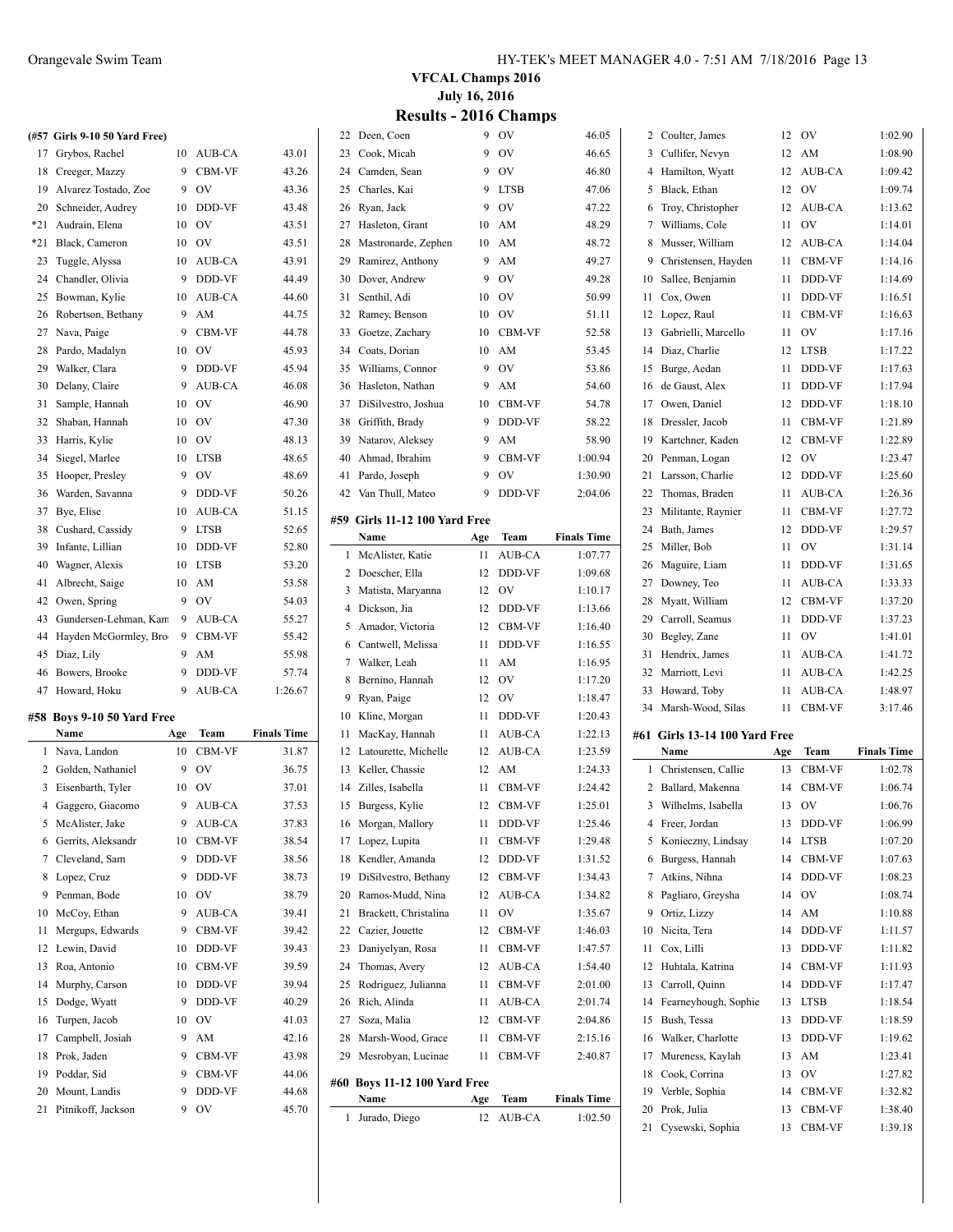| 22 | (#61 Girls 13-14 100 Yard Free)<br>Purdue, Serena | 13  | AUB-CA        | 1:43.48            | #65    |
|----|---------------------------------------------------|-----|---------------|--------------------|--------|
|    |                                                   |     |               |                    |        |
|    | #62 Boys 13-14 100 Yard Free<br>Name              | Age | Team          | <b>Finals Time</b> | 1<br>2 |
| 1  | Tracy, Caleb                                      | 14  | <b>AUB-CA</b> | 57.48              | 3      |
| 2  | Moore, Mitchell                                   | 14  | AUB-CA        | 58.26              | 4      |
| 3  | Kliewer, Evan                                     | 14  | OV            | 1:02.02            | 5      |
| 4  | West, Josiah                                      | 13  | CBM-VF        | 1:03.53            | 6      |
| 5  | Zilles, Jackson                                   | 14  | <b>CBM-VF</b> | 1:05.16            | 7      |
| 6  | Walder, Pace                                      | 14  | <b>OV</b>     | 1:06.41            | 8      |
| 7  | Davis, Andrew                                     | 14  | AUB-CA        | 1:06.56            | 9      |
| 8  | Payne, Jared                                      | 13  | CBM-VF        | 1:07.38            | 10     |
| 9  | Voss, Mason                                       | 13  | CBM-VF        | 1:10.29            | 11     |
| 10 | Packheiser, Mason                                 | 13  | AUB-CA        | 1:10.62            | 12     |
| 11 | Dorrough, Logan                                   | 13  | DDD-VF        | 1:10.91            | 13     |
| 12 | Sanati, Braden                                    | 14  | AM            | 1:10.99            | 14     |
| 13 | Fish, Jackson                                     | 14  | <b>OV</b>     | 1:11.63            | 15     |
| 14 | Ethington, Corey                                  | 14  | CBM-VF        | 1:14.19            | 16     |
| 15 | Jepson, David                                     | 14  | AUB-CA        | 1:14.62            | 17     |
| 16 | Soza-Lancaster, Trevor                            | 14  | CBM-VF        | 1:19.21            | 18     |
| 17 | Summerhays, Hunter                                | 13  | OV            | 1:36.88            | 19     |
|    |                                                   |     |               |                    | 20     |
|    | #63 Girls 15-18 100 Yard Free                     |     |               |                    | 21     |
|    | Name                                              | Age | Team          | <b>Finals Time</b> | 22     |
| 1  | Maguire, Violet                                   | 16  | DDD-VF        | 1:00.90            | 23     |
| 2  | Marino, Malin                                     | 15  | AUB-CA        | 1:01.33            | 24     |
| 3  | Edmisten, Rebecca                                 | 17  | CBM-VF        | 1:04.28            | 25     |
| 4  | Palasigue, Carissa                                | 17  | CBM-VF        | 1:06.58            | 26     |
| 5  | Moore, Emily                                      | 17  | DDD-VF        | 1:07.05            | 27     |
| 6  | Hudak, Jana                                       | 16  | DDD-VF        | 1:07.75            | 28     |
| 7  | Stinson, Amanda                                   | 15  | OV            | 1:08.96            | 29     |
| 8  | Fish, Grace                                       | 15  | OV            | 1:10.94            |        |
| 9  | Delany, Camille                                   | 15  | AUB-CA        | 1:17.05            |        |
| 10 | Morkowski, Trista                                 | 15  | DDD-VF        | 1:17.12            |        |
| 11 | Bunce, Kayleigh                                   | 16  | DDD-VF        | 1:17.36            |        |
|    | #64 Boys 15-18 100 Yard Free                      |     |               |                    |        |
|    | Name                                              | Age | Team          | <b>Finals Time</b> |        |
| 1  | Neeley, Cam                                       | 18  | DDD-VF        | 50.51              |        |
| 2  | Higdon, Tom                                       | 18  | CBM-VF        | 51.49              |        |
| 3  | Holifield-Helm, Marcus                            | 16  | DDD-VF        | 52.06              |        |
| 4  | Biegel, Mason                                     | 15  | DDD-VF        | 54.14              |        |
| 5  | Overdevest, Steven                                | 17  | AUB-CA        | 54.43              | #66    |
| 6  | Detmer, Trent                                     | 16  | AUB-CA        | 55.58              |        |
| 7  | Beilgard, Austin                                  | 16  | OV            | 57.80              |        |
| 8  | Verble, Seth                                      | 16  | CBM-VF        | 59.37              |        |
| 9  | Watkins, Nick                                     | 15  | DDD-VF        | 1:00.79            |        |
| 10 | Dill, David Arthur                                | 16  | OV            | 1:01.94            |        |
| 11 | Dunn, Brennan                                     | 17  | DDD-VF        | 1:03.48            |        |
| 12 | Zapata, Jesse                                     | 17  | OV            | 1:03.67            |        |
| 13 | Matthews, Garrett                                 | 16  | DDD-VF        | 1:04.41            |        |
| 14 | Nielsen, Andrew                                   | 16  | AM            | 1:04.99            |        |
| 15 | Dill, David Laroy                                 | 15  | OV            | 1:08.36            |        |
| 16 | Wiloughby, Daniel                                 | 15  | AUB-CA        | 1:23.05            | 10     |
|    |                                                   |     |               |                    |        |

## **VFCAL Champs 2016 July 16, 2016 Results - 2016 Champs**

|                           | #65 Girls 7-8 25 Yard Fly |                |             |                    |
|---------------------------|---------------------------|----------------|-------------|--------------------|
|                           | Name                      | Age            | Team        | <b>Finals Time</b> |
| 1                         | Sorensen, Madelyn         | 8              | AUB-CA      | 19.11              |
| 2                         | Frazer, Emma              | 8              | DDD-VF      | 19.62              |
| 3                         | Nickel, Ellie             | 8              | AUB-CA      | 23.05              |
| 4                         | Coulter, Leigh Ann        | 8              | <b>OV</b>   | 23.44              |
| 5                         | Whitnack, Charlee         | 8              | OV          | 24.00              |
| 6                         | Kaufert, Kolby            | 8              | <b>OV</b>   | 24.74              |
| 7                         | Tomaszewski, Rylee        | 7              | <b>LTSB</b> | 25.47              |
| 8                         | Schreiter, Jacqueline     | 7              | <b>LTSB</b> | 26.07              |
| 9                         | Ragland, Emma             | 7              | <b>LTSB</b> | 26.29              |
| 10                        | Morgan, Naomi             | 8              | DDD-VF      | 26.79              |
| 11                        | Pahlberg, Isabella        | 8              | <b>LTSB</b> | 27.23              |
| 12                        | Warren, Sage              | 8              | DDD-VF      | 27.67              |
| 13                        | Cooney, Pearl             | 7              | DDD-VF      | 27.74              |
| 14                        | Harris, Avery             | 8              | OV          | 28.04              |
| 15                        | Fuchs, Ella               | 7              | <b>LTSB</b> | 28.08              |
| 16                        | Edgar-Gunn, Kailey        | 7              | <b>LTSB</b> | 28.17              |
| 17                        | Ripley, Alice             | 8              | DDD-VF      | 31.45              |
| 18                        | Cason, Alyssa             | 8              | DDD-VF      | 31.59              |
| 19                        | Ow, Marissa               | 8              | <b>LTSB</b> | 31.61              |
| 20                        | Woodin, Rebecca           | 8              | DDD-VF      | 32.03              |
| 21                        | Deol, Perleen             | 8              | <b>LTSB</b> | 32.05              |
| 22                        | Johnson, Emma             | 7              | DDD-VF      | 32.71              |
| 23                        | Soares, Ariel             | 7              | AUB-CA      | 33.26              |
| 24                        | Tandon, Arini             | $\overline{7}$ | <b>LTSB</b> | 35.88              |
| 25                        | Hantman, Jordan           | 7              | AUB-CA      | 36.15              |
| 26                        | Diaz, Betzy               | 8              | AM          | 37.35              |
| 27                        | Fry, Emelia               | 7              | CBM-VF      | 39.94              |
| 28                        | Joiner, Ayla              | 7              | <b>LTSB</b> | 41.10              |
| 29                        | Sheridan, Jude            | 7              | <b>OV</b>   | 42.80              |
| ---                       | Hopson, Maggie            | 8              | DDD-VF      | DQ                 |
| ---                       | Moore, Kaycee             | 7              | AUB-CA      | DQ                 |
| ---                       | Ow, Ellie                 | 8              | <b>LTSB</b> | DQ                 |
| $\qquad \qquad -\qquad -$ | Rincon, Mia               | 8              | <b>LTSB</b> | DQ                 |
| ---                       | Infante, Abigail          | 7              | DDD-VF      | DQ                 |
| ---                       | Jacks, Lily               | 7              | DDD-VF      | DQ                 |
| ---                       | Tolamatl, Magdalena       | 7              | CBM-VF      | DQ                 |
| ---                       | Roa, Zoe                  | 7              | CBM-VF      | DQ                 |
|                           | Bruntz, Ava               | 8              | LTSB        | DQ                 |
|                           |                           |                |             |                    |
|                           | #66 Boys 7-8 25 Yard Fly  |                |             |                    |
|                           | Name                      | Age            | Team        | <b>Finals Time</b> |
| 1                         | Ragland, Jordan           | 8              | <b>LTSB</b> | 20.08              |
| 2                         | MacKay, Benjamin          | 8              | AUB-CA      | 22.30              |
| 3                         | Pratt, Cole               | 8              | DDD-VF      | 22.63              |
| 4                         | Tu, Ryan                  | 8              | AM          | 22.97              |
| 5                         | Stevens, Koa              | 8              | DDD-VF      | 23.15              |
| 6                         | Metropulos, Henry         | 8              | DDD-VF      | 23.76              |
| 7                         | Puryear, Will             | 8              | OV          | 25.63              |
| 8                         | AuClair, Wyatt            | 8              | OV          | 27.19              |
| 9                         | Calvert, Kelly            | 7              | AUB-CA      | 27.20              |
| 10                        | Galvan, Jayden            | 8              | AM          | 27.22              |
| 11                        | Garnett, Alex             | 7              | CBM-VF      | 27.28              |
| 12                        | Zilles, Nate              | 8              | CBM-VF      | 27.44              |
| 13                        | Skeehan, Haefan           | 7              | <b>LTSB</b> | 27.70              |

| 14            | Schneider, Mason           | 8   | DDD-VF      | 28.29              |
|---------------|----------------------------|-----|-------------|--------------------|
| 15            | Beasley, Benjamin          | 8   | DDD-VF      | 29.76              |
| 16            | Koutnik, Evan              | 8   | DDD-VF      | 30.58              |
| 17            | Seccombe, Adam             | 8   | OV          | 31.38              |
| 18            | Golden, Brayden            | 7   | OV          | 31.65              |
| 19            | Panet-Klein, Stone         | 8   | <b>LTSB</b> | 32.61              |
| 20            | Kincheloe, Cameron         | 8   | CBM-VF      | 34.84              |
| 21            | Doan, Anthony              | 8   | CBM-VF      | 37.64              |
| ---           | Romero, Michael            | 8   | AUB-CA      | X17.77             |
|               | --- Toone, Jonathan        | 8   | AM          | DQ                 |
| ---           | Jageman, Austin            | 7   | DDD-VF      | DO                 |
| $\frac{1}{2}$ | Sanchez, Gabriel           | 8   | CBM-VF      | DQ                 |
|               | --- Jenkins, Jack          | 7   | OV          | DQ                 |
|               | --- Cottingim, Eli         | 7   | CBM-VF      | DQ                 |
|               | --- Posehn, Max            | 7   | AM          | DQ                 |
| ---           | Pham, Ethan                | 8   | CBM-VF      | DQ                 |
|               |                            |     |             |                    |
|               | #67 Girls 9-10 25 Yard Fly |     |             |                    |
|               | Name                       | Age | Team        | <b>Finals Time</b> |
| 1             | Ranlett, Sarah             | 10  | AUB-CA      | 15.43              |
| 2             | Hartwick, Sara             | 9   | OV          | 17.55              |
| 3             | Krieger, Linden            | 10  | DDD-VF      | 18.07              |
| 4             | Alvarez Tostado, Mia       | 9   | OV          | 18.37              |
| 5             | Benedetto, Caylee          | 10  | DDD-VF      | 18.75              |
| 6             | Stanton, Olivia            | 10  | DDD-VF      | 18.84              |
| 7             | Pham, Erica                | 10  | CBM-VF      | 19.04              |
| 8             | Pena, Sierra               | 10  | CBM-VF      | 19.06              |
| 9             | Lewin, Audrey              | 9   | DDD-VF      | 19.59              |
| 10            | Hornsby, Avery             | 9   | DDD-VF      | 19.88              |
| 11            | Rigby, Amanda              | 10  | OV          | 19.99              |
| 12            | Cooney, Ona                | 9   | DDD-VF      | 20.21              |
| 13            | Smith, Faith               | 10  | OV          | 20.49              |
| 14            | Hardenburgh, Ayla          | 9   | OV          | 20.75              |
| 15            | Bjurstrom, Brianna         | 10  | AM          | 21.40              |
| 16            | Dressler, Kaiya            | 9   | CBM-VF      | 21.57              |
| 17            | Stevens, Brooklind         | 10  | DDD-VF      | 21.66              |
| 18            | Espinosa, Olivia           | 9   | CBM-VF      | 21.78              |
| 19            | Susag, Addison             | 9   | LTSB        | 22.10              |
| 20            | Packheiser, Breanna        | 9   | AUB-CA      | 22.19              |
| 21            | Purdue, Daja               | 10  | AUB-CA      | 22.45              |
| 22            | Chandler, Olivia           | 9   | DDD-VF      | 24.33              |
| 23            | Hunter, Jocelyn            | 9   | DDD-VF      | 24.49              |
| 24            | Moore, Kailee              | 10  | AUB-CA      | 24.85              |
| 25            | Larsson, Ebba              | 10  | DDD-VF      | 26.00              |
| 26            | Nielsen, Claire            | 10  | AM          | 26.19              |
| 27            | Bye, Elise                 | 10  | AUB-CA      | 26.43              |
| 28            | Cushard, Cassidy           | 9   | LTSB        | 26.98              |
| 29            | Beasley, Abigail           | 10  | DDD-VF      | 27.07              |
| 30            | Bowman, Kylie              | 10  | AUB-CA      | 27.41              |
| 31            | Laputz, Kailie             | 9   | AUB-CA      | 27.85              |
| 32            | Wagner, Alexis             | 10  | <b>LTSB</b> | 28.69              |
| 33            | Siegel, Marlee             | 10  | LTSB        | 30.34              |
| 34            | Warden, Madison            | 9   | DDD-VF      | 30.73              |
| 35            | Diaz, Lily                 | 9   | AM          | 32.46              |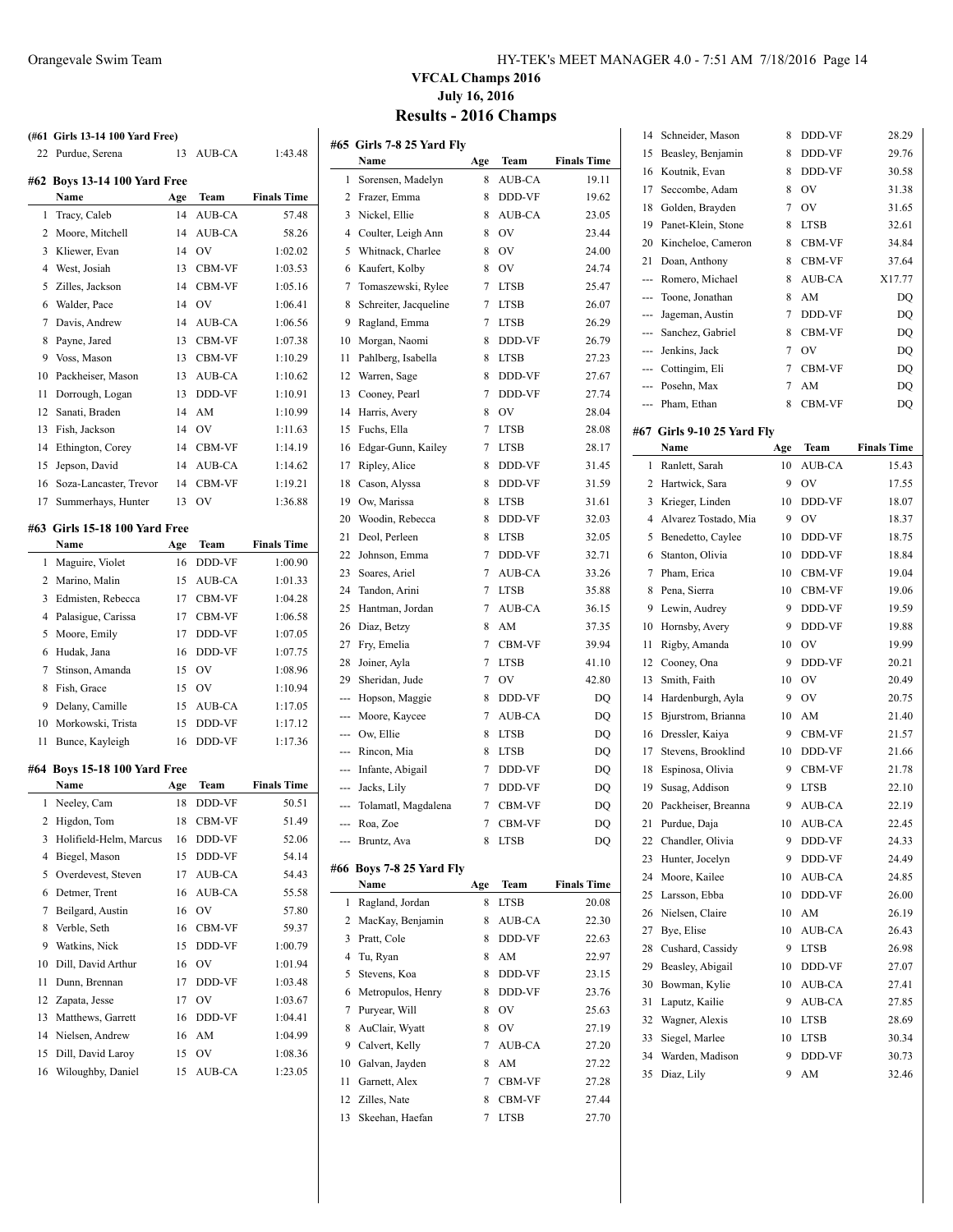**#68 Boys 9-10 25 Yard Fly**

**#69 Girls 11-12 50 Yard Fly**

| HY-TEK's MEET MANAGER 4.0 - 7:51 AM 7/18/2016 Page 15 |  |  |
|-------------------------------------------------------|--|--|
|                                                       |  |  |

### **VFCAL Champs 2016 July 16, 2016 Results - 2016 Champs**

|        | 468 Boys 9-10 25 Yard Fly             |          |                |                             | #70 Boy  |             |
|--------|---------------------------------------|----------|----------------|-----------------------------|----------|-------------|
| 1      | Name<br>Lumbert, Kael                 | Age<br>9 | Team<br>AUB-CA | <b>Finals Time</b><br>18.18 | 1        | Nan<br>Blac |
|        |                                       |          | AM             |                             | 2        | Pena        |
| 2<br>3 | Fomichev, Daniel<br>Cleveland, Sam    | 10<br>9  | DDD-VF         | 19.45<br>19.79              | 3        | Mat         |
| 4      | O'Conner, Jack                        | 10       |                | 19.82                       | 4        | Jura        |
|        |                                       |          | AUB-CA         |                             | 5        |             |
| 5      | Espinosa, Diego                       | 10       | CBM-VF         | 19.86                       | 6        | Calv        |
| 6      | Roa, Antonio                          | 10       | CBM-VF         | 20.02                       | 7        | Rya         |
| 7      | Thayer, Truit                         | 10       | DDD-VF         | 20.24                       |          | Burg        |
| 8      | Bain, Riley                           | 10       | <b>OV</b>      | 20.34                       | 8<br>*9  | Hein        |
| 9      | McAlister, Jake                       | 9        | AUB-CA         | 20.51                       |          | Ben         |
| 10     | Freer, Sawyer                         | 10       | DDD-VF         | 20.62                       | $*9$     | Cah         |
| 11     | Shupe, Troy                           | 10       | CBM-VF         | 21.74                       | 11       | Pars        |
| 12     | Dodge, Wyatt                          | 9        | DDD-VF         | 21.98                       | 12       | Bish        |
| *13    | Brooks, Parker                        | 9        | OV             | 22.29                       | 13       | Ava         |
| *13    | Priess, Austin                        | 10       | AM             | 22.29                       | 14       | Gab         |
| 15     | Murphy, Carson                        | 10       | DDD-VF         | 22.64                       | 15       | Dur         |
| 16     | Smith, Brennan                        | 10       | OV             | 23.24                       | 16       | Johr        |
| 17     | Garel, Lincoln                        | 9        | DDD-VF         | 23.78                       | 17       | Agu         |
| 18     | Cazier, Zekaia                        | 10       | CBM-VF         | 23.96                       |          | Skrb        |
| 19     | Mount, Landis                         | 9        | DDD-VF         | 24.35                       | #71 Girl |             |
| 20     | Avalos, Ethan                         | 9        | CBM-VF         | 24.76                       |          | Nan         |
| 21     | Posehn, Nico                          | 10       | AM             | 24.97                       | 1        | Will        |
| 22     | Myatt, Steven                         | 10       | CBM-VF         | 25.91                       | 2        | Will        |
| 23     | Aldrich, Zach                         | 9        | DDD-VF         | 27.96                       | 3        | Hus         |
|        | 24 Owen, Stephen                      | 9        | DDD-VF         | 34.31                       | 4        | Arn         |
| ---    | Romero, Matthew                       | 10       | AUB-CA         | X18.21                      | 5        | Ben         |
|        | --- Campbell, Josiah                  | 9        | AM             | DQ                          | 6        | Col         |
|        | --- Skeehan, Jeyden                   | 9        | <b>LTSB</b>    | DQ                          | 7        | Prie        |
| ---    | Natarov, Aleksey                      | 9        | AM             | DQ                          | 8        | Free        |
|        |                                       |          |                |                             | 9        | Kon         |
|        | 469   Girls 11-12 50 Yard Fly<br>Name | Age      | Team           | <b>Finals Time</b>          | 10       | Burg        |
| 1      | McAlister, Katie                      | 11       | AUB-CA         | 31.61                       | 11       | Cou         |
| 2      | Nielsen, Natalie                      | 12       | AM             | 33.17                       | 12       | Bak         |
|        |                                       |          | OV             |                             |          |             |
| 3      | Alvarez Tostado, Fionnah 12           |          | CBM-VF         | 34.21                       | 13<br>14 | Nici        |
|        | 4 Goetze, Zoe                         | 12       |                | 35.72                       |          | Farr        |
| 5      | Griffith, Eriah                       | 12       | DDD-VF         | 37.51                       | 15       | San         |
| 6      | Walker, Leah                          | 11       | AM             | 37.64                       | 16       | Hibl        |
| 7      | Solis, Luisa                          |          | 12 OV          | 38.59                       | 17       | Wil:        |
| 8      | Burgess, Emelia                       | 12       | CBM-VF         | 40.53                       | 18       | Cox         |
| 9      | Folsom, Elisha                        | 12       | DDD-VF         | 40.74                       | 19       | <b>Bus</b>  |
| 10     | Caron, Ava                            | 12       | OV             | 41.86                       | 20       | Lan         |
| 11     | Velasquez, Skyler                     | 12       | DDD-VF         | 43.01                       | 21       | Am          |
| 12     | Thornton, Karissa                     | 12       | AUB-CA         | 43.84                       | 22       | Fear        |
| 13     | Lumbert, Nya                          | 11       | AUB-CA         | 44.23                       | 23       | Si, /       |
| 14     | Foletta, Emily                        | 11       | DDD-VF         | 45.31                       | 24       | Pars        |
| 15     | Voss, Jenna                           | 11       | CBM-VF         | 45.98                       | #72 Boy  |             |
| 16     | Burgess, Samantha                     | 12       | CBM-VF         | 46.90                       |          | Nan         |
| 17     | Kliewer, Shay                         | 11       | OV             | 49.09                       | 1        | Tho         |
| 18     | Calvert, Kyle                         | 11       | AUB-CA         | 50.49                       | 2        | Moo         |
| 19     | Garner, Larisa                        | 11       | CBM-VF         | 50.66                       | 3        | Tadl        |
| 20     | Cruz, Lexy                            | 12       | AM             | 51.92                       | 4        | Whi         |
| 21     | Kendler, Amanda                       | 12       | DDD-VF         | 52.33                       | 5        | Heir        |
| 22     | Morales, Orianna                      | 12       | AM             | 1:08.66                     |          | 7:11        |

--- Sanati, Rainah 11 AM DQ

|     | #70 Boys 11-12 50 Yard Fly            |           |              |                    |
|-----|---------------------------------------|-----------|--------------|--------------------|
|     | Name                                  | Age       | Team         | <b>Finals Time</b> |
| 1   | Black, Ethan                          | 12        | OV           | 32.94              |
| 2   | Pena, Kove                            | 12        | CBM-VF       | 33.56              |
| 3   | Matista, Matthew                      | 11        | OV           | 34.53              |
| 4   | Jurado, Diego                         | 12        | AUB-CA       | 34.87              |
| 5   | Calvert, Kaden                        | 12        | AUB-CA       | 35.83              |
| 6   | Ryan, Lachlan                         | 11        | AUB-CA       | 36.59              |
| 7   | Burge, Aedan                          | 11        | DDD-VF       | 37.30              |
| 8   | Heinzen, Deklan                       | 11        | OV           | 37.35              |
| *9  | Benedetto, Jayson                     | 12        | DDD-VF       | 38.61              |
| *9  | Cahill, Patrick                       | 12        | OV           | 38.61              |
| 11  | Parsons, Trevor                       | 12        | DDD-VF       | 38.91              |
| 12  | Bishop, Christopher                   | 11        | DDD-VF       | 39.56              |
| 13  | Avalos, Andrew                        | 12        | CBM-VF       | 39.91              |
| 14  | Gabrielli, Marcello                   | 11        | OV           | 41.46              |
| 15  | Duran, Jared                          | 11        | AM           | 42.79              |
| 16  | Johnson, Blake                        | 11        | DDD-VF       | 51.23              |
| 17  | Aguilar, Anthony                      | 11        | CBM-VF       | 1:11.21            |
| --- | Skrbec, Nikola                        | 11        | LTSB         | DQ                 |
|     |                                       |           |              |                    |
| #71 | <b>Girls 13-14 50 Yard Fly</b>        |           |              |                    |
|     | Name                                  | Age       | Team         | <b>Finals Time</b> |
| 1   | Williams-Herron, Skyler               | 14        | OV           | 30.54              |
| 2   | Wilhelms, Isabella                    | 13        | OV           | 31.59              |
| 3   | Huston, Katie                         | 14        | AUB-CA       | 32.05              |
| 4   | Arnez, Emily                          | 14        | CBM-VF       | 32.65              |
| 5   | Benedetto, Jaymie                     | 14        | DDD-VF       | 33.40              |
| 6   | Coleman-Salgado, Krishn               | -14       | CBM-VF       | 33.72              |
| 7   | Priess, Madelyn                       | 13        | AM           | 33.99              |
| 8   | Freer, Jordan                         | 13        | DDD-VF       | 34.12              |
| 9   | Konieczny, Lindsay                    | 14        | LTSB         | 34.70              |
| 10  | Burgess, Hannah                       | 14        | CBM-VF       | 34.96              |
| 11  | Coulter, Catherine                    | 14        | OV           | 36.82              |
| 12  | Baker, Jordyn                         | 13        | AM           | 38.14              |
| 13  | Nicita, Tera                          | 14        | DDD-VF       | 38.41              |
| 14  | Farrington, Chloe                     | 14        | AM           | 38.42              |
| 15  | Sanders, Abby                         | 13        | DDD-VF       | 38.73              |
| 16  | Hibbs, Jazmine                        | 13        | AM           | 39.90              |
| 17  | Wilson, Katelyn                       |           | 13 OV        | 40.20              |
| 18  | Cox, Lilli                            | 13        | DDD-VF       | 40.78              |
| 19  | Bush, Tessa                           | 13        | DDD-VF       | 41.71              |
| 20  | Langford, Sydney                      | 13        | CBM-VF       | 42.58              |
| 21  | Amador, Carla                         | 13        | CBM-VF       | 44.75              |
| 22  | Fearneyhough, Sophie                  | 13        | LTSB         | 46.41              |
| 23  | Si, Anna                              | 13        | AM           | 47.34              |
| 24  | Parsons, Kathryn                      | 14        | AUB-CA       | 52.52              |
|     |                                       |           |              |                    |
| #72 | <b>Boys 13-14 50 Yard Fly</b><br>Name |           | Team         | <b>Finals Time</b> |
| 1   | Thomas, Gary                          | Age<br>13 | AUB-CA       | 28.31              |
| 2   |                                       | 14        |              |                    |
| 3   | Moore, Mitchell<br>Tadlock, Gabriel   |           | AUB-CA       | 29.33              |
| 4   |                                       | 13<br>14  | CBM-VF       | 31.85              |
| 5   | Whitaker, Wesley                      |           | CBM-VF       | 32.15              |
|     |                                       |           |              |                    |
| 6   | Heinzen, Trayton<br>Zilles, Jackson   | 14<br>14  | OV<br>CBM-VF | 32.45<br>33.10     |

| 7        | Churchwell, Lucien                  | 13       | AUB-CA           | 34.54              |
|----------|-------------------------------------|----------|------------------|--------------------|
| 8        | Voss, Mason                         | 13       | CBM-VF           | 35.22              |
| 9        | Darr, Andrew                        | 14       | CBM-VF           | 35.63              |
| 10       | Walder, Pace                        | 14       | <b>OV</b>        | 37.55              |
| 11       | Packheiser, Mason                   | 13       | AUB-CA           | 38.00              |
| 12       | Rosenberger, Vincent                | 14       | OV               | 38.63              |
| 13       | Sanati, Braden                      | 14       | AM               | 40.06              |
| 14       | Detmer, Zachary                     | 13       | AUB-CA           | 42.73              |
| 15       | Taylor, Joshua                      | 14       | DDD-VF           | 47.17              |
| ---      | Downey, Kai                         | 13       | AUB-CA           | DQ                 |
|          |                                     |          |                  |                    |
|          | #73 Girls 15-18 50 Yard Fly<br>Name | Age      | Team             | <b>Finals Time</b> |
| 1        | Bishop, Catherine                   | 16       | DDD-VF           | 29.97              |
| 2        | Maguire, Violet                     | 16       | DDD-VF           | 30.14              |
| 3        | DeBortoli, Natasha                  | 17       | <b>OV</b>        | 31.52              |
| 4        | Edmisten, Isabella                  | 15       | CBM-VF           | 33.56              |
| 5        | Palasigue, Carissa                  | 17       | CBM-VF           | 34.14              |
| 6        | Stinson, Amanda                     | 15       | $\hbox{OV}$      | 36.96              |
| 7        | Hudak, Jana                         | 16       | DDD-VF           | 38.21              |
| 8        | Klas, Grace                         | 16       | DDD-VF           | 38.43              |
| 9        | DiSilvestro, Grace                  | 15       | CBM-VF           | 38.49              |
| 10       | Todd, Ashley                        | 17       | CBM-VF           | 38.70              |
| 11       | Evans, Jenn/Jennifer                | 16       | DDD-VF           | 39.36              |
| 12       | Morkowski, Anika                    | 18       | DDD-VF           | 41.22              |
| 13       |                                     | 15       |                  | 43.24              |
| 14       | Morkowski, Trista<br>Borth, Elise   | 15       | DDD-VF<br>DDD-VF | 44.08              |
|          |                                     |          |                  |                    |
|          |                                     |          |                  |                    |
|          | #74 Boys 15-18 50 Yard Fly          |          |                  |                    |
|          | Name                                | Age      | Team             | <b>Finals Time</b> |
| 1        | DeBortoli, Bryan                    | 17       | OV               | 25.03              |
| 2        | Holifield-Helm, Marcus              | 16       | DDD-VF           | 25.11              |
| 3        | Porter, Ethan                       | 15       | CBM-VF           | 25.25              |
| 4        | Biegel, Mason                       | 15       | DDD-VF           | 26.30              |
| 5        | Aguilera, Dominic                   | 16       | DDD-VF           | 26.50              |
| 6        | Pesko, Keefe                        | 16       | DDD-VF           | 26.65              |
| 7        | Overdevest, Steven                  | 17       | AUB-CA           | 27.37              |
| 8        | Detmer, Trent                       | 16       | AUB-CA           | 27.41              |
| 9        | Sota, Christopher                   | 17       | DDD-VF           | 27.47              |
| 10       | Crowl, Cody                         | 17       | CBM-VF           | 28.31              |
| П        | Shubert, Tyler                      | 16       | CBM-VF           | 28.38              |
| 12       | Thomas, Nolan                       | 15       | AUB-CA           | 29.47              |
| *13      | Caron, Reed                         | 15       | OV               | 29.55              |
| $*13$    | Savino, Jack                        | 15       | DDD-VF           | 29.55              |
| 15       | DeBortoli, Zachary                  | 18       | OV               | 30.95              |
| 16       | Pesce, Carson                       | 15       | DDD-VF           | 31.56              |
| 17       | Beilgard, Austin                    | 16       | OV               | 31.64              |
| 18       | Dunn, Brennan                       | 17       | DDD-VF           | 32.32              |
| 19       | Nielsen, Andrew                     | 16       | AM               | 32.39              |
| 20       | Atkins, Joshua                      | 17       | DDD-VF           | 33.07              |
| 21       | Matthews, Garrett                   | 16       | DDD-VF           | 33.40              |
| 22<br>23 | Watkins, Nick<br>Bumgarner, Isaac   | 15<br>16 | DDD-VF<br>DDD-VF | 34.99<br>47.23     |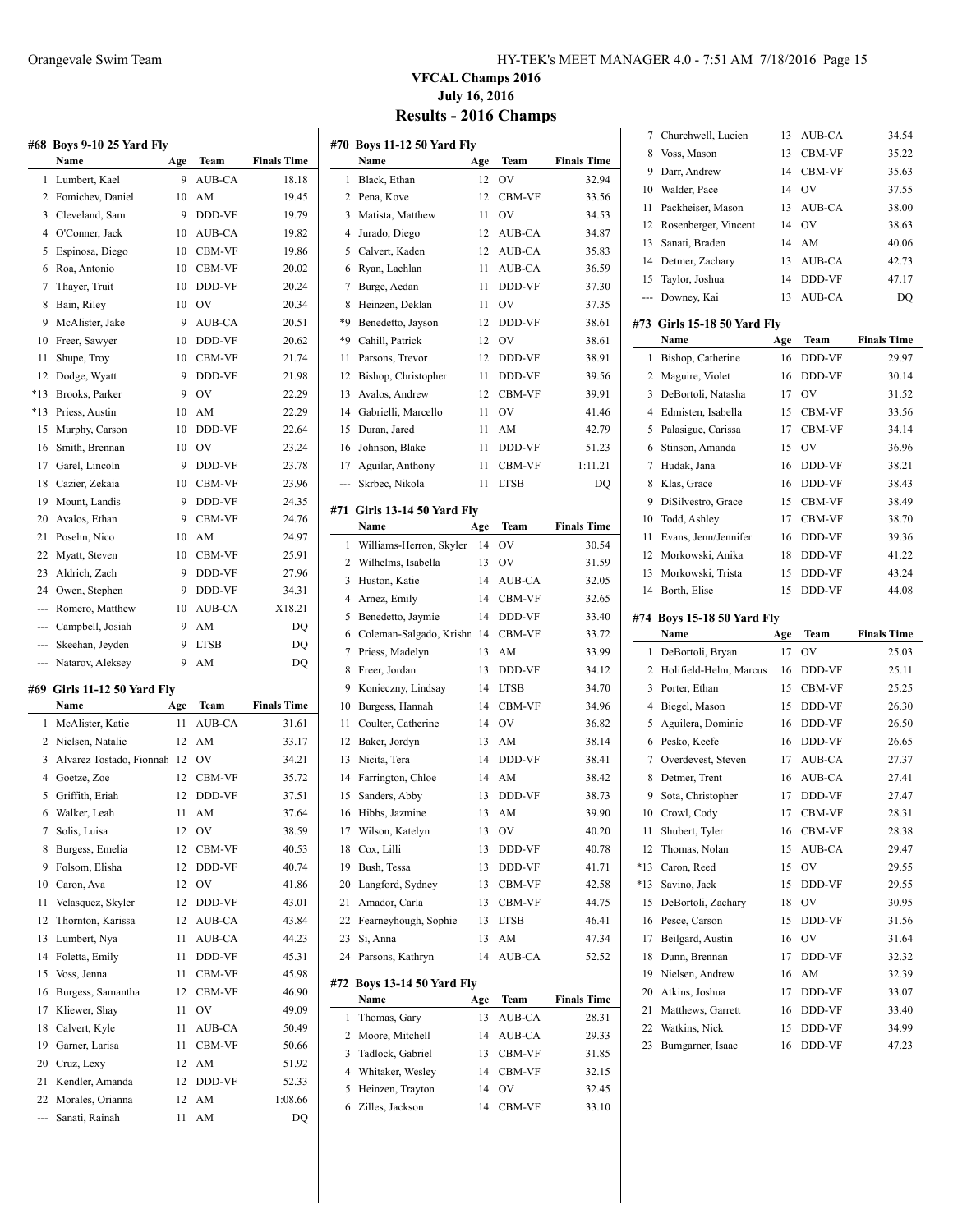|                | #75 Girls 7-8 100 Yard Free Relay |                 |                         |  |  |
|----------------|-----------------------------------|-----------------|-------------------------|--|--|
|                | Team                              | Relay           | <b>Finals Time</b>      |  |  |
| 1              | DDD-VF                            | A               | 1:18.07                 |  |  |
|                | Schneider, Heidi 8                | Yost, Maggie 8  |                         |  |  |
|                | Dorrough, Lauren 8                | Frazer, Emma 8  |                         |  |  |
| $\overline{c}$ | OV                                | A               | 1:20.04                 |  |  |
|                | Kaufert, Kolby 8                  |                 | Coulter, Leigh Ann 8    |  |  |
|                | Rigby, Amber 8                    |                 | Whitnack, Charlee 8     |  |  |
| 3              | <b>AUB-CA</b>                     | A               | 1:21.26                 |  |  |
|                | Thomas, Kelsey 7                  | Moore, Kaycee 7 |                         |  |  |
|                | Nickel, Ellie 8                   |                 | Sorensen, Madelyn 8     |  |  |
| 4              | <b>LTSB</b>                       | A               | 1:22.29                 |  |  |
|                | Pahlberg, Isabella 8              | Rincon, Alexa 7 |                         |  |  |
|                | Rincon, Mia 8                     |                 | Tomaszewski, Rylee 7    |  |  |
| 5              | <b>LTSB</b>                       | B               | 1:29.83                 |  |  |
|                | Ow, Marissa 8                     | Fuchs, Ella 7   |                         |  |  |
|                | Ow, Ellie 8                       |                 | Ragland, Emma 7         |  |  |
| 6              | <b>CBM-VF</b>                     | А               | 1:31.64                 |  |  |
|                | Seymour, Madelyn 8                |                 | Tolamatl, Magdalena 7   |  |  |
|                | Fry, Emelia 7                     |                 | Christensen, Isabella 8 |  |  |
| 7              | <b>DDD-VF</b>                     | B               | 1:36.55                 |  |  |
|                | Warren, Sage 8                    | Cooney, Pearl 7 |                         |  |  |
|                | Morgan, Naomi 8                   | Murphy, Emily 7 |                         |  |  |
| 8              | <b>AUB-CA</b>                     | B               | 1:44.20                 |  |  |
|                | Gaggero, Fiona 7                  |                 | Moulton, Elizabeth 8    |  |  |
|                | Pierce, Jazmine 8                 |                 | Hantman, Jordan 7       |  |  |
| 9              | DDD-VF                            | C               | 1:44.34                 |  |  |
|                | Hopson, Maggie 8                  | Jalquin, Ryan 7 |                         |  |  |
|                | Johnson, Emma 7                   | Ripley, Alice 8 |                         |  |  |
| 10             | OV                                | В               | 1:53.90                 |  |  |
|                | Tran, Sarah 7                     |                 | Fragnito, Alyysa 8      |  |  |
|                | Sheridan, Jude 7                  | Harris, Avery 8 |                         |  |  |
| 11             | <b>CBM-VF</b>                     | B               | 2:04.12                 |  |  |
|                | Aguilar, Monica 8                 | Roa, Zoe 7      |                         |  |  |
|                | Heroux, Sonora 8                  |                 | DiSilvestro, Mary 8     |  |  |
| 12             | <b>LTSB</b>                       | C               | 2:07.85                 |  |  |
|                | Deol, Perleen 8                   | Bruntz, Ava 8   |                         |  |  |
|                | Hall, Sosina 7                    |                 | Schreiter, Jacqueline 7 |  |  |
| 13             | AM                                | A               | 3:15.11                 |  |  |
|                | Carrasco, Sarah 7                 |                 | Gentry, Cassidy 7       |  |  |
|                | Hasleton, Charlotte 7             | Diaz, Betzy 8   |                         |  |  |

#### **#76 Boys 7-8 100 Yard Free Relay**

 $\overline{a}$ 

| Team                        | Relay           | <b>Finals Time</b>  |
|-----------------------------|-----------------|---------------------|
| DDD-VF<br>1                 | A               | 1:17.66             |
| Thayer, Brayden 8           | Stevens, Koa 8  |                     |
| Parsons, Joseph 7           | Pratt, Cole 8   |                     |
| 2 AUB-CA                    | A               | 1:18.71             |
| Calvert, Kelly 7            |                 | Packheiser, Owen 8  |
| MacKay, Benjamin 8          | Cook, Dylan 8   |                     |
| 3.0V                        | A               | 1:20.50             |
| Tran, Nicolas 8             |                 | Seccombe, Adam 8    |
| Golden, Brayden 7           | Puryear, Will 8 |                     |
| DDD-VF<br>4                 | B               | 1:27.89             |
| Hornsby, Finn 7             |                 | Metropulos, Henry 8 |
| Hirsbrunner-Reist, Adrian 7 |                 | Schneider, Mason 8  |

#### Orangevale Swim Team HY-TEK's MEET MANAGER 4.0 - 7:51 AM 7/18/2016 Page 16

## **VFCAL Champs 2016 July 16, 2016**

| 5 OV                               | B                                          | 1:29.53            | 10 AUB-CA                         | B                  | 1:20.26               |
|------------------------------------|--------------------------------------------|--------------------|-----------------------------------|--------------------|-----------------------|
| Jenkins, Jack 7                    | Camden, Scott 7                            |                    | Soares, Anna 10                   | Schlais, Marlee 10 |                       |
| Turpen, Robert 8                   | Turner, Harry 7                            |                    | Moore, Kailee 10                  |                    | Hamilton, Gracie 9    |
| 6 AM                               | A                                          | 1:29.83            | 11 OV                             | $\mathbf C$        | 1:22.14               |
| Galvan, Jayden 8                   | Toone, James 7                             |                    | Rigby, Amanda 10                  | Harris, Kylie 10   |                       |
| Van, Ryan 8                        | Tu, Ryan 8                                 |                    | Hooper, Presley 9                 | Owen, Spring 9     |                       |
| 7 CBM-VF                           | A                                          | 1:31.49            | 12 LTSB                           | A                  | 1:26.15               |
| Zilles, Nate 8                     | Schubin, Tyler 8                           |                    | Carson, Claire 9                  |                    | Cushard, Cassidy 9    |
| Hall, Keilan 8                     | Mergups, Henrijs 7                         |                    | Figueroa, Ava 9                   | Siegel, Marlee 10  |                       |
| 8 DDD-VF                           | C                                          | 1:31.87            |                                   | B                  | 1:32.40               |
|                                    |                                            |                    | 13 LTSB                           |                    |                       |
| Koutnik, Evan 8                    | Butera, Austin 8                           |                    | Susag, Addison 9                  | Hall, Amara 9      |                       |
| Cleveland, John 8                  | Beasley, Benjamin 8                        |                    | Simon, Madelyn 10                 | Wagner, Alexis 10  |                       |
| 9 LTSB                             | A                                          | 1:32.59            | 14 AUB-CA                         | C                  | 1:43.72               |
| Figueroa, Ethan 7                  | Panet-Klein, Stone 8                       |                    | Howard, Hoku 9                    | Schlais, Taylor 9  |                       |
| Skeehan, Haefan 7                  | Ragland, Jordan 8                          |                    | Bowman, Kylie 10                  | Delany, Claire 9   |                       |
| 10 AM                              | B                                          | 1:51.41            | #78 Boys 9-10 100 Yard Free Relay |                    |                       |
| Boersma, Spencer 7                 | Okhman, Samuil 8                           |                    | Team                              | Relay              | <b>Finals Time</b>    |
| Toone, Jonathan 8                  | Posehn, Max 7                              |                    | 1 CBM-VF                          | А                  | 1:02.81               |
| 11 CBM-VF                          | C                                          | 2:09.36            |                                   |                    |                       |
| Sharratt, Cody 8                   | Smith, Elias 8                             |                    | Espinosa, Diego 10                |                    | Gerrits, Aleksandr 10 |
| Wright, Desmond 8                  | Darr, John 8                               |                    | Kofnovec, Justin 10               | Nava, Landon 10    |                       |
| $-$ OV                             | C                                          | DQ                 | 2 AUB-CA                          | А                  | 1:06.14               |
| Ramey, Emerson 7                   | AuClair, Wyatt 8                           |                    | McCoy, Ethan 9                    | O'Conner, Jack 10  |                       |
| Penman, Wyatt 7                    | Begley, Rhys 7                             |                    | Gaggero, Giacomo 9                | Lumbert, Kael 9    |                       |
| CBM-VF                             | B                                          | DQ                 | 3 DDD-VF                          | A                  | 1:08.46               |
|                                    | Pham, Ethan 8                              |                    | Murphy, Carson 10                 | Thayer, Truit 10   |                       |
| Doan, Anthony 8                    |                                            |                    | Woodin, Matthew 9                 | Freer, Sawyer 10   |                       |
| Kincheloe, Cameron 8               | Garnett, Alex 7                            |                    | 4 OV                              | A                  | 1:08.80               |
| #77 Girls 9-10 100 Yard Free Relay |                                            |                    | Smith, Brennan 10                 | Bain, Riley 10     |                       |
| Team                               | Relay                                      | <b>Finals Time</b> | Eisenbarth, Tyler 10              |                    | Golden, Nathaniel 9   |
| 1 DDD-VF                           | A                                          | 1:02.00            | 5 CBM-VF                          | B                  | 1:12.18               |
| Krieger, Linden 10                 | Hornsby, Avery 9                           |                    | Cazier, Zekaia 10                 |                    | Mergups, Edwards 9    |
| Yost, Betsy 10                     | Krieger, Hollyn 10                         |                    | Avalos, Ethan 9                   | Shupe, Troy 10     |                       |
|                                    |                                            | 1:02.37            | 6 DDD-VF                          | B                  | 1:12.45               |
| 2 OV                               | A                                          |                    |                                   |                    |                       |
|                                    |                                            |                    |                                   |                    |                       |
| Alvarez Tostado, Mia 9             | Hartwick, Sara 9                           |                    | Lewin, David 10                   | Lopez, Cruz 9      |                       |
| Jenkins, Anna 10                   | Tran, Theresa 10                           |                    | Mount, Landis 9                   | Cleveland, Sam 9   |                       |
| 3 CBM-VF                           | A                                          | 1:09.08            | 7 AM                              | A                  | 1:12.97               |
| Dressler, Kaiya 9                  | Pham, Erica 10                             |                    | Fomichev, Daniel 10               |                    | Campbell, Josiah 9    |
| Espinosa, Olivia 9                 | Pena, Sierra 10                            |                    | Barredo, Kean 10                  | Priess, Austin 10  |                       |
| 4 DDD-VF                           | B                                          | 1:10.15            | 8 OV                              | В                  | 1:19.64               |
| Stanton, Olivia 10                 | Lewin, Audrey 9                            |                    | Penman, Bode 10                   | Senthil, Adi 10    |                       |
| Schneider, Audrey 10               | Benedetto, Caylee 10                       |                    | Camden, Sean 9                    | Brooks, Parker 9   |                       |
| 5 OV                               | B                                          | 1:11.31            | 9 DDD-VF                          | С                  | 1:23.58               |
| Bernino, Lucy 10                   | Alvarez Tostado, Zoe 9                     |                    | Aldrich, Zach 9                   | Garel, Lincoln 9   |                       |
| Black, Cameron 10                  | Hardenburgh, Ayla 9                        |                    | Hopson, Jack 10                   | Dodge, Wyatt 9     |                       |
| 6 CBM-VF                           | B                                          | 1:14.94            | 10 OV                             | С                  | 1:25.02               |
| Seymour, Ashlyn 9                  | Doan, Kim 10                               |                    | Turpen, Jacob 10                  | Cook, Micah 9      |                       |
| Creeger, Mazzy 9                   | Nava, Paige 9                              |                    | Williams, Connor 9                | Dover, Andrew 9    |                       |
| 7 AUB-CA                           | A                                          | 1:15.33            | 11 CBM-VF                         | C                  | 1:26.41               |
| Grybos, Rachel 10                  | Purdue, Daja 10                            |                    | DiSilvestro, Joshua 10            |                    | Goetze, Zachary 10    |
| Bye, Elise 10                      |                                            |                    | Poddar, Sid 9                     |                    | Kartchner, Jackson 9  |
|                                    | Ranlett, Sarah 10                          |                    |                                   | B                  |                       |
| 8 AM                               | A                                          | 1:16.11            | 12 AM                             |                    | 1:27.11               |
| Robertson, Bethany 9               | Nielsen, Claire 10                         |                    | Stratton, Tawn 9                  |                    | Natarov, Aleksey 9    |
| Ax, Katia 9                        | Bjurstrom, Brianna 10                      |                    | Rodriguez, Maxwell 10             | Posehn, Nico 10    |                       |
| 9 DDD-VF                           | C                                          | 1:19.97            |                                   |                    |                       |
| Koutnik, Alora 10<br>Cooney, Ona 9 | Warden, Madison 9<br>Stevens, Brooklind 10 |                    |                                   |                    |                       |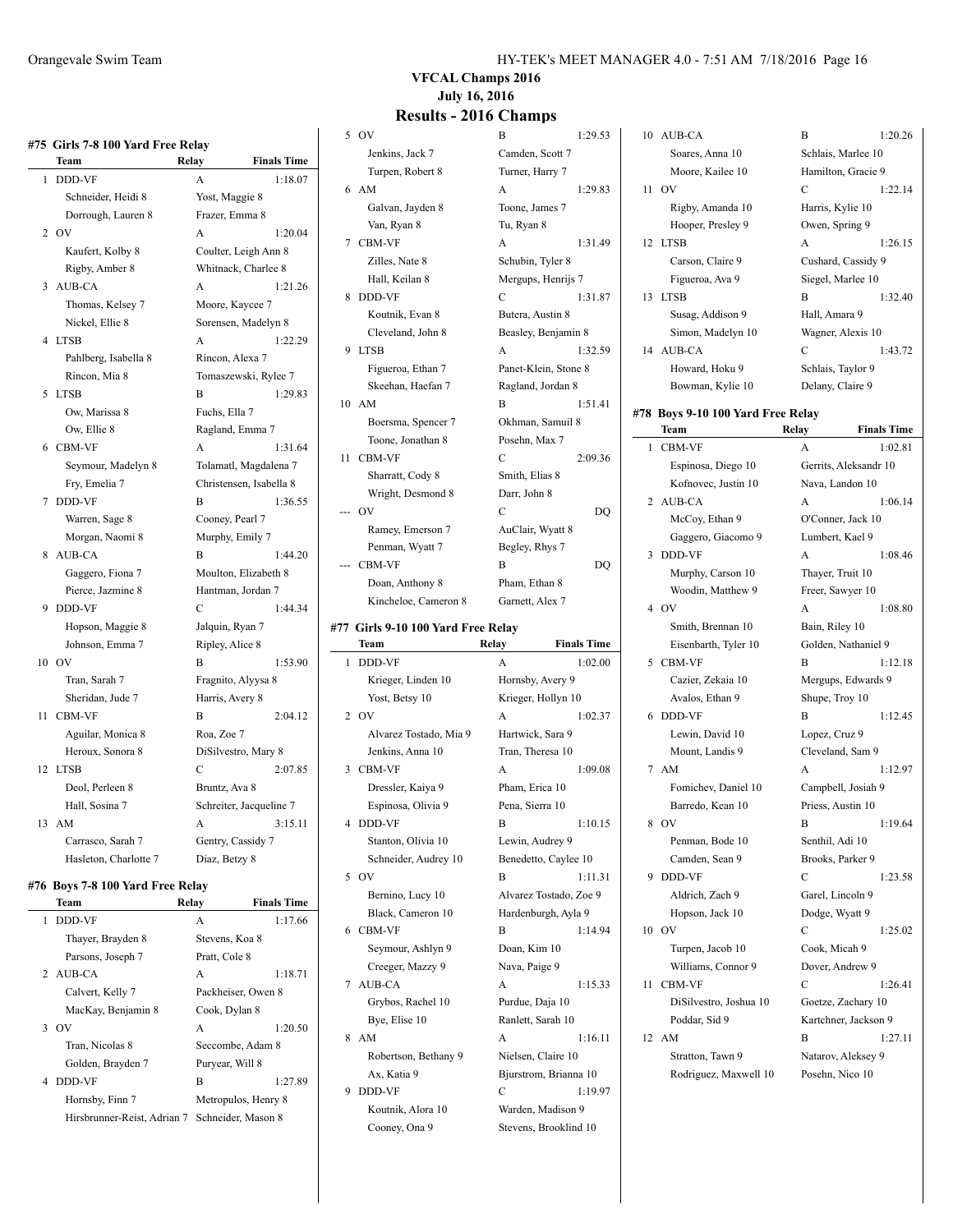|                | #79 Girls 11-12 200 Yard Free Relay |                     |                            |
|----------------|-------------------------------------|---------------------|----------------------------|
|                | Team                                | Relay               | <b>Finals Time</b>         |
| 1              | OV                                  | A                   | 2:07.37                    |
|                | Matista, Maryanna 12                | Bernino, Hannah 12  |                            |
|                | Karapetyan, Ruzanna 12              |                     | Alvarez Tostado, Fionnah 1 |
| $\overline{c}$ | <b>DDD-VF</b>                       | A                   | 2:08.98                    |
|                | Dickson, Jia 12                     | Griffith, Eriah 12  |                            |
|                | Cantwell, Melissa 11                | Doescher, Ella 12   |                            |
| 3              | AUB-CA                              | A                   | 2:14.03                    |
|                | Thornton, Karissa 12                |                     | Laputz, Annabelle 12       |
|                | Lumbert, Nya 11                     | McAlister, Katie 11 |                            |
|                | 4 CBM-VF                            | A                   | 2:17.92                    |
|                | Amador, Victoria 12                 | Solis, Alina 11     |                            |
|                | Garner, Larisa 11                   | Goetze, Zoe 12      |                            |
| 5              | <b>DDD-VF</b>                       | B                   | 2:25.98                    |
|                | Folsom, Elisha 12                   | Morgan, Mallory 11  |                            |
|                | Kline, Morgan 11                    | Forgy, Sheridan 11  |                            |
| 6              | AM                                  | A                   | 2:30.53                    |
|                | Walker, Leah 11                     | Clay, Gracie 11     |                            |
|                | Keller, Chassie 12                  | Nielsen, Natalie 12 |                            |
| 7              | <b>CBM-VF</b>                       | B                   | 2:30.87                    |
|                | Zilles, Isabella 11                 | Burgess, Kylie 12   |                            |
|                | Voss, Jenna 11                      | Burgess, Emelia 12  |                            |
| 8              | <b>DDD-VF</b>                       | C                   | 2:34.41                    |
|                | Velasquez, Skyler 12                | Chandler, Lauren 12 |                            |
|                | Foletta, Emily 11                   |                     | Bumgarner, Fiona 12        |
| 9              | OV                                  | В                   | 2:38.16                    |
|                | Ryan, Paige 12                      | Kliewer, Shay 11    |                            |
|                | Solis, Luisa 12                     | Caron, Ava 12       |                            |
| 10             | <b>AUB-CA</b>                       | В                   | 2:41.61                    |
|                | MacKay, Hannah 11                   |                     | Ramos-Mudd, Nina 12        |
|                | Calvert, Kyle 11                    |                     | Latourette, Michelle 12    |
| 11             | <b>CBM-VF</b>                       | C                   | 2:44.09                    |
|                | DiSilvestro, Bethany 12             | Lopez, Lupita 11    |                            |
|                | Sharratt, Alexis 11                 |                     | Burgess, Samantha 12       |
| 12             | AM                                  | B                   | 2:55.12                    |
|                | Morales, Orianna 12                 |                     | Albrecht, Aynslee 12       |
|                | Cruz, Lexy 12                       | Saechao, Elicia 12  |                            |

# **#80 Boys 11-12 200 Yard Free Relay**

|               | Team                   | Relay             | <b>Finals Time</b>   |
|---------------|------------------------|-------------------|----------------------|
|               | 1 AUB-CA               | A                 | 2:01.40              |
|               | Calvert, Kaden 12      | Ryan, Lachlan 11  |                      |
|               | Troy, Christopher 12   | Jurado, Diego 12  |                      |
|               | 2 OV                   | A                 | 2:02.79              |
|               | Scollay, Cody 12       |                   | Heinzen, Deklan 11   |
|               | Black, Ethan 12        |                   | Coulter, James 12    |
| $\mathcal{F}$ | <b>DDD-VF</b>          | A                 | 2:09.58              |
|               | Parsons, Trevor 12     |                   | Benedetto, Jayson 12 |
|               | Cox, Owen 11           | Owen, Daniel 12   |                      |
|               | 4 AUB-CA               | B                 | 2:10.35              |
|               | Musser, William 12     | Delany, Elliot 12 |                      |
|               | Hamilton, Wyatt 12     |                   | Hantman, Elijah 11   |
| 5.            | <b>CBM-VF</b>          | A                 | 2:12.47              |
|               | Christensen, Hayden 11 | Prevatt, Ethan 11 |                      |
|               | Avalos, Andrew 12      | Pena, Kove 12     |                      |
|               |                        |                   |                      |

## **VFCAL Champs 2016 July 16, 2016**

| 6 OV<br>Matista, Matthew 11<br>Cahill, Patrick 12                                                             | B<br>Gabrielli, Marcello 11<br>Williams, Cole 11                  | 2:17.66 | 11 AM<br>Diaz, Paula 13<br>Mureness, Kaylah 13                      | B<br>Boersma, Addelay 13<br>Farrington, Chloe 14   | 2:38.77                                     |
|---------------------------------------------------------------------------------------------------------------|-------------------------------------------------------------------|---------|---------------------------------------------------------------------|----------------------------------------------------|---------------------------------------------|
| 7 DDD-VF<br>Burge, Aedan 11                                                                                   | B<br>de Gaust, Alex 11                                            | 2:22.38 | #82 Boys 13-14 200 Yard Free Relay<br>Team                          | Relay                                              | <b>Finals Time</b>                          |
| Bishop, Christopher 11<br>8 CBM-VF<br>Dressler, Jacob 11<br>Whitaker, Eli 12                                  | Sallee, Benjamin 11<br>B<br>Kartchner, Kaden 12<br>Lopez, Raul 11 | 2:28.93 | 1 AUB-CA<br>Tracy, Caleb 14<br>Thomas, Gary 13<br>2 CBM-VF          | A<br>Moore, Mitchell 14<br>A                       | 1:47.86<br>Churchwell, Lucien 13<br>1:49.05 |
| 9 DDD-VF<br>Maguire, Liam 11<br>Johnson, Blake 11                                                             | С<br>Bath, James 12<br>Carroll, Seamus 11                         | 2:37.30 | Zilles, Jackson 14<br>Payne, Jared 13<br>3 OV                       | Whitaker, Wesley 14<br>West, Josiah 13<br>A        | 1:58.69                                     |
| 10 OV<br>Miller, Bob 11<br>Begley, Zane 11                                                                    | С<br>AuClair, Matthew 11<br>Penman, Logan 12                      | 2:40.56 | Walder, Pace 14<br>Heinzen, Trayton 14                              | Kliewer, Evan 14                                   | Rosenberger, Vincent 14                     |
| 11 AUB-CA<br>Downey, Teo 11<br>Hendrix, James 11                                                              | С<br>Marriott, Levi 11<br>Thomas, Braden 11                       | 2:45.93 | 4 AUB-CA<br>Davis, Andrew 14<br>Packheiser, Mason 13<br>5 CBM-VF    | B<br>Downey, Kai 13<br>Tuggle, Justin 14<br>B      | 2:03.93<br>2:09.71                          |
| 12 CBM-VF<br>Aguilar, Anthony 11<br>Marsh-Wood, Silas 11                                                      | С<br>Myatt, William 12<br>Prok, Jacob 11                          | 4:02.19 | Tadlock, Gabriel 13<br>Ethington, Corey 14<br>6 OV                  | Voss, Mason 13<br>Heroux, Evan 13<br>B             | 2:28.34                                     |
| --- AM<br>Duran, Jared 11<br>Sanati, Kian 12                                                                  | A<br>Crady, Philip 12<br>Cullifer, Nevyn 12                       | DQ      | Fish, Jackson 14<br>Fragnito, Michael 14<br>7 AM                    | McCarthy, Gabriel 13<br>A                          | Summerhays, Hunter 13<br>2:59.45            |
| #81 Girls 13-14 200 Yard Free Relay<br>Team<br>Relay                                                          | <b>Finals Time</b>                                                |         | Coats, William 13<br>Clay, Aidan 13                                 | Gentry, Brett 13<br>Sanati, Braden 14              |                                             |
| 1 CBM-VF<br>Coleman-Salgado, Krishnay Burgess, Hannah 14<br>Arnez, Emily 14                                   | A<br>Christensen, Callie 13                                       | 1:56.71 | #83 Girls 15-18 200 Yard Free Relay<br>Team                         | Relay                                              | <b>Finals Time</b>                          |
| 2 DDD-VF<br>Kline, Haley 13                                                                                   | A<br>Freer, Jordan 13                                             | 1:56.84 | 1 DDD-VF<br>Bishop, Catherine 16<br>Bush, Hanna 15                  | A<br>Maguire, Violet 16<br>Moore, Emily 17         | 1:53.13                                     |
| Lomatchinski, Kathy 14<br>$3$ OV<br>Williams-Herron, Skyler 14 Hardenburgh, Alaina 14<br>Pagliaro, Greysha 14 | Atkins, Nihna 14<br>A<br>Wilhelms, Isabella 13                    | 1:57.93 | 2 CBM-VF<br>Palasigue, Carissa 17<br>Konarski, Shelby 15            | A<br>Edmisten, Isabella 15<br>Edmisten, Rebecca 17 | 1:58.82                                     |
| *4 DDD-VF<br>Cox, Lilli 13<br>Sanders, Abby 13                                                                | B<br>Nicita, Tera 14<br>Benedetto, Jaymie 14                      | 2:09.48 | 3 OV<br>Boe, Taylor 16<br>Stinson, Amanda 15                        | A<br>Fish, Grace 15<br>DeBortoli, Natasha 17       | 2:02.72                                     |
| *4 AM<br>Baker, Jordyn 13<br>Hibbs, Jazmine 13                                                                | Priess, Madelyn 13<br>Ortiz, Lizzy 14                             | 2:09.48 | 4 DDD-VF<br>Morkowski, Trista 15<br>Morkowski, Anika 18<br>5 DDD-VF | B<br>Hudak, Jana 16<br>Arnold, Jacqueline 16<br>C  | 2:12.48<br>2:18.03                          |
| 6 CBM-VF<br>Ballard, Makenna 14<br>Huhtala, Katrina 14                                                        | B<br>Verble, Sophia 14<br>Edmisten, Julianna 14                   | 2:19.45 | Borth, Elise 15<br>Arnold, Katlyn 16                                | Bunce, Kayleigh 16<br>Klas, Grace 16               |                                             |
| 7 OV<br>Wilson, Katelyn 13                                                                                    | B<br>Smith, Hailee 13                                             | 2:25.20 | #84 Boys 15-18 200 Yard Free Relay<br>Team<br>1 DDD-VF              | Relay<br>A                                         | <b>Finals Time</b><br>1:32.91               |
| Cook, Corrina 13<br>8 DDD-VF<br>Barton, Brianna 14                                                            | Coulter, Catherine 14<br>С<br>Paturel, Rachael 14                 | 2:27.24 | Neeley, Cam 18<br>Biegel, Mason 15<br>2 CBM-VF                      | Pesko, Keefe 16<br>Aguilera, Dominic 16<br>A       | 1:36.99                                     |
| Bumgarner, Elle 14<br>9 AUB-CA<br>Ambrosia, Kennedy 14                                                        | Maguire, Annabel 13<br>A<br>Purdue, Serena 13                     | 2:30.97 | Porter, Ethan 15<br>Verble, Seth 16                                 | Crowl, Cody 17<br>Higdon, Tom 18                   |                                             |
| Parsons, Kathryn 14<br>10 CBM-VF<br>Shupe, Marin 14<br>Prok, Julia 13                                         | Huston, Katie 14<br>С<br>Amador, Carla 13<br>Langford, Sydney 13  | 2:32.05 | $3$ OV<br>Boe, Joshua 18<br>Dill, David Arthur 16                   | A<br>Beilgard, Austin 16<br>DeBortoli, Bryan 17    | 1:37.14                                     |